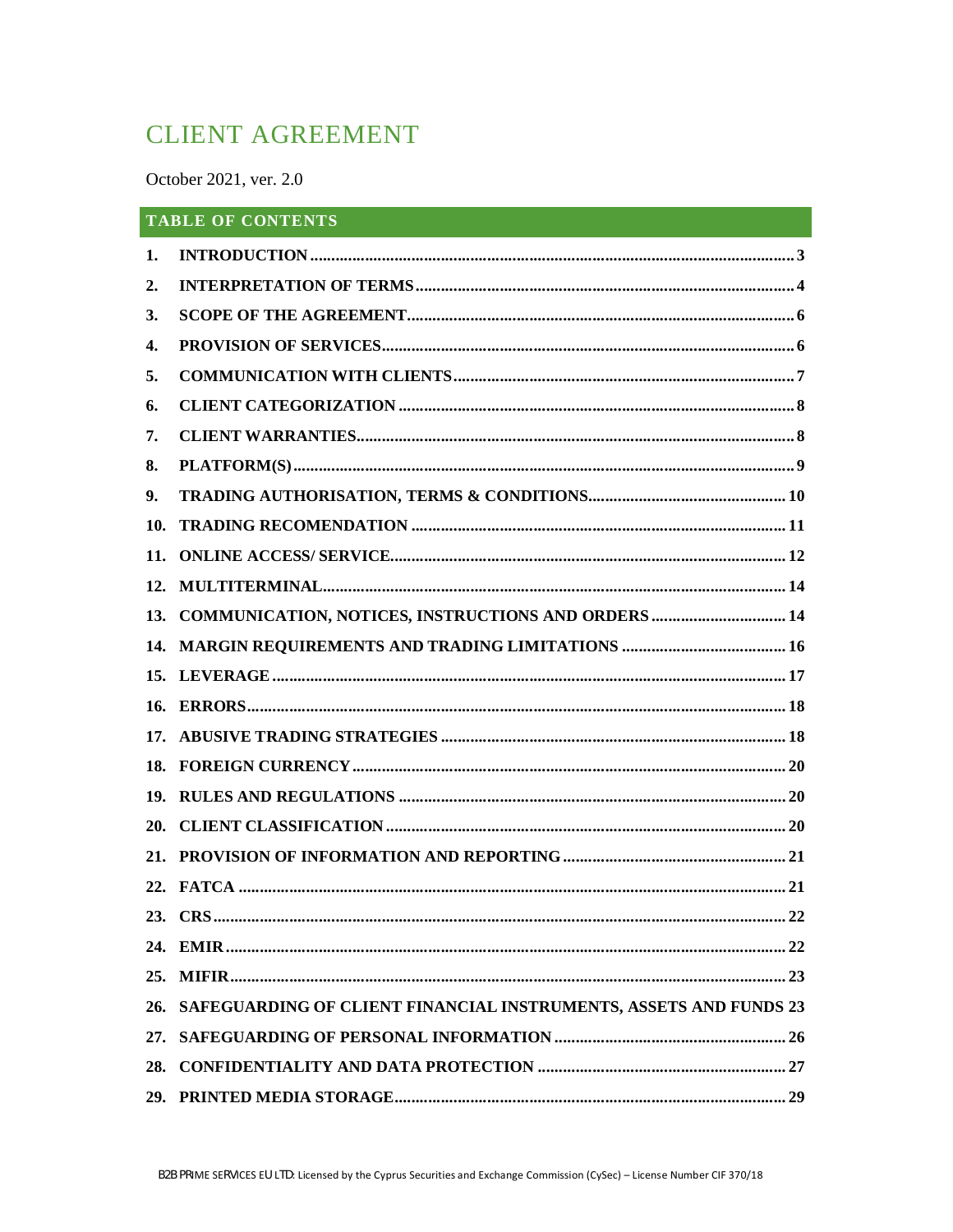| 36. |                                                             |  |
|-----|-------------------------------------------------------------|--|
|     |                                                             |  |
|     |                                                             |  |
|     |                                                             |  |
|     | 40. BINDING EFFECT OF AGREEMENT; AMENDMENTS; TERMINATION 38 |  |
|     |                                                             |  |
|     |                                                             |  |
|     |                                                             |  |
|     |                                                             |  |
|     |                                                             |  |
| 46. |                                                             |  |
|     |                                                             |  |
|     |                                                             |  |
|     |                                                             |  |
|     |                                                             |  |
|     |                                                             |  |
|     |                                                             |  |
|     |                                                             |  |
|     |                                                             |  |
|     |                                                             |  |
|     |                                                             |  |
| 57. |                                                             |  |
|     |                                                             |  |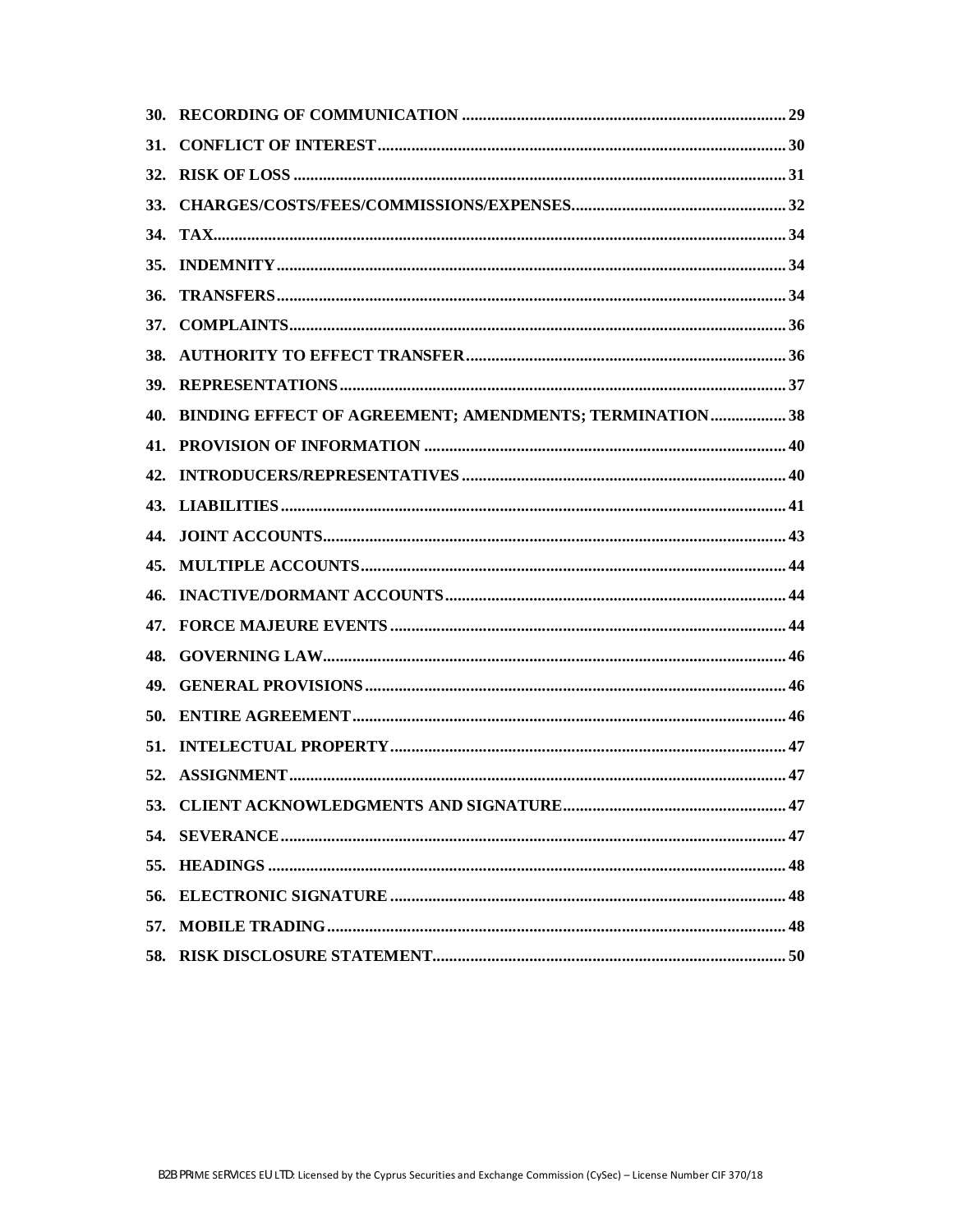#### **CLIENT AGREEMENT**

**Client Agreement No.: B - \_\_\_\_\_\_\_\_\_\_\_\_\_\_\_\_\_\_**

**Limassol – Cyprus: \_\_\_ / \_\_\_\_\_\_ / \_\_\_\_\_\_\_**

This Agreement is dated the \_\_\_\_ of \_\_\_\_\_\_\_ 20\_ and made between:

B2B PRIME SERVICES EU LTD (othe Companyo), an Investment Firm incorporated and registered under the laws of the Republic of Cyprus, with of Registration number HE 357630 and whose registered office is situated at 1 Georgiou Kaningos, Pamelva Court, Office 104, Limassol, Cyprus, (hereafter the  $\tilde{\alpha}$ Companyo) and

[\_\_\_\_\_\_\_\_\_\_\_\_\_\_\_\_\_\_\_\_\_\_], a company duly incorporated under the laws of  $[\underline{\hspace{1cm}}]$  with of Registration number  $[\underline{\hspace{1cm}}]$  and whose registered office is situated at  $\Box$ "Client") represented by [\_\_\_\_\_\_\_\_\_\_\_\_\_\_\_\_\_\_\_\_\_\_\_\_\_\_], acting in accordance with its Articles of Association.

NOW THEREFORE B2B PRIME SERVICES EU LTD and \_\_\_\_\_\_\_\_\_\_\_\_\_\_\_\_\_\_\_\_\_\_\_ agree as follows:

#### **1. INTRODUCTION**

1.1. This Client Agreement (the  $\tilde{o}$ Agreemento), including Schedules, as amended from time to time, represents the document which governs the relationship between B2B PRIME SERVICES EU LTD (the  $\tilde{c}$ Companyö) and you (the  $\tilde{c}$ Clientŏ), for the purposes of opening and maintaining client's account(s), for the services provided by the Company.

**1.2.** B2B PRIME SERVICES EU LTD is a Cyprus registered Company, regulated by Cyprus Securities and Exchange Commission ( $\tilde{C}$ CySEC $\tilde{C}$ ), with registration num**ber HE357630,** with license number 370/18 and with registered address at Georgiou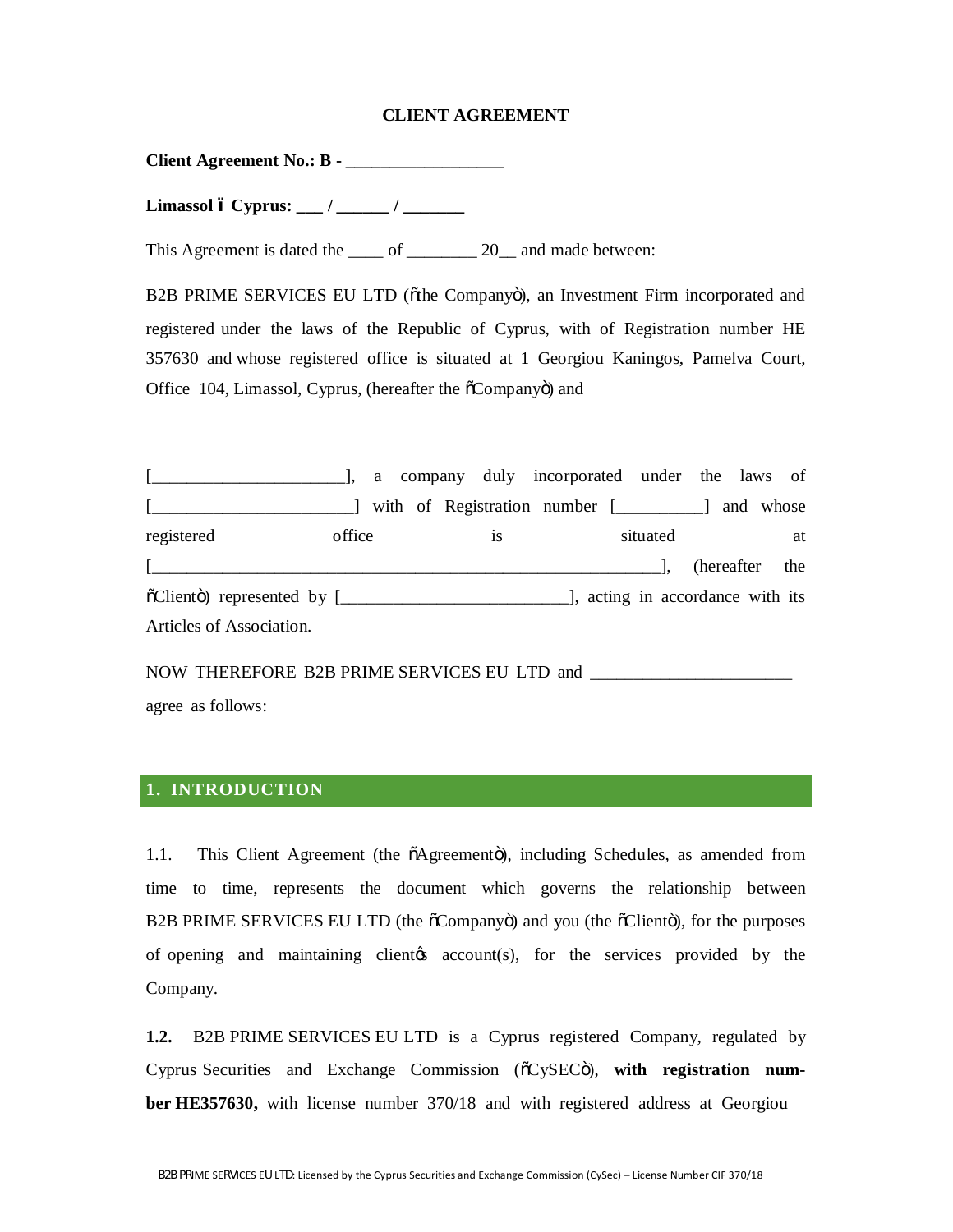Kaningos 1, Pamelva Court, office 104, Limassol, Cyprus, 3105, **which is duly licensed to provide the Investment and Ancillary Services outlined in section 4 below, under the Provision of Investment Services, the Exercise of Investment Activities, the Operation of Regulated Markets and Other Related Matters**  according to  $L.87(I)/2017$  (the  $\div d$ **Law** $\omega$ ).

**1.3. Prior to proceeding with opening an account and/or carrying out any activity with the Company, please ensure you take sufficient time to read the present Agreement, as well as any other additional documentation and/or information available to you via the Company's Website. Additionally, for your own benefit and protection, you should contact us for any further clarification, or seek independent professional advice if necessary.** 

## **2. INTERPRETATION OF TERMS**

**2.1 "Account", means the trading account(s), which has an exclusive number, controlled by the Client for the purposes of trading financial instruments through the Company's trading platform(s).** 

 **"Balance'', means the existing money available in the Client's account that can be used for trading financial instruments.** 

 **"CFD (Contract for Difference)" means a tradeable contract concluded between the Client and the Company, who exchange the difference in the value of an Instrument, as specified on the Trading Platform at the time of opening a transaction, and the value of that Instrument at the contract's end.** 

**"CIF" means a Cyprus Investment Firm.**

**''Client Money'', means funds that is paid to the Company and is held for the Client. It is regarded as money deposited by the Client in his/her Account, plus or minus any unrealized or realized profit or loss of an open position, plus or minus any sum that is due by the Client to the Company and the other way around.**

**"GDPR" means Regulation (EU) 2016/679 of The European Parliament and of The Council of 27th April 2016 on the protection of natural persons with regard to the processing of personal data and on the free movement of such data.**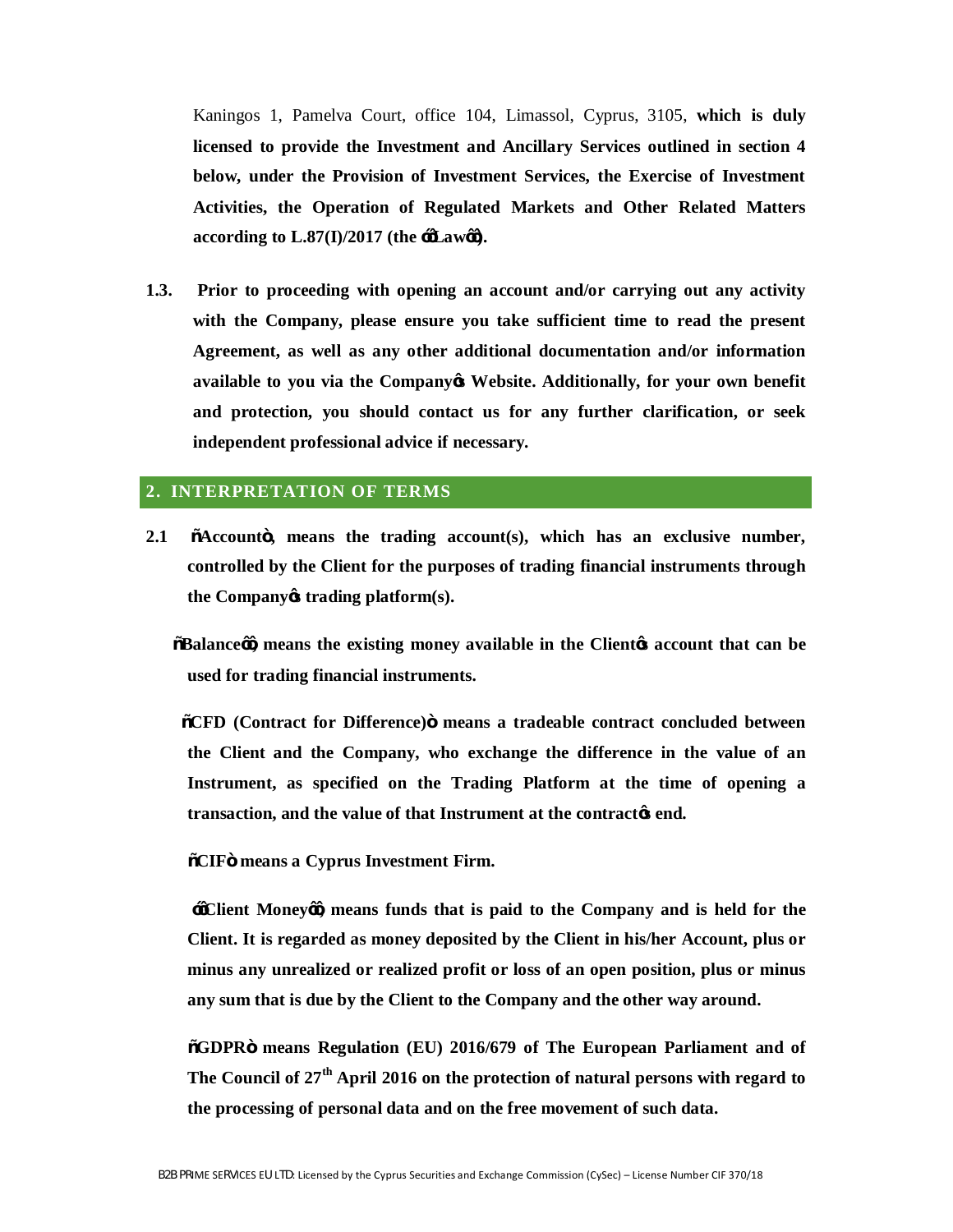**"Investor Compensation Fund" (ICF) means the money of clients of CIFs, who are members of the said fund, established pursuant to article 59(1) and (2) of the Law, and whose rights and responsibilities are regulated by the provisions of the Law and this Directive DI144-2007-15 of 2015 of the CySEC.**

**"KYC (Know Your Client)" means the set of documents of the Client requested by the compliance department of the Company, for screening and categorization purposes that include, inter alia, the passport or ID and a proof of residential address (usually a utility bill) of the Client.** 

**"Law" means the legislative framework that governs the scope of services provided by the Company, namely the Investment Services and Activities and Regulated Markets Law of 2017 (Law 87(I)/2017) as this may, from time to time be amended or replaced.** 

**"Parties" means the two contracting parties to the Agreement i.e. the Company and the Client.** 

**"Services" means the services provided by the Company to the Client through the Trading Platform, under this Agreement as defined in section 4 below.**

**"FATCA (The Foreign Account Tax Compliance Act)" means the United States federal law, under which U.S. nationals are obliged to report information about their foreign financial assets and accounts, in order to combat tax evasion.** 

- **2.2 Any term used in the current Agreement and not otherwise interpreted, shall have the meaning attributed thereto in the Law and/or any EU Directive.**
- **2.3 Headings of the paragraphs of the present Agreement shall not affect the interpretation and shall be used exclusively for ease of reference.**
- **2.4 Unless specifically stated otherwise, reference to individuals shall also include legal persons, the singular shall include the plural and vice-versa and either gender shall include the other.**
- **2.5 Reference to any agreement, including the present Agreement or to any other document, shall also include references to them, as these may from time to time be**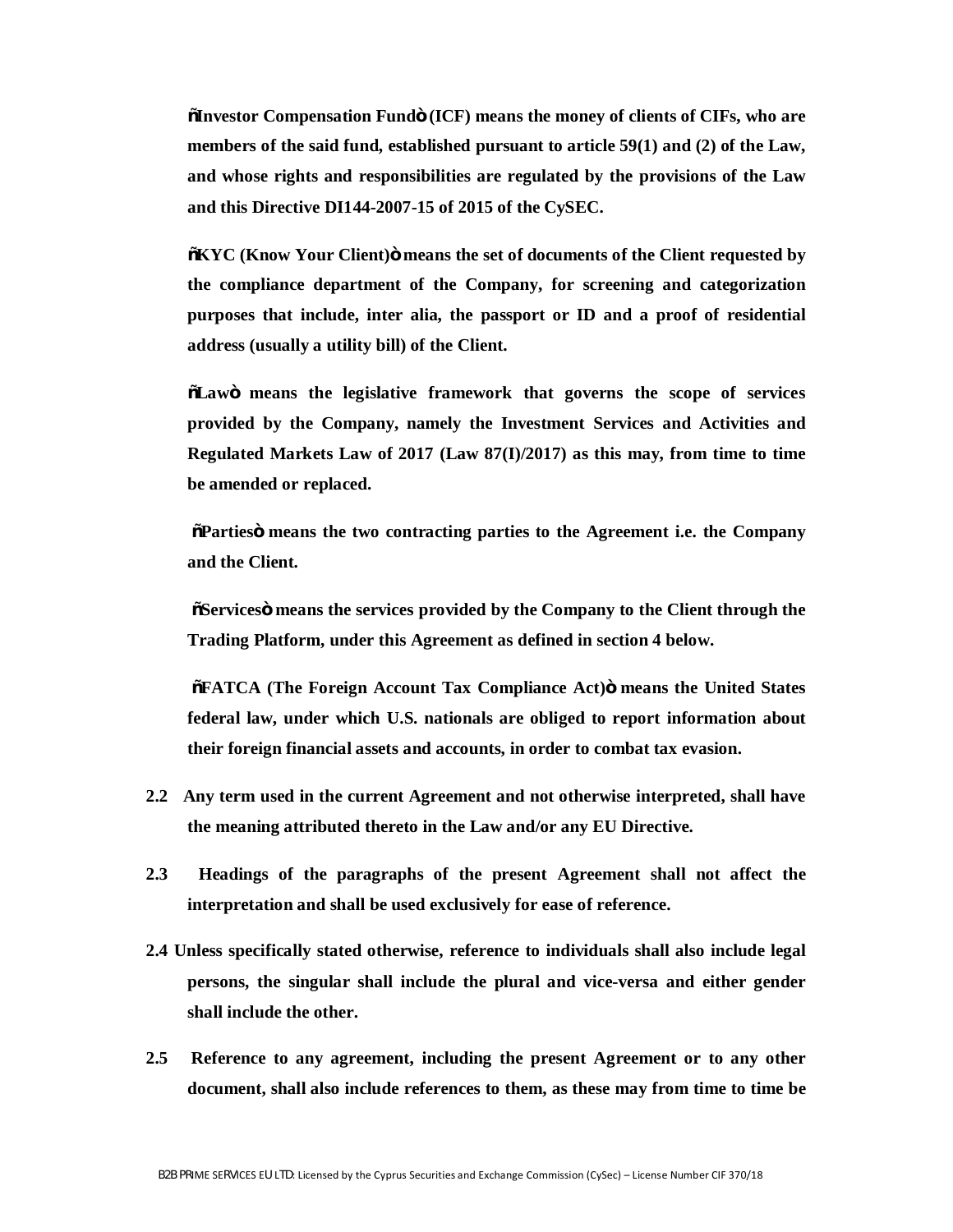**amended, expanded or replaced and to all agreements and documents, which are deemed to be supplementary to them or are attached thereto.**

# **3. SCOPE OF THE AGREEMENT**

- 3.1 The present Agreement is standard agreement provided by the Company and should be read and agreed upon, in conjunction with relevant Schedules and information provided **on the website to the Client, prior to the commencement of the business relationship.**
- **3.2 By signing the present Agreement, the Client confirms that he/she has read, understood acknowledged and accepted all terms, conditions, its Annexes and/or Appendices and information set out on the Company's website b2prime.com (hereinafter referred to as the "Website"), including 'Legal Documents** page, and  $\frac{1}{2}$ **Privacy Policy**  $\frac{1}{2}$  copies of which have been provided to **the Client and/or are available to be reviewed and examined by them before entering into a legally binding agreement with the Company.**
- **3.3 By accepting this current Agreement, the Client confirms that he/she is able to receive information, including amendments, annexes, schedules, appendixes to the present Agreement either via email or through the Company's website.**
- **3.5 Any agreement between the Company and its Clients and the procedure to be followed under it, is governed by the Distance Marketing of Consumer Financial Services Law N.242(I)/2004 (** *n*

**Χρηματοοικονομικών Υπηρεσιών προς τους Καταναλωτές Νόμος) of the** 

**Republic of Cyprus, which implements the EU Directive 2002/65/EC and all subsequent amendments to these under which the Agreement need not be signed and it has the same legal effect and creates the same rights and duties and responsibilities as a printed agreement signed between both Parties.**

## **4. PROVISION OF SERVICES**

**4.1 The Company in its capacity of a Cyprus Investment Firm (CIF), shall provide to its client(s) the Investment and Ancillary Services in relation to one or more Financial**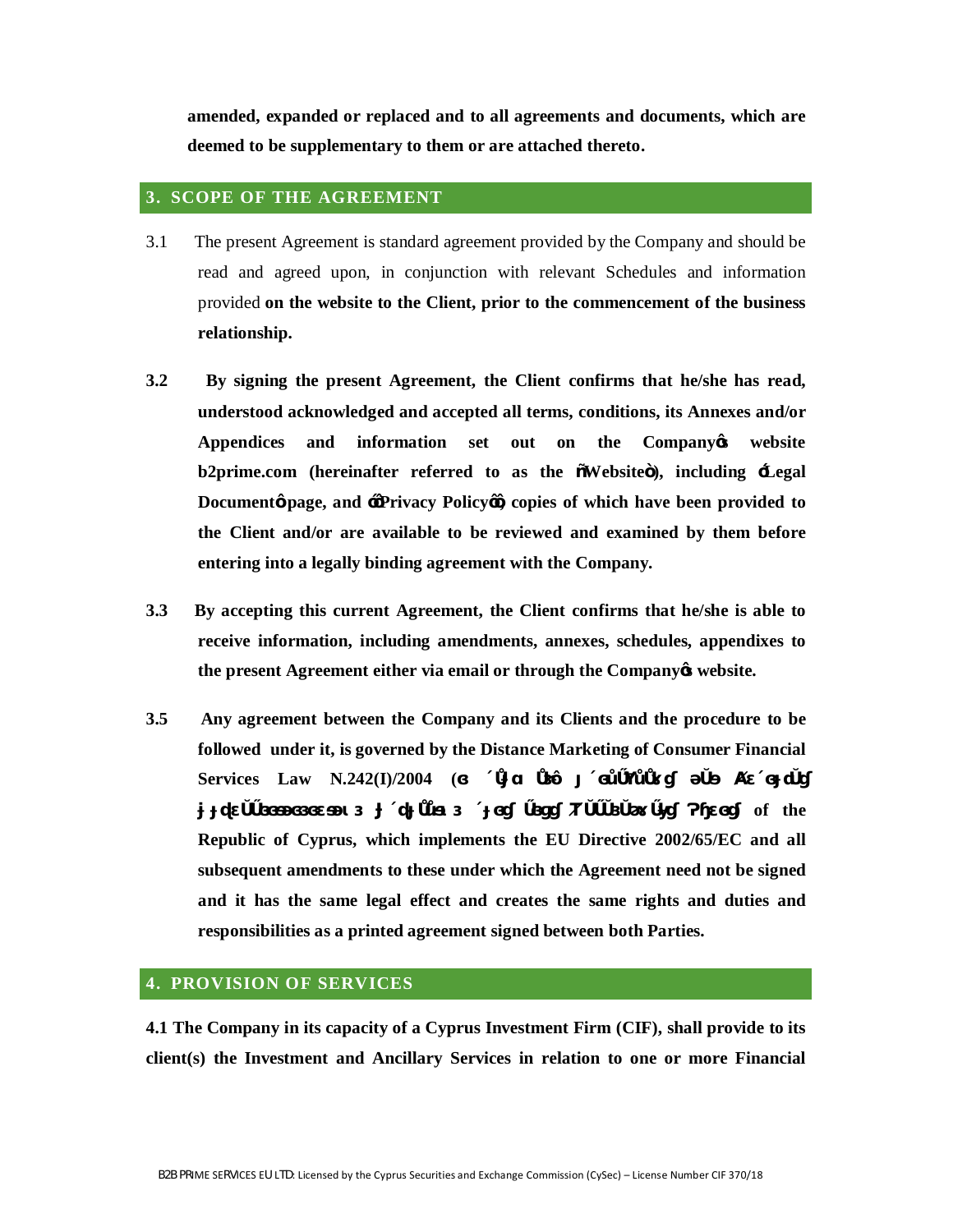**Instruments as specified in its CySEC license and as per the terms of the present Agreement:**

## **INVESTMENT SERVICES:**

- **i. a) Reception and transmission of orders;**
- **ii. b) Execution of Orders on Behalf of Clients;**

#### **ANCILLARY SERVICES:**

- **iii. a) Safekeeping and administration of financial instruments on behalf of Clients, including custodianship and related services;**
- **iv. b) Granting credits or loans to one or more financial instruments, where the firm granting the credit or loan is involved in the transaction;**
- **v. c) Foreign exchange services where these are connected to the provision of investment services.**

**4.2 The Company does not provide financial, investment, tax or trading advice or any other mode of recommendation unless agreed as such between the Parties in a separate agreement.** 

#### **4.3 List of countries for provision of services:**

**The Company is authorized to provide the above investment and ancillary services as per its current authorization from the Commission to the countries indicated in Company's website ("Market" page).**

# **5. COMMUNICATION WITH CLIENTS**

**5.2 The Company will communicate with the Client about any notice, instruction, request or any other communication via the Client's registered e-mail, the telephone or, in the event of a formal communication in writing, via post to your registered address. The date and time of reception of the communication by the Company from the Client is deemed to be effective.** 

**5.3 The Company records all incoming and outgoing telephone calls between the Client and the Company for quality monitoring, training and regulatory purposes. The Company also records any other communication between the Client and the Company, including chat messages and e-mails.**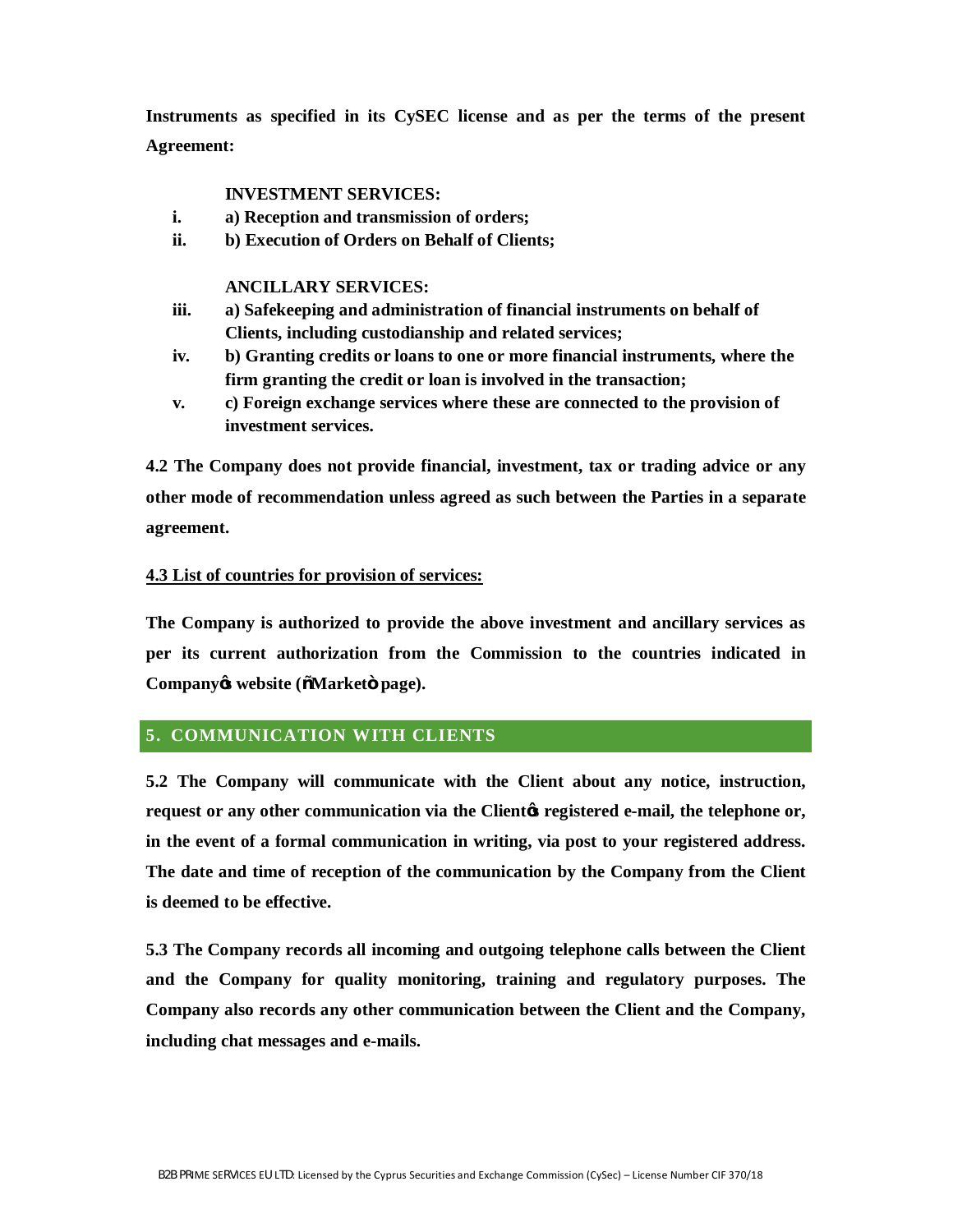**5.4 The Company reserves the right to provide copies of such recordings to regulatory authorities upon their request in order to comply with its regulatory obligations without prior consent obtained by the client.** 

**5.5 The Client reserves the right to request a copy of the recorded communications and the Company shall provide these to the Client only upon written request by the Client.** 

#### **6. CLIENT CATEGORIZATION**

**6.1 Under MiFID II the Company is required to categorize its clients either as a counterparty, professional client or retail client so that when carrying out business with a Client, the Company can provide the level of information, services and protection that is consistent with the Client's category.** 

## **7. CLIENT WARRANTIES**

**The Client represents and warrants to the Company that:**

- **i. The Client has the legal age and authority to enter into this Agreement and to execute the provisions thereof;**
- **ii. The Client is not under any legal disability with respect to, and is not subject to any law or regulation which prevents his performance of this Agreement or any contract or transaction contemplated by this Agreement;**
- **iii. The monetary funds and/or Financial Instruments and other assets delivered for any purpose by the Client to the Company are not connected directly or indirectly to any illegal acts and/or criminal activities and/or terrorism;**
- **iv. The Financial Instruments and/or legal documents, which the Client delivers to the Company are authentic, valid and free of any defect and they shall have the legal effect which they contend to have;**
- **v. The Client confirms that upon registration he has provided true, complete and accurate information about himself and will maintain the accuracy of the provided information by promptly updating any registration information that may have changed. Failure to do so may result in Trading Account closure, Trading Account limitations and/or voiding of any transactions;**
- **vi. The Client confirms that he is of legal competence and/or of sound mind;**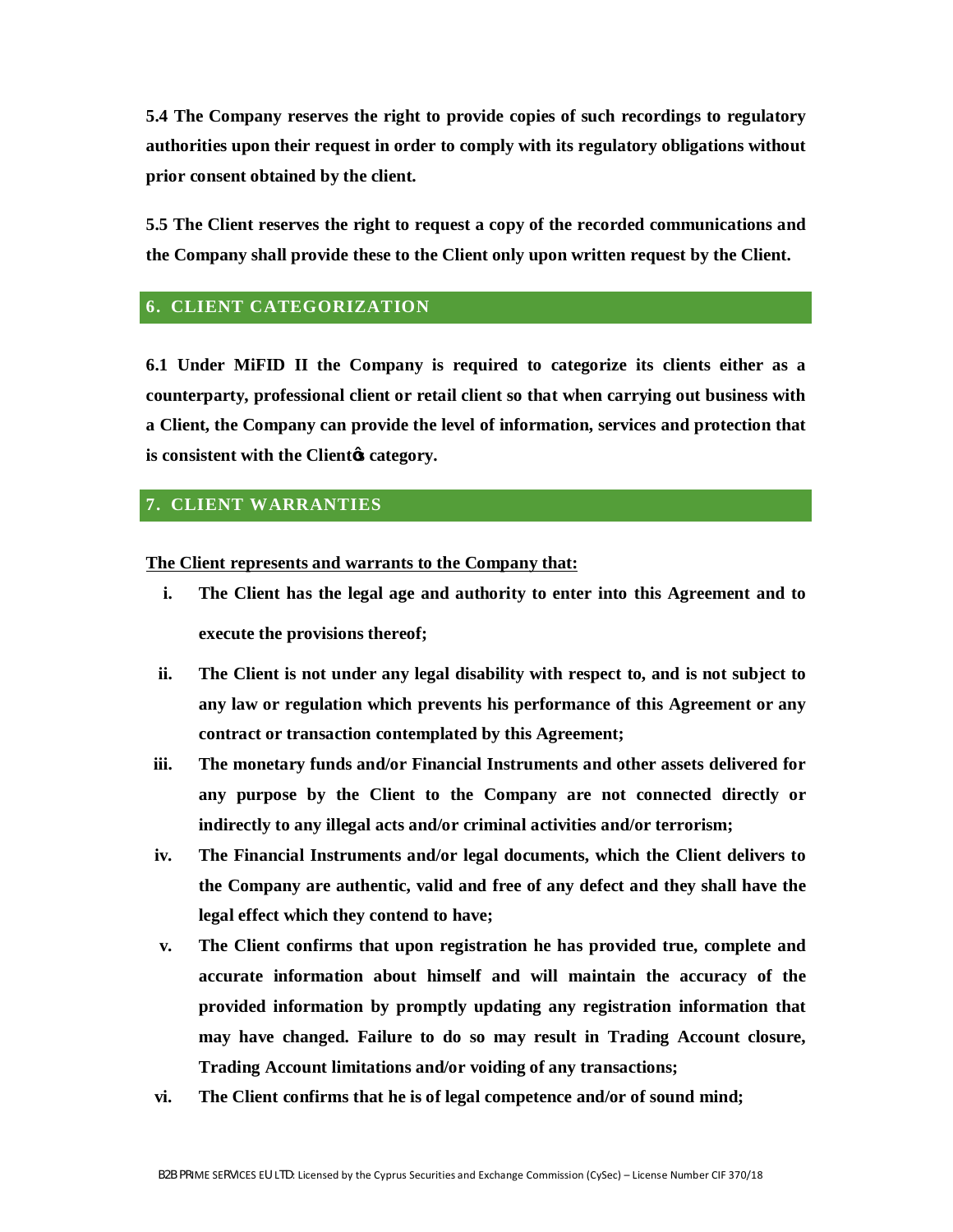- **vii. The Client agrees to provide the Company with KYC within a period not exceeding 20 days from the date of singing the present Agreement .**
- **viii. The Client confirms that the reason for registering and operating B2B PRIME SERVICES EU LTD Trading account is to trade, on their own behalf, in any financial instruments and to accept the services offered by the Company.**
- **ix. The Client warrants and/or shall repeat the above warranties at all times, including, without limitation, during and/or upon the execution of any transaction and/or trade, through the Trading Account and the provision of the Services as listed in the present Agreement.**

#### **8. PLATFORM(S)**

8.1 The Client has the ability to download and install (where applicable) the trading platform(s) or use the web-based version. For using trading platform(s), the Client shall be provided by the Access Codes in order to log-in into account(s). The Client is required to ensure that Access Codes are kept safe, at all times.

It is the Client the responsibility to ensure for a reliable access to internet connection or any other necessary connection, as well as to maintain any devices used for connecting to trading platform(s).

8.2 The trading platform(s) may be developed by third party(s), unrelated to the Company. The Company will use its best efforts to ensure that the trading platform(s) is operational for the purposes of providing the services, under the Agreement, however, the Company cannot guarantee, that the trading platform(s) is free of any errors and/or deficiencies.

8.3 The Company and/or any relevant third party may perform maintenance of trading platform(s), from time to time, as to ensure the effective and efficient operation of the trading platform(s), which may cause the trading platform(s) to be inaccessible and/or not operational, for a period of time. The Company shall do it outmost to ensure that any maintenance activity takes place outside trading hours, however, this may not always be possible. The Company shall bear no responsibility for any loss, including financial loss and/or loss of opportunity due to maintenance and/or any action or omission of the Company and/or the third-party.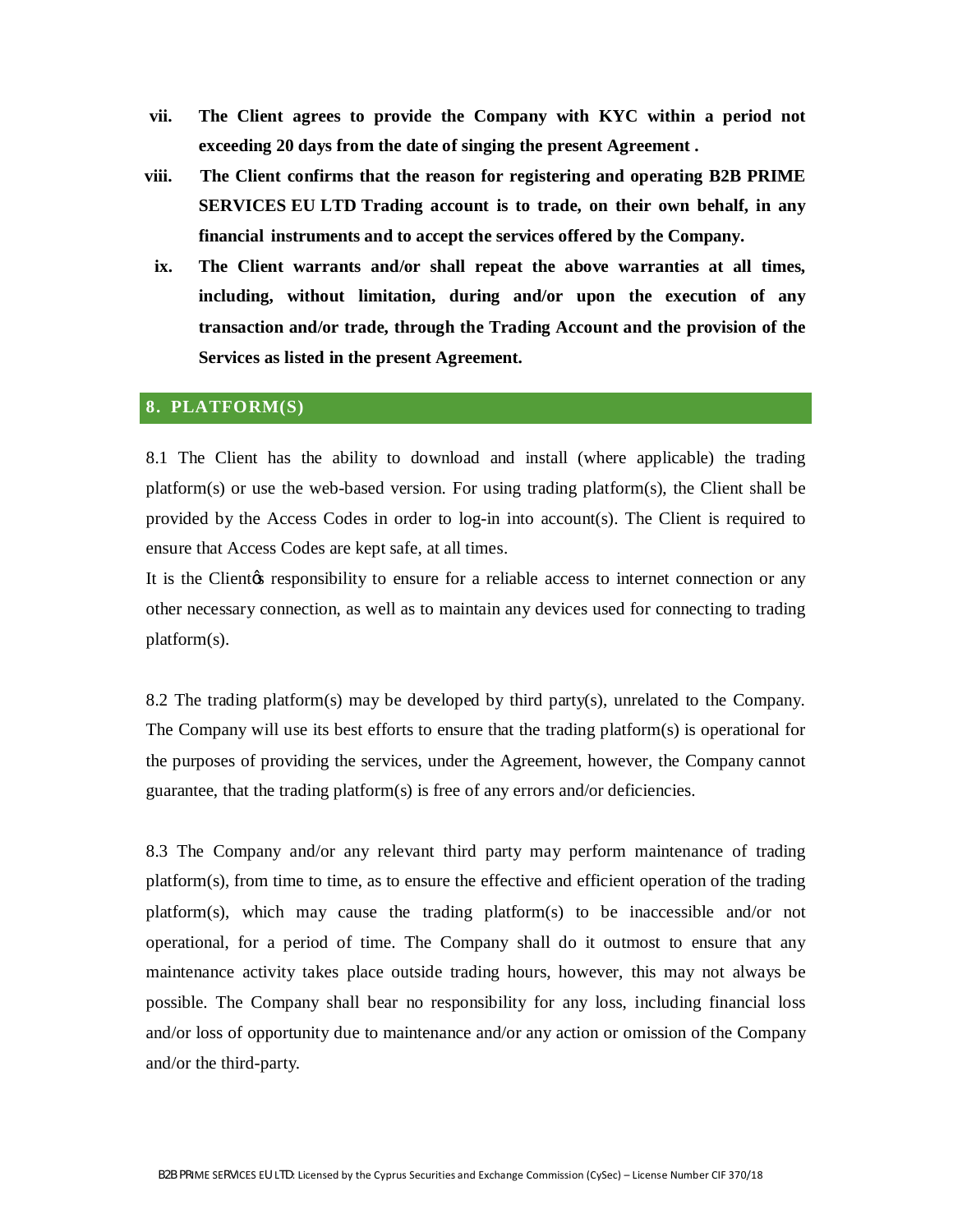# **9. TRADING AUTHORISATION, TERMS & CONDITIONS**

9.1 The Client understands and accepts that the Company is authorized to offer financial instrument(s) for purchase and/or sale, in accordance with instructions received by the Company from the Client. The Client hereby waives any defense in cases where such instructions were not in writing. Financial instrument(s) will be bought/sold, and considered as transactions, based on reception, transmission and execution basis, for the financial instruments(s) offered to the Client by the Company, for Contract for difference ( $\delta$ CFD $\delta$ ), referred to in some cases as oleveraged products or oleveraged financial instruments o. Orders are executed by third-party liquidity provider(s), through electronic communication, using trading platform(s).

9.2 CFDs are offered for transactions during the working hours of the relevant, underlined, financial instrument(s). Financial instruments, offered by the Company, can be traded only during the working hours of the specific financial instrument(s), as defined by the Company.

9.3 The Company anticipates offering price(s) to clients which are reasonably related to price(s) offered by other counterparties, such prices may, however, may differ from those offered to the Company by other counterparties. The Company is under no obligation to disclose price(s) obtained from the counterparty(s), to the Client. In the event that counterparty(s), such as service provider(s), liquidity provider(s) etc., do not provide price(s), or provide erroneous price(s), during a specific period, on specific financial instrument(s), the Client understands and accepts that the Company may not be in a position to provide price(s) and may therefore be obliged to reject the Client *g* request/order(s) and/or may delay the time of confirmation. The Client furthermore acknowledges and confirms that spreads on financial instrument(s), offered during normal market conditions, may differ in the events of volatile markets. During the volatile markets, it may happen that the spreads offered are wider than the spreads otherwise offered. The Client understands and accepts that the stop order(s), are considered the market orders, once alerted, and therefore shall be executed at the market value of the specific financial instrument, at the specific time. It is further acknowledged and confirmed by the Client that the levels requested by the Client, when placing stop orders, are not guaranteed to be concluded at the requested levels. The Company shall have no liability for failure to execute order/request(s) and makes no representations, warranties or guarantees to the Client $\alpha$  order/request(s) priority, over the order/request(s) of other clients. The Client shall be directly and personally responsible for performing obligations under every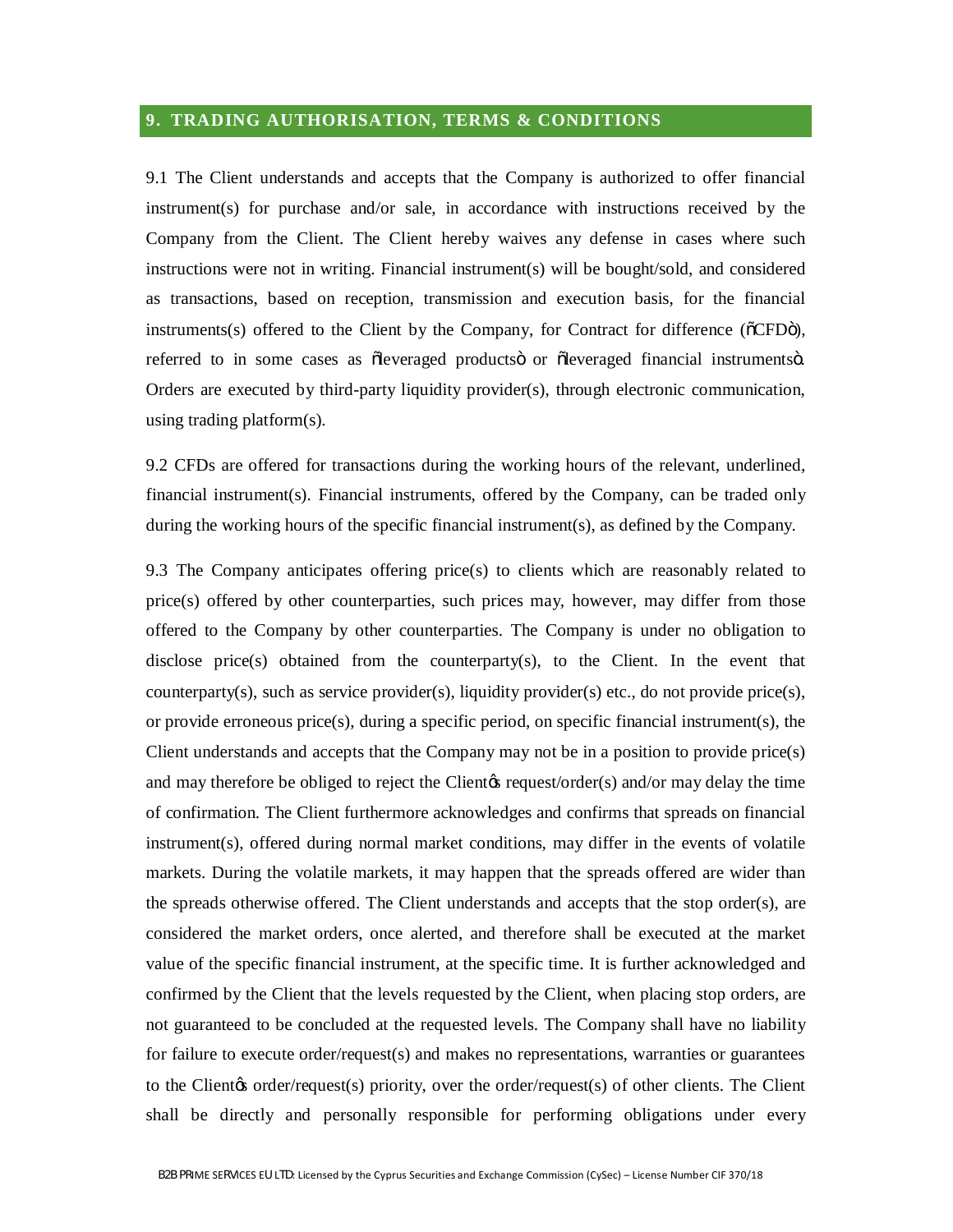transaction entered into, whether the Client is dealing as principal directly or through a designated agent, or representative or as an agent for another person, or intermediary, and the Client indemnifies the Company in respect of all liabilities, losses, expenses and/or costs of any kind or nature whatsoever which may be incurred as a direct or indirect result of any failure by the Client to perform any obligation(s).

9.4 The Client should request/obtain a clear explanation of all trading terms & conditions, including any applicable charges/costs, prior to trading. The Client acknowledges and consents that the Client has no right to cancel the Agreement on the basis (if applicable) that it is a distance contract. Existing trading conditions may be modified, altered, suspended or terminated or new conditions may be imposed, which will become new applicable trading terms & conditions. Furthermore, the Company may, at any time, reject, cancel, or make any adjustment which it deems necessary, to any request made by the Client when, the Company considers, at its sole discretion, that such request may breach or may have breached the provision of the trading terms & conditions.

9.5 Liability of the Client under the Agreement shall not, in any circumstance, be limited or mitigated by any failure of the Company to provide training, training material or updates, or notice of change to the trading terms & conditions.

#### **10. TRADING RECOMENDATION**

10.1 The Client acknowledges that the Company does not provide advice of any kind, including but not limited to financial, legal, tax, regulatory, investment or other advice and/or recommendation.

10.2 The Client further acknowledges and accept that all promotions, research, market letters, and/or other information ( $\delta$ Market Information $\delta$ ), provided to the Client by the Company, does not constitute an advice of any kind and is in fact provided on an  $\ddot{\text{o}}$  information basis  $\ddot{\text{o}}$ only. The Client understands and agrees that an access to and the use of the Market Information is at the Client's own sole risk as such Market Information may be provided on an "AS IS" and/or "AS AVAILABLE" basis, with intention of providing information only, and as such, no information provided by the Company constitutes as a solicitation for the purchase and/or sale of any financial instrument(s), nor should it serve as the basis for any investment decision(s) and any decisions made by the Client, based on the Market Information so provided by the Company, shall be the Client the personal responsibility. As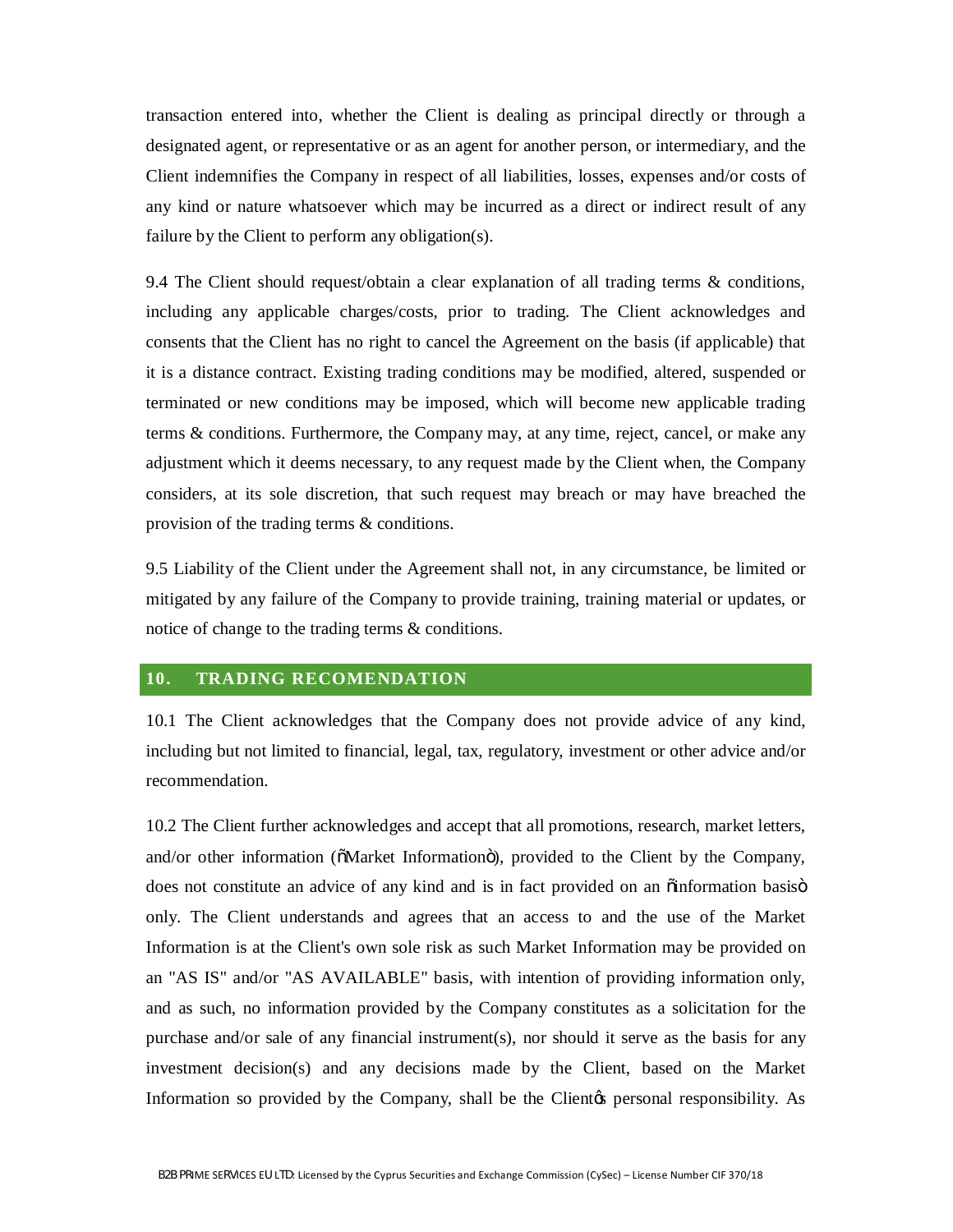such, the Client hereby indemnifies and holds the Company, including all providers, principles, affiliates, employees and agents harmless from all and any claims, demands, proceedings, suits and actions, all and any losses, damages, costs and/or expenses that may arise as a result of the Client to use of Market Information or any other information so provided by the Company. The Client agrees that any investment decisions and transactions are solely based on the Client to own evaluation of the financial markets and investment objectives.

10.3 The Company makes no warranty and disclaims all responsibility and liabilities that arises from providing the Market Information. The Client may obtain the advice of independent investment, financial, legal and tax advisors before proceeding with any investment. The Client acknowledges that any Market Information provided by the Company, although based upon information from sources that the Company believes to be reliable, may be incomplete, inaccurate, or unverified and the Company is not liable for the accuracy of such information.

10.4 Trading in financial instruments offered by the Company, shall be made by the Client, based on the personal assessment. The Client should seek an independent advice if such is required.

#### **11. ONLINE ACCESS/ SERVICE**

11. 1 The Company shall permit the Client to have access to one or more terminals, through the Client<sub>of</sub> internet browser, for the electronic transmission of order/request(s) and/or transactions, for the Client $\alpha$  account(s).

11.2 The Client shall use the software strictly in accordance with the terms and conditions of the Agreement, as amended from time to time. The Client also agrees to be bound by any rules, procedures and conditions concerning the use of the Online Service.

11.3 The Online access shall be used to transmit, order/request, receive and confirm execution of order/request(s), subject to prevailing market conditions and applicable rules and regulations.

11.4 The Client will be provided with an identification number or account number (the "Login") and respectively with a number, code or other sequence which provides access to the Online Service (the "Password"). The Client will be the sole and exclusive owner of the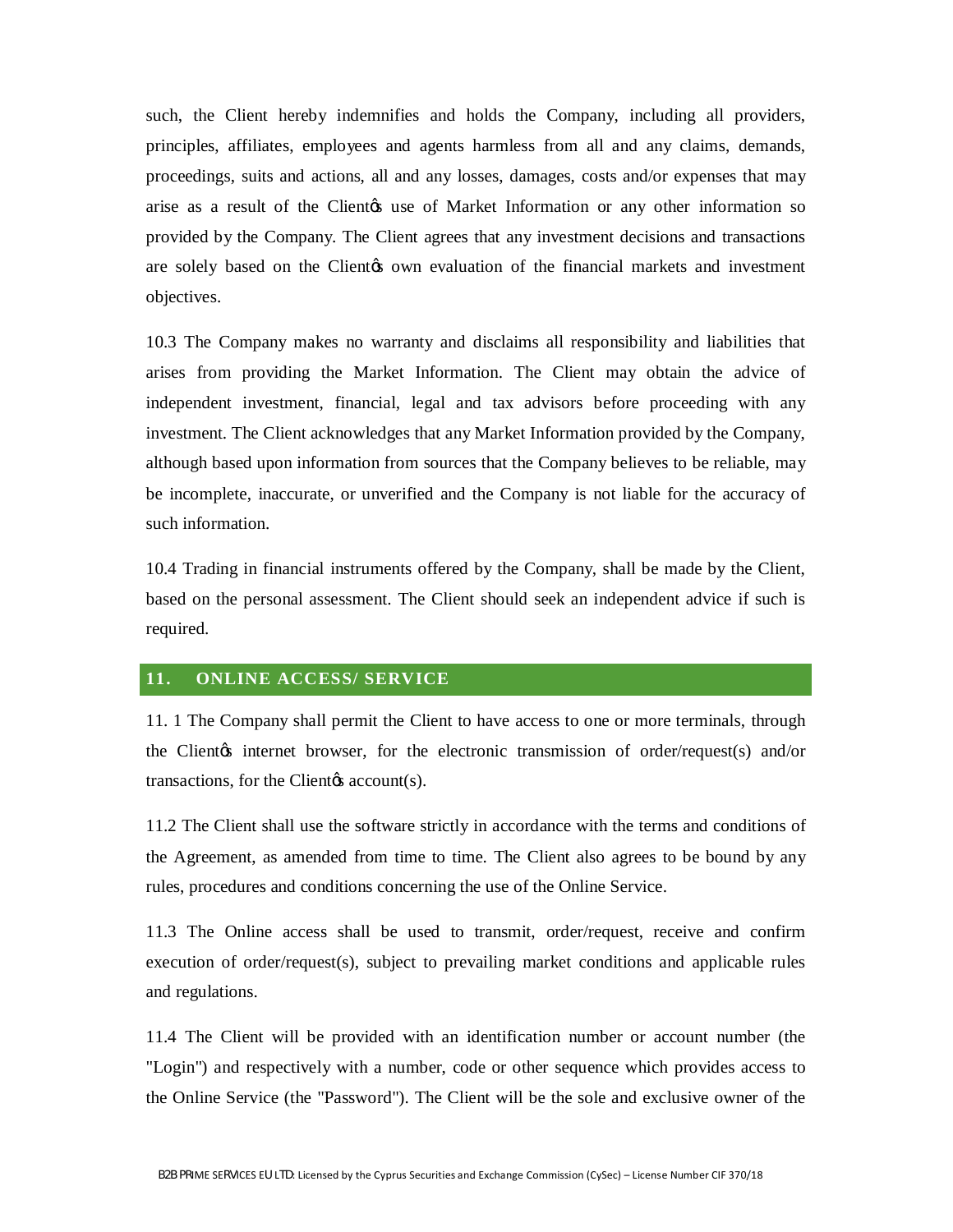Login and Password and fully responsible for the use and protection of the Password and the Login, as well as for any transaction(s) occurring in account(s) held with the Company and accessed through the Login and Password. The Client agrees that the Password may be  $\tilde{\sigma}$  reset  $\tilde{\sigma}$ , for security purposes, if the Client  $\alpha$  account(s) has been inactive for a certain period of time.

11.5 The Client accepts full responsibility for monitoring account(s) $\varphi$  activities and to immediately notify the Company, in writing, should the Client become aware of any of the following: i) any loss, theft or unauthorized use of the Client & Password and/or Login; ii) any failure by the Client to receive a message indicating that an order/request(s) was received and/or executed; iii) any failure by the Client to receive an accurate confirmation of an execution; iv) any receipt of confirmation of an order/request and/or execution of an order/request which the Client did not order/request; v) any failure to receive accurate information for the Client<sub>(s</sub> account(s) balances, position/transaction(s), vi) transaction history or any other reason whatsoever.

11.6 The Client is responsible for keeping the Username and Password of account(s) confidential, at all times, ensuring that all reasonable steps are taken in order to prevent fraudulent use of this information. Any access to account(s), using the Client $\alpha$  Username and Password, will be deemed to have been done by the Client.

11.7 In cases where the Client suspects that the information has been obtained by any other person, without the Client is consent, it is the Client is responsibility to notify the Company immediately. In failing to do so, the Client will be liable for any such  $\ddot{o}$  access access to account(s).

11.8 The Company shall not be deemed to have received any order/request(s) or communication transmitted electronically by the Client, through Online access, until the Company has actually acknowledged such order/request(s) and/or communication.

11.9 The Client acknowledges that, from time to time, and for any reason, the Online access may not be available due to servicing, hardware malfunction, software defect, service or transmission interruption or any other cause, and the Client agrees to hold the Company harmless from liability of any damage(s) which may result from the unavailability of the Online access. The Client acknowledges that the Client has alternative arrangements which will remain in place for the transmission and execution of the Clientos order/request(s), in the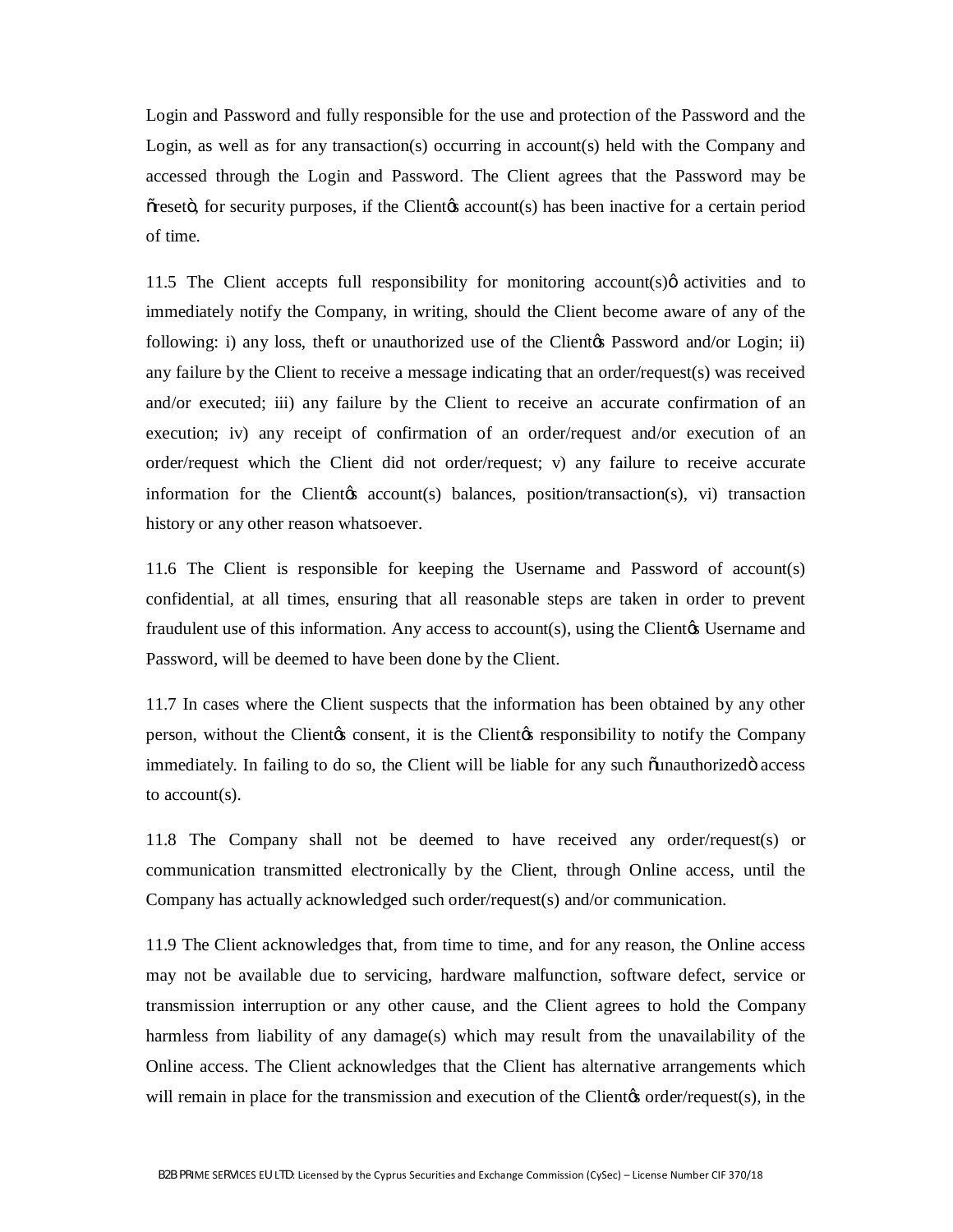event where the Client is prevented from the transmission and/or execution of order/request(s) through the Online access.

#### **12. MULTITERMINAL**

The Client acknowledges and confirms that by using Multiterminal, for the purpose of simultaneous management of multiple accounts activities, such request(s) for quotes for any financial instrument, placing orders, viewing accounts otrading history etc. is the Client  $\alpha$ responsibility. By using this facility, the Client agrees that confirmation of requests may be delayed, execution of request(s) may be different, request(s) may be re-quoted or rejected partially or in full. In addition, the volume of transaction(s) may have limitations.

#### **13. COMMUNICATION, NOTICES, INSTRUCTIONS AND ORDERS**

13.1 The Company shall accept instructions from the Client only if such are transmitted via a durable medium, approved by the Company, including the approved platform(s), and in some cases through registered email address, over the phone or in person, upon ensuring that the Client is who he claims to be. Contacting employees of the Company, using their personal contact details, either by phone or digitally, is not permitted and any request that may be placed by the Client, through unauthorized communication channel(s), shall be considered as the Client<sub>/S</sub> personal liability and the Company shall not consider any claims that may arise following the relevant activity of the Client.

13.2 The Client hereby consent the Company's acceptance of order(s), so received from the Client by the Company, and agreed that the Company reserves the right to reject any order(s), in cases where the Company is not satisfied with the communication method or the time of the request is not within the preset time limits for execution of relevant order(s).

Instructions shall be accepted, both, verbal and in writing, using the Company of ficial language and communication channels. The Client may communicate with the Company in other language(s), in addition to the official language, for as long as the Company is in a position to provide the support in the specific language. The Company reserves the right to reject orders, both verbal and in writing, in cases where the Company is not satisfied with the information provided by the Client, for proving the Client identity, in language other than the language supported by the Company or in cases where the specific order was intended to be placed outside the time limit required for its execution.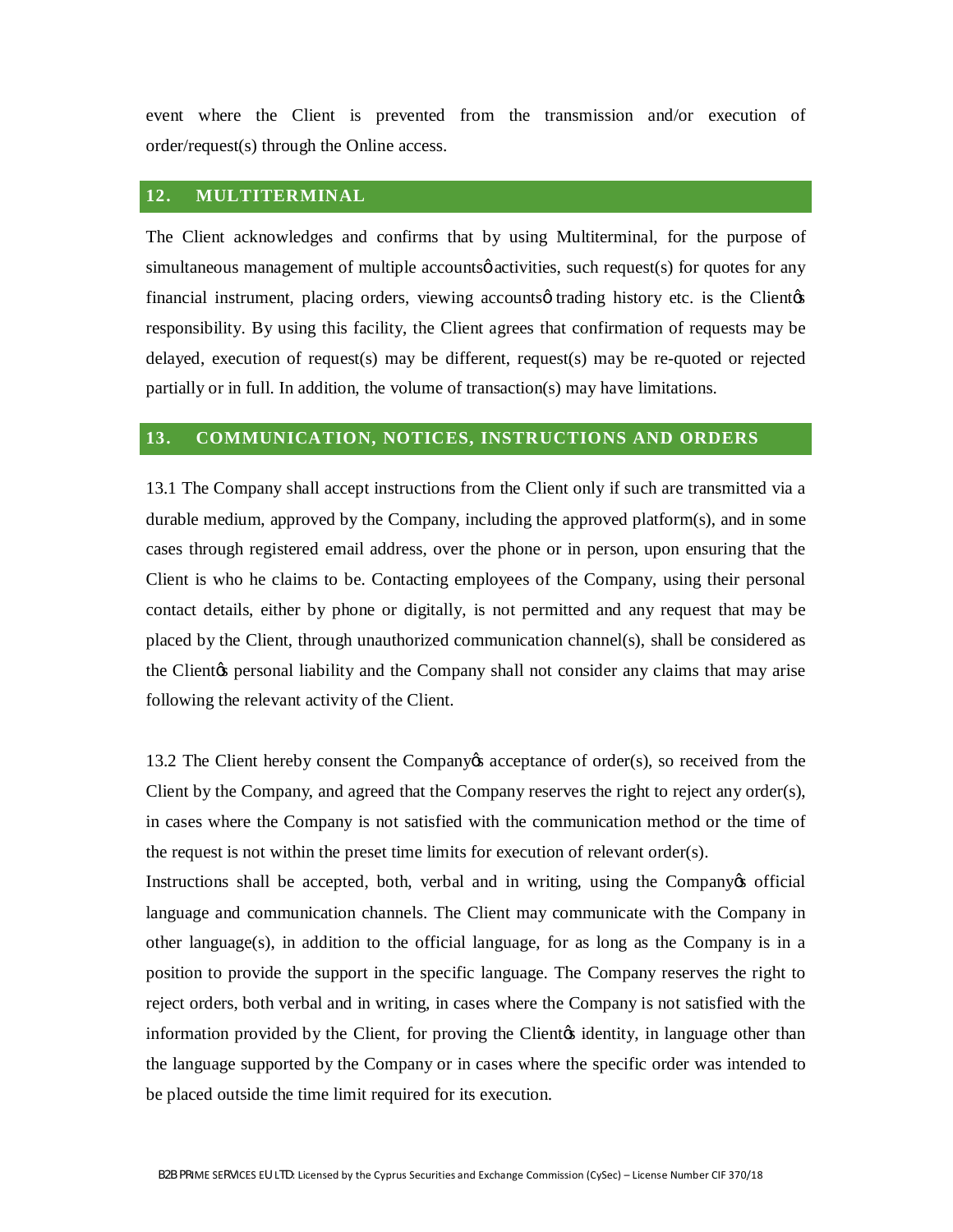13.3 The Company shall bear no responsibility for any loss that may arise as a result of delayed, incorrect or unreceived request sent by the Client.

The Company shall execute the Clientos order(s) outside trading venues that being Regulated Market(s), Multilateral Trading Facility(s) or an Organized Trading Facility(s) i.e. the orders shall be executed over-the-counter ( $\delta$ OTC $\ddot{\text{o}}$ ). The Client expressly provide consent for execution of orders outside trading venue(s). The Company shall take necessary steps to ensure compliance with the legislative requirements.

13.4 The Company requires to be updated with the changes related to the Client<sub>'s</sub> personal details, account(s) or otherwise. In some cases, the Company may require to be provided with additional data/document(s) to justify the reasoning for the change.

In cases where an Authorized representative is appointed by the Client, any changes and/or cancelation should be notified in writing. The changes related to the authorization shall be considered valid only upon the Company  $\alpha$  acceptance of the same.

Confirmation of transactions, balances, equity, order/request(s), margin calls etc., either through statements of account(s) or through trading platform(s), shall be binding on the Client for all purposes. Status of the Client of account (s), including transactions, balance, equity, deposit, withdrawal and other activities that are affected for the Client  $\alpha$  account(s), can be obtained directly by the Client through the trading platform(s) and the Client hereby waives any right for claims in cases where the Client  $\alpha$  account  $(s)\beta$  statements are not sent by the Company to the Client the authorized email or physical address.

13.5 It shall be considered that the Client agrees with the transaction(s) registered for the Client $\alpha$  account(s) unless the Client calls any error therein to the Company $\alpha$  attention, in writing, prior to the start of business on the business day following such occurrence and within maximum 24 hours. None of these provisions, however, will prevent the Company, upon discovery of any error or omission, from correcting it. The parties agree that such errors, whether resulting in profit or loss, will be corrected in the Client's account(s) as to give the Client $\alpha$  account(s) status which would be should such error(s) did not occur. The Client agrees and understands that it is the Client the responsibility to send written notice of any change of any personal details.

13.6 The Company shall send notifications, at the address indicated by the Client on the Account Application or to such other last known address, as the Client thereafter directs in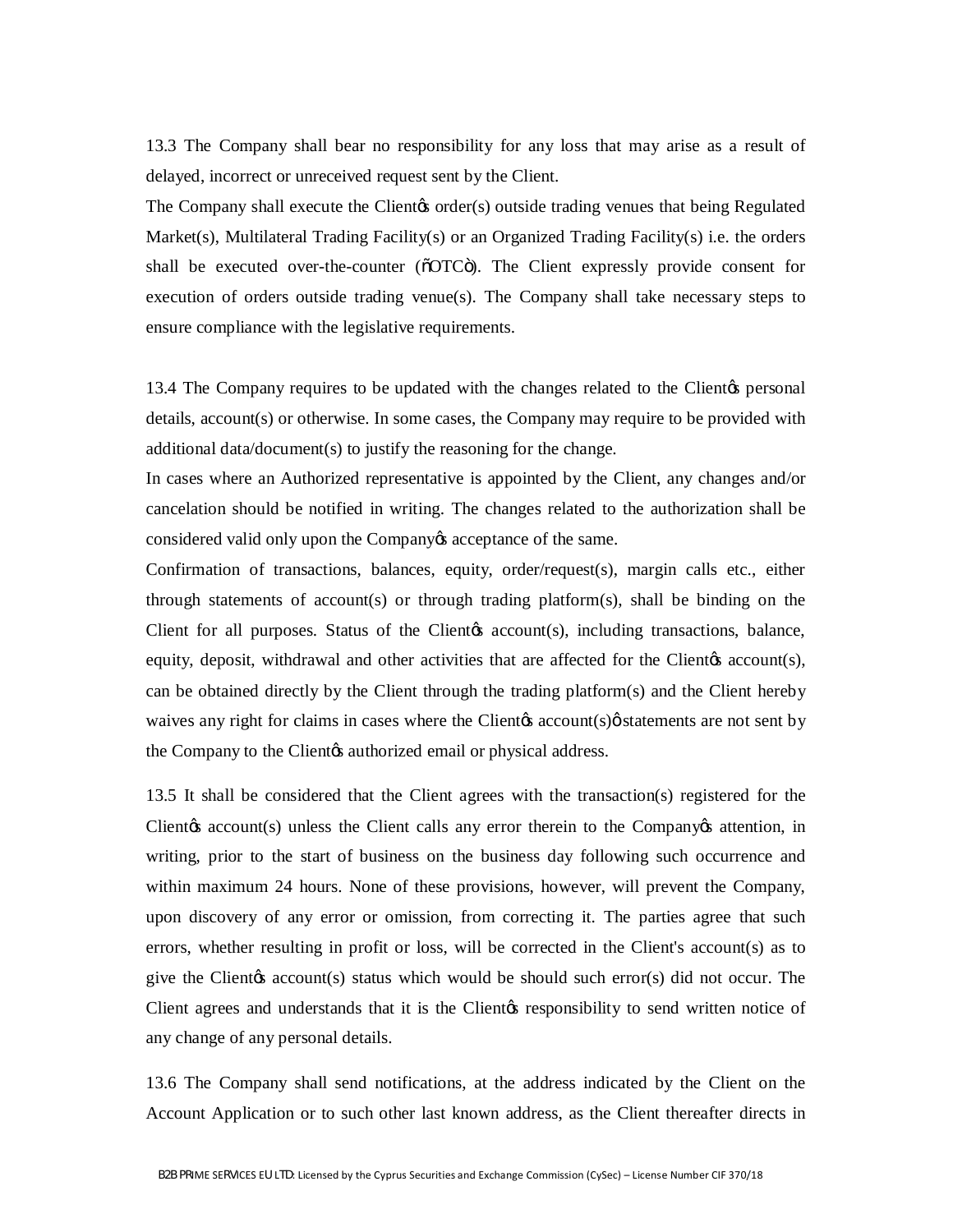writing. In addition, communication may be effected by courier, telephone, messenger, facsimile, electronic mail, chatting system or otherwise (in the case of mailed notices), or communicated (in the case of verbal notices), sent to the Client at the Client's or designated agent's or representative ts address (or telephone number), as provided to the Company by the Client, from time to time, and shall constitute personal delivery to the Client whether or not actually received by the Client, and the Client hereby waives any and all claims resulting from failure to receive such communication.

#### **14. MARGIN REQUIREMENTS AND TRADING LIMITATIONS**

14.1 Trading in financial instrument(s), offered by the Company, is referred to as margin trading. Margin is the requirement pre-set for each position/transaction and is based on the leverage applicable on the Client account (s). The Client agrees to maintain, at all times, margin required for opening and maintaining positions opened with the Company, as required.

14.2 The Client furthermore agrees and confirms that margin requirement may be changed by the Company and that such change shall be applicable to the transaction which will take place in the future, as well as to the existing open positions/transactions. In cases where the Client does not meet obligations towards the margin requirements, and the Client (s) account (s) becomes subject to margin call or respectively stop-out, consequently open positions/transactions may be partially or fully hedged and/or closed/liquidated by the Company. The open positions/transactions shall be hedged and/or liquidated, at the prevailing market price(s) and/or last available price(s) on the specific financial instrument(s), at the specific time.

14.3 The Client agrees and acknowledges that the Company may, at any time, in its sole discretion, limit the number of open positions/transactions for the Client<sub>( $\&$ </sub> account( $\&$ ) and the Company shall be under no obligation to effect any transaction for the Client's account(s) which would create positions/transactions in excess of the preset  $\lim_{s \to s} f(s)$ . The Client agrees not to exceed the position/transaction limits established for the Client(s) $\phi$  account(s), financial instrument or any other condition subject to limitation, whether acting unilaterally and/or with others, at any given time.

14.4 The Company, in its sole discretion, may change the leverage applied to the Client(s) $\varphi$ account(s), provided that, the market conditions of the relevant financial instrument(s)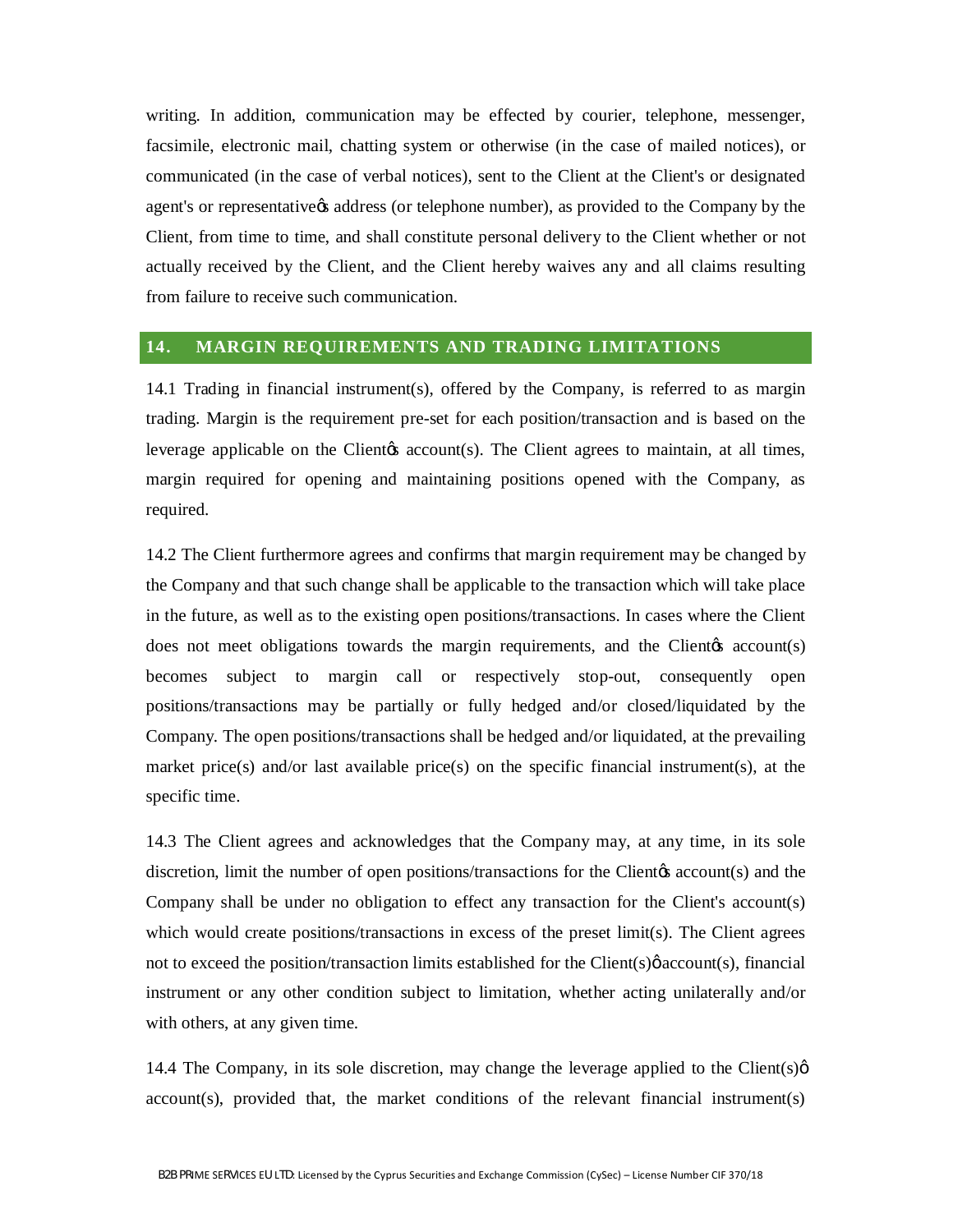changed, legislative requirements, at the time of the execution of the transaction(s), the total number of open positions/transactions, held by the Client  $\alpha$  account(s), has reached the preset limitation and/or in cases where the Client has deliberately and/or systematically based on the trading strategy or other probable behavior with an attempt to exploit the ability of using margin trading, with the aim to increase the potential return of an investment, while such an activity automatically increases the level of risk and the possibility of a loss.

14.5 The Clientos open position/transaction(s) may be liquidated by the Company in the following occasions:

(a) the Client shall fail to timely deposit or maintain required margin;

(b) the Client (if an individual) passes away, or be judicially declared incompetent, or placed under curatorship or (if an entity) shall be dissolved or otherwise terminated or placed under curatorship;

(c) a proceeding under the Bankruptcy Act and/or any legislation, an assignment for the benefit of creditors, or an application for a receiver, custodian, or trustee shall be filed or applied for by or against the Client;

(d) attachment is levied against the Client's account(s);

(e) the money deposited as collateral is inadequate to secure the Client $\alpha$  account(s);

(f) at any time, the Company deems it necessary for its protection, close out the Client's open position/transaction(s) in whole or in part, and cancel any outstanding order/request(s) and commitments made by the Company to the Client.

## **15. LEVERAGE**

15.1 Leverage is described as a borrowed capital and is used to increase or reduce the potential return on an investment. The higher leverage, the higher the level of risk and the higher possibility of a profitable return or loss. The Client agrees and acknowledges that margin trading is based on the leverage applied on the Client  $\alpha$  account(s). The leverage is subject to changes. The Company may, at any time, in its sole discretion, change/reduce the leverage applied to the Client  $\alpha$  account  $(s)$ , by notifying the Client about such change $(s)$ .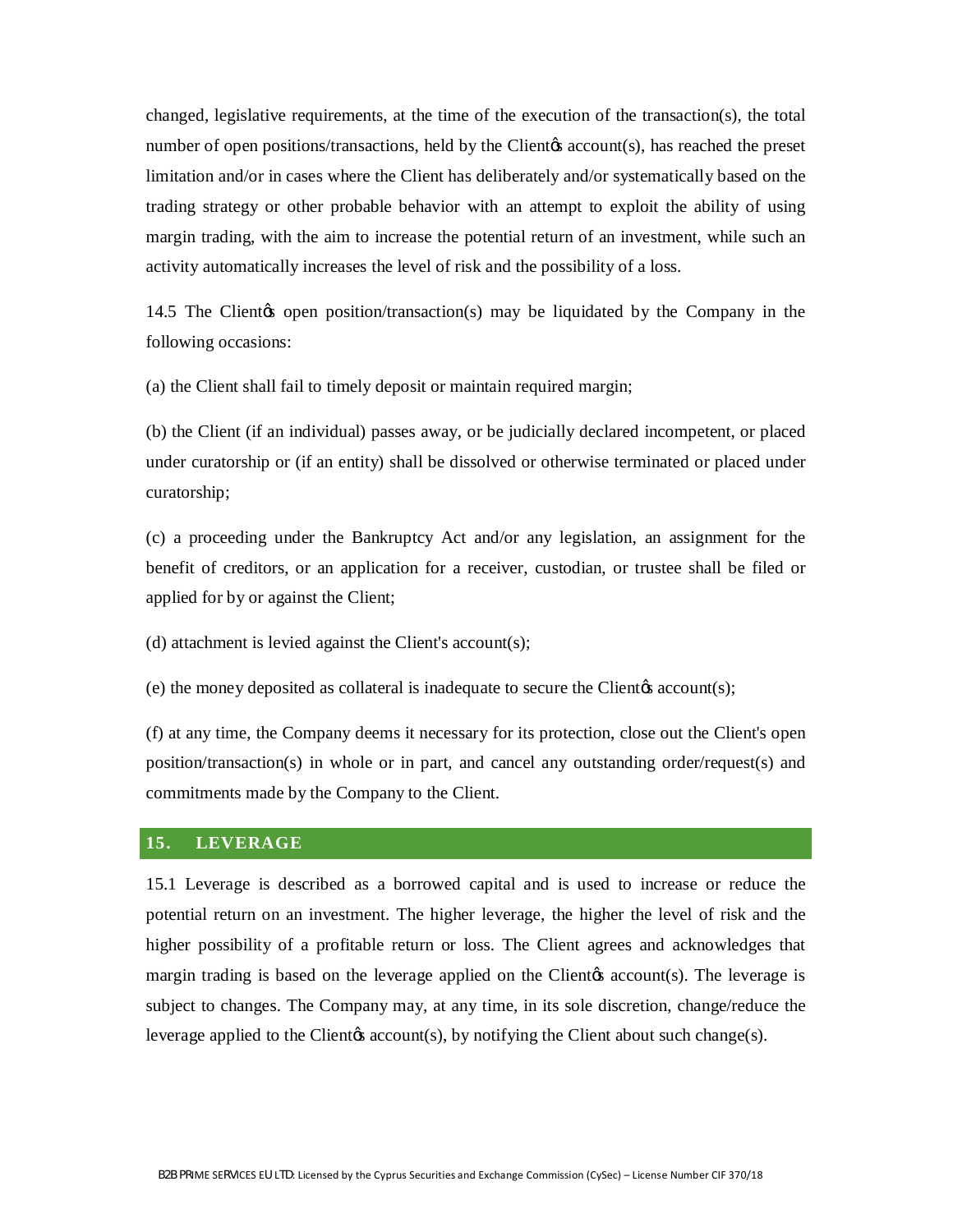15.2 The Company may apply lower leverage, on its own initiative, in cases where the trading patterns followed by the Client results in margin call or, in occasions, negative balance.

#### **16. ERRORS**

16. 1 Errors may occur due to specific market circumstance(s) and/or system malfunction(s), including but not limited to errors in feeds received from data providers, liquidity providers, other counterparties or any other reasons, in which occasions, prices for financial instrument(s) provided to the Client may be incorrect. In such instances, without prejudice to any rights falling under applicable legislation, the Company shall not be bound by any contract which purports to have been made (whether or not confirmed to the Client) at a price which:

- i. the Company is able to demonstrate to the Client was manifestly incorrect, at the time of the transaction(s); or
- ii. was, or ought to have been reasonably known by the Client to be incorrect, at the time of the transaction(s).

16.2 In cases of the error(s), the Company reserves the right to either correct/modify the erroneous price(s) at which the transaction(s) was executed to the correct price(s), including price(s) at which the Company has transacted with counterparty(s), cancel the transaction altogether or correct the erroneous price alternatively to the fair market value of the price, at the time such error occurred.

16.3 Error(s) may adversely affect realized and/or unrealized gains and losses of the  $Client(s) \phi$  account(s).

#### **17. ABUSIVE TRADING STRATEGIES**

17. 1 The market abuse comprises of unlawful behavior in the financial markets, which includes but is not limited to insider trading, unlawful disclosure of inside information and market manipulation, and the Client furthermore undertakes not to act in any way unlawfully under the Agreement.

17.2 Moreover, trading strategies aimed at exploiting error(s) in prices and/or concluding transaction(s) at prices that are not representing the market value(s), including latency, insider trading, trading with high risk parameters are not permitted/accepted. Client(s) found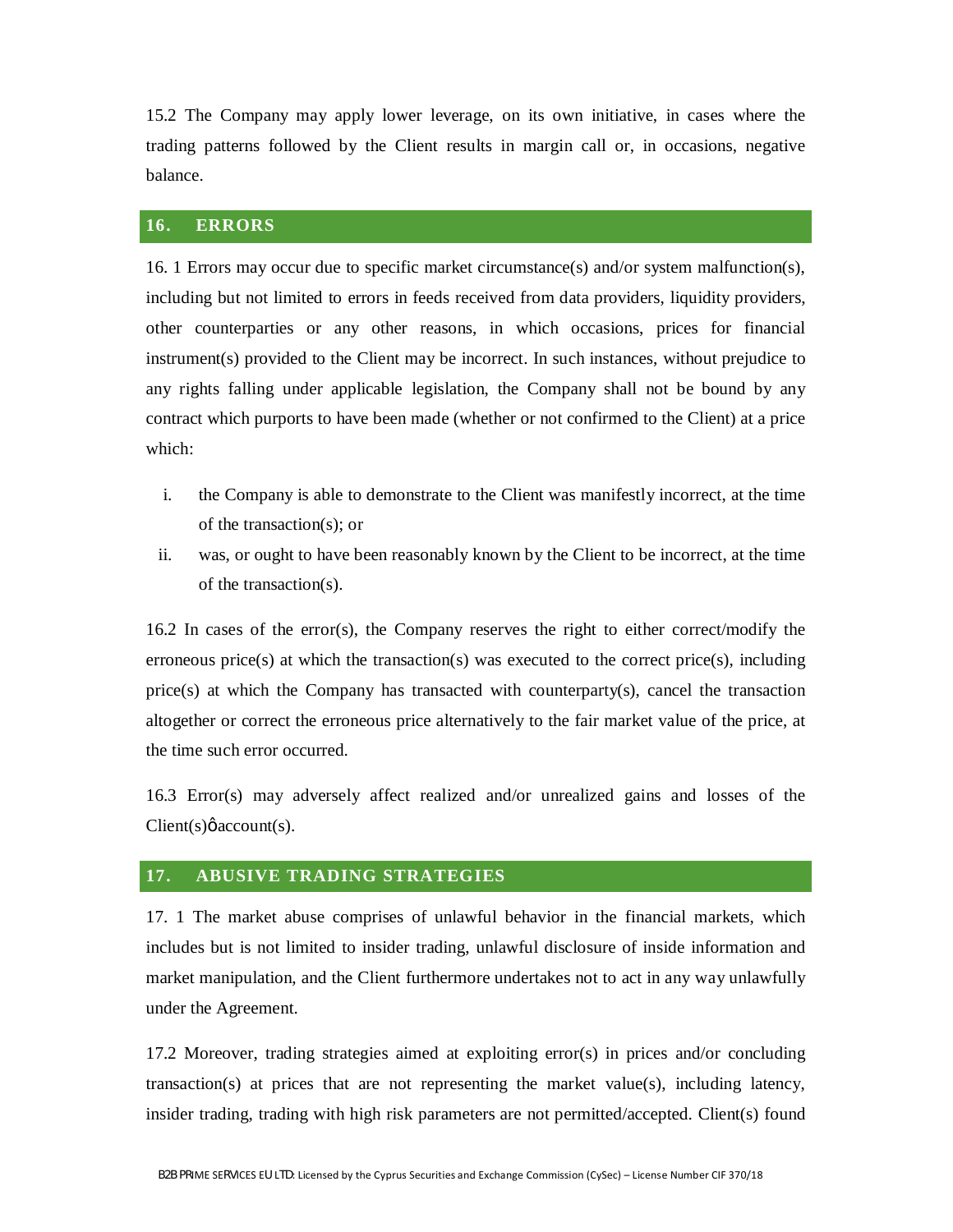to be using abusive trading strategies, whether by using sophisticated technology, manual methods, when such trading is based on error(s) or any other method found to be abusive but not pre-defined, in not permitted/accepted by the Company. Clients found to be using the abusive trading strategies, associated with algorithmic and high frequency trading are not accepted and relevant account(s) shall be subjected to correction(s)/modification(s) and, in cases, may be subject to closure, should the Company find such an activity fit. Moreover, the Company does not approve use of trading strategies that may be based on exploring the specific trading conditions offered, including but not limited to rollovers (Swaps) values, either applied or otherwise and/or any other trading strategy that may be found in a breach with the terms of the Agreement.

17.3 The Company may take one or more of the following counter measures:

a) adjust the price(s) provided to the Client;

b) change the price spreads offered to the Client;

c) change the trading conditions/limitations applied to the Client  $\alpha$ s account(s);

d) cancel the transaction(s);

e) reverse the transaction(s);

f) enter the values that transaction(s) would have had if the correct trading conditions, not considered abusive, were applied;

g) delay in price(s) confirmation and/or re-quote the price(s) offered;

h) restrict the Clientos access to streaming, instantly tradable quotes, by providing manual quotation only;

i) retrieve from the Clientos account(s) any historic trading profits, provided that the Company can document that such trading profits have been made through exploiting of error(s) in price(s), at any time during the relationship with the Client;

j) terminate the relationship with the Client immediately by the way of written notice.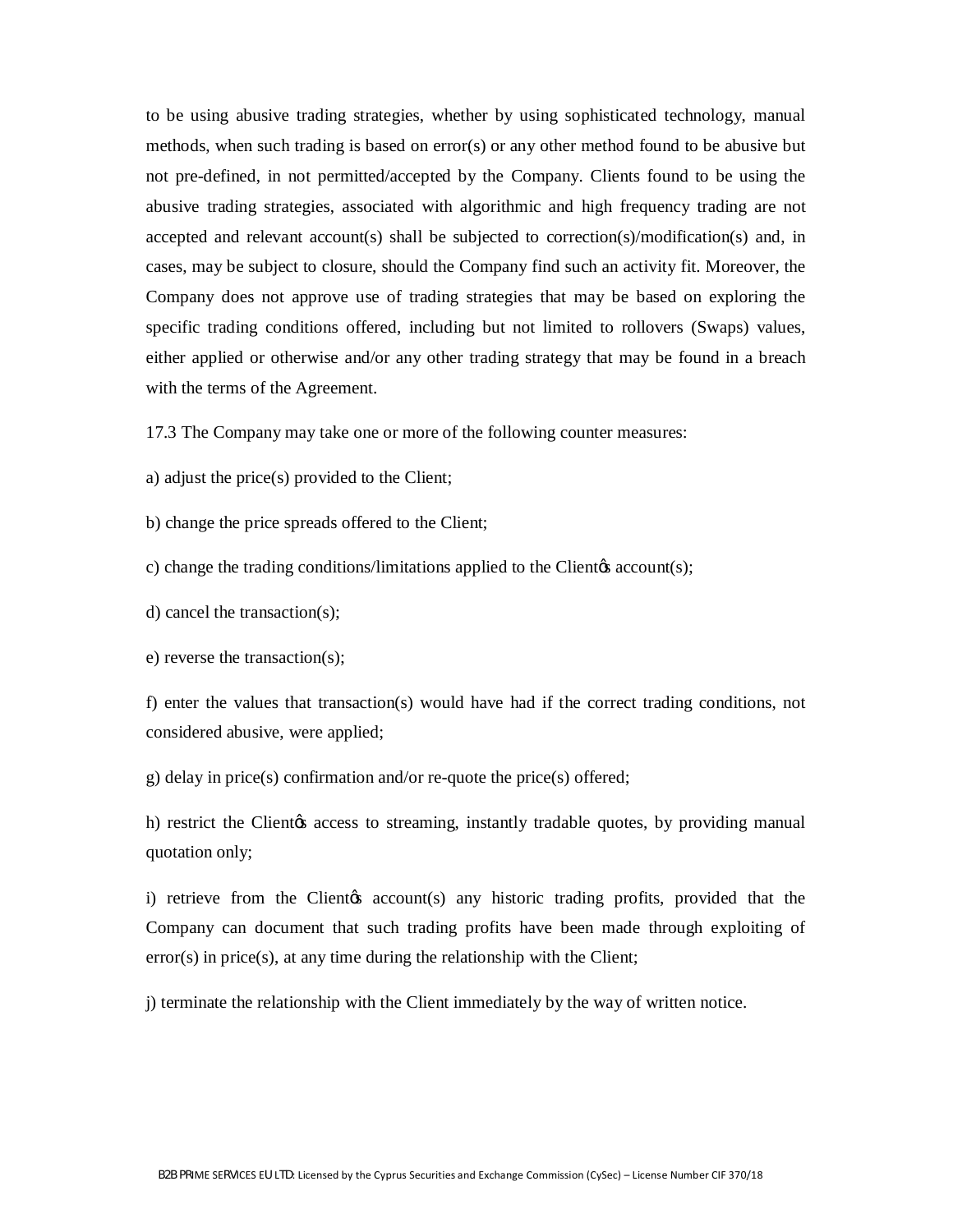#### **18. FOREIGN CURRENCY**

Transaction(s) for the Client's account(s) effected in a currency different from the currency of the Client(s) account(s) is, i.e. the base currency of the account(s), including new deposits/withdrawals, any profit/loss arising from trading activities, are subjected to currency exchange. The currency exchange shall be based on the prevailing market rate of the relevant currency conversion rate(s). The Client agrees and consents that the Company will not be held liable in the event that the transaction(s) is affected and settled in a different currency, in cases where the exchange is not performed by the Company.

## **19. RULES AND REGULATIONS**

All order/request(s) entered into for the purpose of purchase/sale of financial instrument(s), and all transactions executed for the Client's account(s), shall be subject to the constitution, by-laws, rules, regulations, customs and usages (collectively oruleso) where such transaction(s) are executed and to the rules and regulations promulgated thereunder (collectively olaws oor olegislation o). The Company shall not be liable to the Client as a result of any action taken by the Company, its employees, directors, officers, agents and/or  $\alpha$  custodian(s), in compliance with any of the foregoing rules or laws. This paragraph is solely for the protection and benefit of the Company, and any failure by the Company, or its related parties, to comply with any of the foregoing rules or laws shall not relieve the Client of any obligation under the Agreement, nor be construed to create rights under the Agreement in favor of the Client against the Company. In the event that any term of the Agreement be inconsistent with a requirement set by regulatory authority and/or the rules and/or the law, after the production of the Agreement, the Company shall update terms and conditions of the Agreement, to comply with new regulatory requirement and/or the law, while such changes will automatically be applicable to the relationship between the Company and the Client.

#### **20. CLIENT CLASSIFICATION**

20.1 Pursuant to the laws, the Company classifies clients into one of the following categories:

- Retail Clients;
- Professional Clients;
- Eligible Counterparties.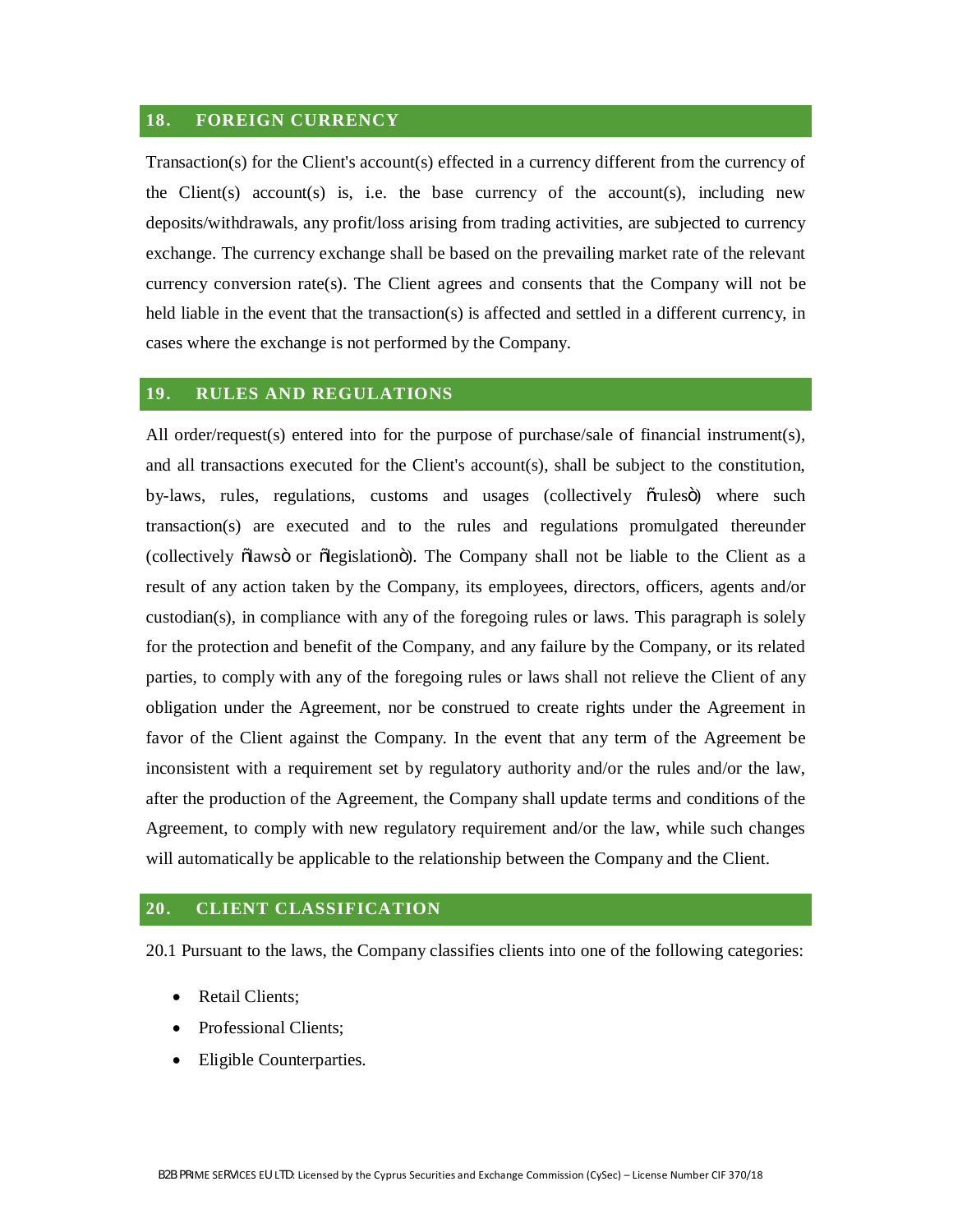20.2 Each category of clients has relevant regulative protection level. Specifically, Retail Clients have the highest level of protection, whereas Professional Clients and Eligible Counterparties have reduced level of protection, considering their experience and knowledge, skills and ability to estimate risk(s), therefore are provided with a lower level of protection.

20.3 Client(s) have the ability to request re-categorization through the request, subject to the Company to approval. The Client should access the Company to website in order to obtain further information in regard to the classification of clients.

20.4 The Client can request to change the classification of account(s) by taking the following steps:

- The Client should request, in writing, from the Company, that the Client wishes to be treated as either Retail, Professional Client or Eligible Counterparty;
- The Client should state in writing, in a separate document from the Client Account Agreement, that the Client is aware of the consequences from losing such protections if treated as Professional Client or Eligible Counterparty.

#### **21. PROVISION OF INFORMATION AND REPORTING**

21.1 The Company may, at any time, request information from the Client and the Client will provide such information, in order to comply with the legislative requirements, at the given time.

22.2 The Client undertakes to disclose any changes to the information provided to the Company and acknowledges and agrees that the Company may use such information for the purpose of complying with legislative requirements, conducting further research, either directly or using the services of third-party, in order to verify the identity of the Client and gather relevant information to complete the profile of the Client.

## **22. FATCA**

As per the United States federal law: Foreign Account Tax Compliance Act ("FATCAö), US persons are required to file their income report to the Internal Revenue Service ( $\delta$ IRS $\delta$ ). Accordingly, the non-US (foreign) financial institutions (FFI) are required to report on such persons as well. The Company, classified as an FFI, is therefore required to declare whether US person indicia is applicable, to client(s) of the Company, in order to be compliant with the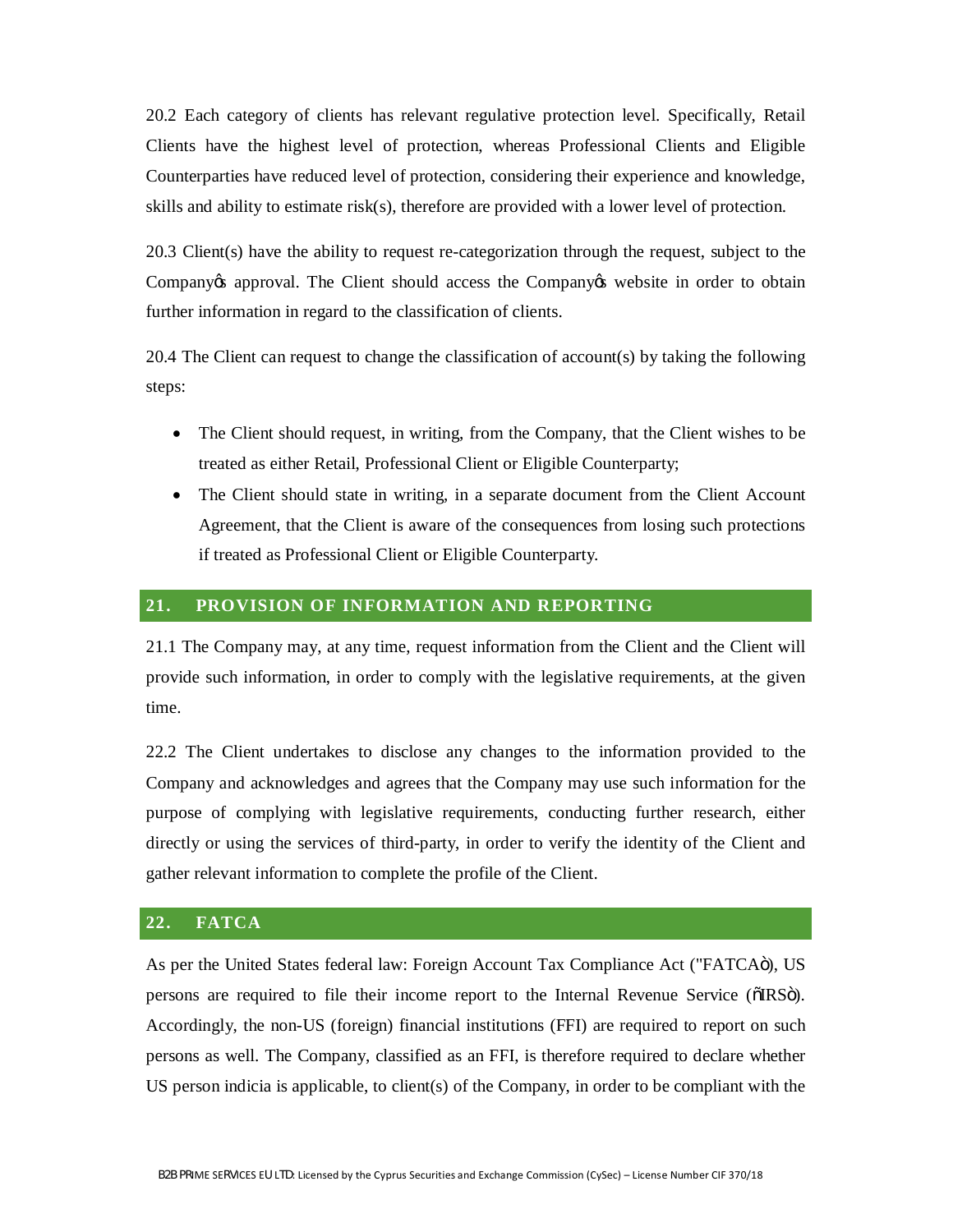relevant legislative requirements. However, it is the Client of duty and responsibility to declare if the Client is a US person, as defined by the IRS, at any time during the business relationship with the Company and the Company shall not be held liable in cases where the Client fails to provide accurate and true information.

#### **23. CRS**

Following the creation of the Common Reporting Standard ( $\tilde{C}CRS\tilde{O}$ ), as introduced by the Organization for Economic Cooperation & Development ("OECD") for automatic exchange of tax related information for individuals and entities, the Company, being a financial institution within the participating jurisdiction, is required to collect and report specific information about client(s) who fall under the reportable category, to the local authority. In this regard, the Company shall determine whether the Client, being an account holder of a financial account, either as an entity or an individual, is considered a  $\tilde{\alpha}$  atax reportable person $\tilde{\alpha}$ i.e. if the Client is considered being a resident of any of the participating jurisdictions for tax purposes. In cases where the Client is considered a tax reportable person, the Company shall perform the relevant reporting to the local authorities. It is the Client of duty and responsibility to declare to the Company if the Client falls under the category of tax reportable person, as per OECD, and to define the relevant jurisdiction. The Client agrees and acknowledges that the Company shall disclose the information for the purposes of CRS reporting, and the Client undertakes to inform the Company, in writing, immediately, of any changes to information previously provided. The Client furthermore agrees that any information provided to the Company in any form, including information on controlling persons of legal entities, along with the  $\delta$ Tax identification number  $\delta$  ( $\delta$ TIN $\delta$ ) shall be used for reporting purposes. Any information regarding the current and future status of the Client the financial accounts, including the balances, along with relevant personal information may be reported. The Client understands and agrees that the Company does not provide the Client with tax advice and/or to perform any legal analysis to determine the reasonableness of self-certifications. It is recommended to consult a professional tax advisor or visit the OECD of  $\delta$ Automatic Exchange of Information website for further information.

#### **24. EMIR**

As per the legislative requirements set in the Regulation (EU) No 648/2012 of the European Parliament and of the Council of 4 July 2012 on Over the Counter derivatives ( $\delta$ EMIR $\ddot{\rm o}$ ), if it is compulsory for the Company to report all derivative transactions, between the Company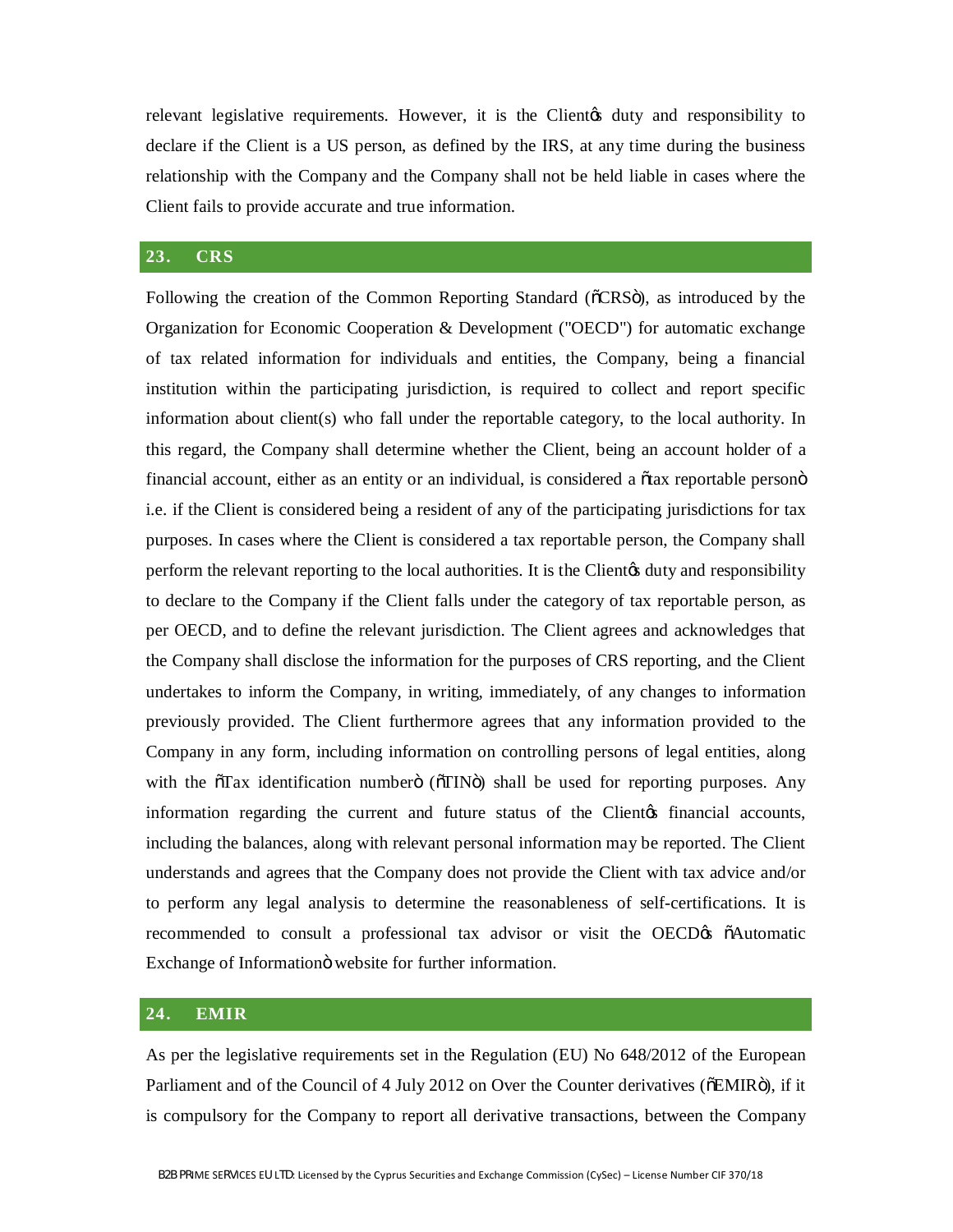and the Client, to a relevant Trade Repository ( $\delta$ TR $\ddot{o}$ ), as per EMIR, either directly or through a third-party service provider(s), for the purpose of recording and maintaining the records of derivative transactions. The Client understands and agrees that the competent authorities (European Securities and Markets Authority  $\delta$ ESMA $\ddot{o}$  or other relevant authorities), may receive the confidential information in the exercise of their duties under EMIR and consents that the Company shall not be in a breach of any restrictions on disclosure of information imposed by any agreement or by any legislative, regulatory or administrative provisions, when performing trade reporting. The Client hereby undertakes to inform the Company, in writing, of any changes related to the status of the Client $\alpha$  account(s) and personal particulars.

#### **25. MIFIR**

As per the Market in Financial Instruments Regulation  $\ddot{\text{o}}$  Regulation 600/2014 of the European Parliament and Council ( $\delta$ MiFIR $\ddot{\theta}$ ), the Company is required to report transactions to the competent authority, including the identity of client(s) (comprising of Legal Entity Identifier ( $\delta$ LEI $\delta$ ) where applicable), characteristics of order(s), identification code of order(s), date and time of transmission and other specifics related to each order separately. The Company shall perform the relevant reporting, either directly or through a third-party service provider(s) and the Client hereby consents that the Company shall not be breaching any legislation while performing the relevant reporting.

# **26. SAFEGUARDING OF CLIENT FINANCIAL INSTRUMENTS, ASSETS AND FUNDS**

26.1 The Company may hold, on behalf of client(s), client(s) $\phi$  financial instruments, assets and/or funds with third parties, within or outside the Republic of Cyprus. In such cases, the local legislation and regulations of the relevant jurisdiction( $s$ ) $\varnothing$  authority/supervisory bodies, may be applicable and enforceable to such financial instruments, assets and/or funds as held by such third parties. The Client understands and agrees that the Company shall consider all relevant conditions when selecting third parties/custodians in order to protect client(s) $\varphi$ financial instruments, assets and/or funds. The Client understands and agrees that in the event of the insolvency or any other similar proceedings, in relation to such third-party entities, the Client of financial instruments, assets and/or funds may be treated differently from the treatment which would apply if the financial instruments, assets and/or funds were held in Cyprus. The Client understands and agrees that the Company will not be held liable for the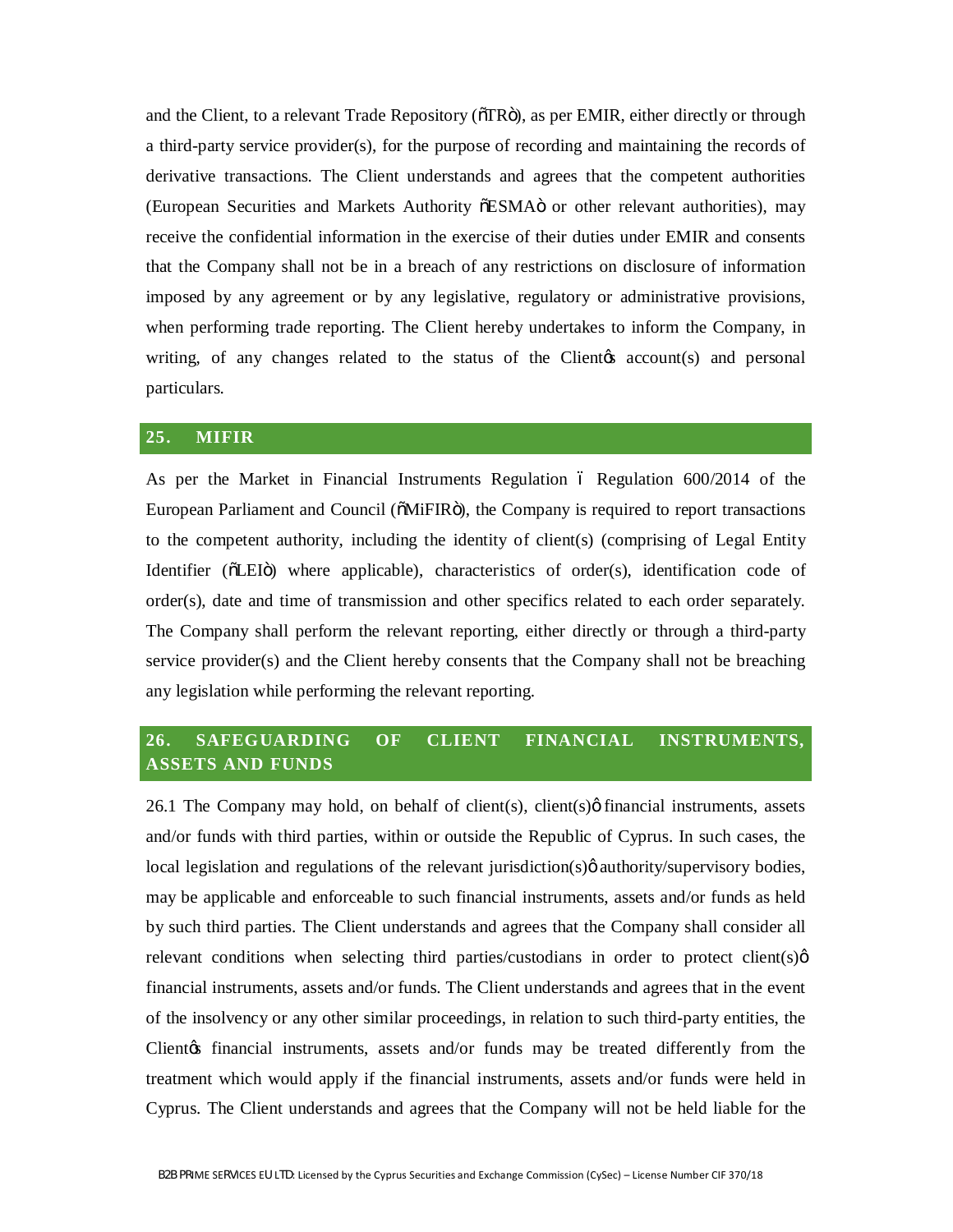insolvency, acts and/or omissions of any third party/custodian, referred to in this paragraph, nor for any laws imposed in any such jurisdiction, at any such time, whereby the Company or Cypriot legislation has no control over. The Company to objective is to enhance client(s) $\varphi$ protection and public confidence in financial markets considering that client(s) of inancial instruments, assets and/or funds are required to be properly handled and accounted for in order to avoid any adversely affect due to the insolvency of third parties, which control such  $client(s)$  $\emptyset$  financial instruments, assets and/or funds. The Client acknowledges that the Company has established adequate measures to ensure its compliance with legal requirements in order to safeguard the Client is financial instruments, assets and/or funds belonging to the Client. The Client understands that the Company shall keep records required to distinguish financial Instruments, assets and/or funds held for the Client from the financial Instruments, assets, and/or funds held for other clients and from the Company to wow financial Instruments, assets and/or own funds. The Company conducts regular reconciliations between its internal accounts and records and those of any third parties holding client( $s$ ) $\phi$  financial instruments, assets and/or funds.

26.2 he Client the money shall be treated, at all times, in accordance with the applicable  $\delta$ Client Moneyö rules. Unless otherwise indicated, the Company shall keep client(s) $\phi$  money in one or more segregated accounts, held with a financial institution(s) within or outside the European Economic Area ( $\delta$ EEA $\ddot{\sigma}$ ), separated from the Company os money. The Client of funds shall be kept in an omnibus  $\delta$ Clients accounto and shall not be used for meeting the Company obligations, at any time. By keeping funds in an omnibus  $\delta$ Client accounto, the Client is funds shall be kept in a pool, along with other clients of funds.

The Company may hold client(s) $\phi$  money outside of the EEA in which cases client(s) shall be subjected to the laws of the relevant territory. The Company shall not be held liable for the solvency, acts or omissions of any institution with which client(s) $\phi$  money is held, regardless of the jurisdiction. The Company may use several financial institutions as to ensure diversification of risk.

26.3 The Company will not pay/deduct any interest on the Client the money held on the Client the behalf, regardless of whether interest is received or paid, by the Company, on such amounts.

Any amounts corresponding to liabilities that the Client has towards the Company, including liabilities arising as a result of abusing the negative balance protection, can be deducted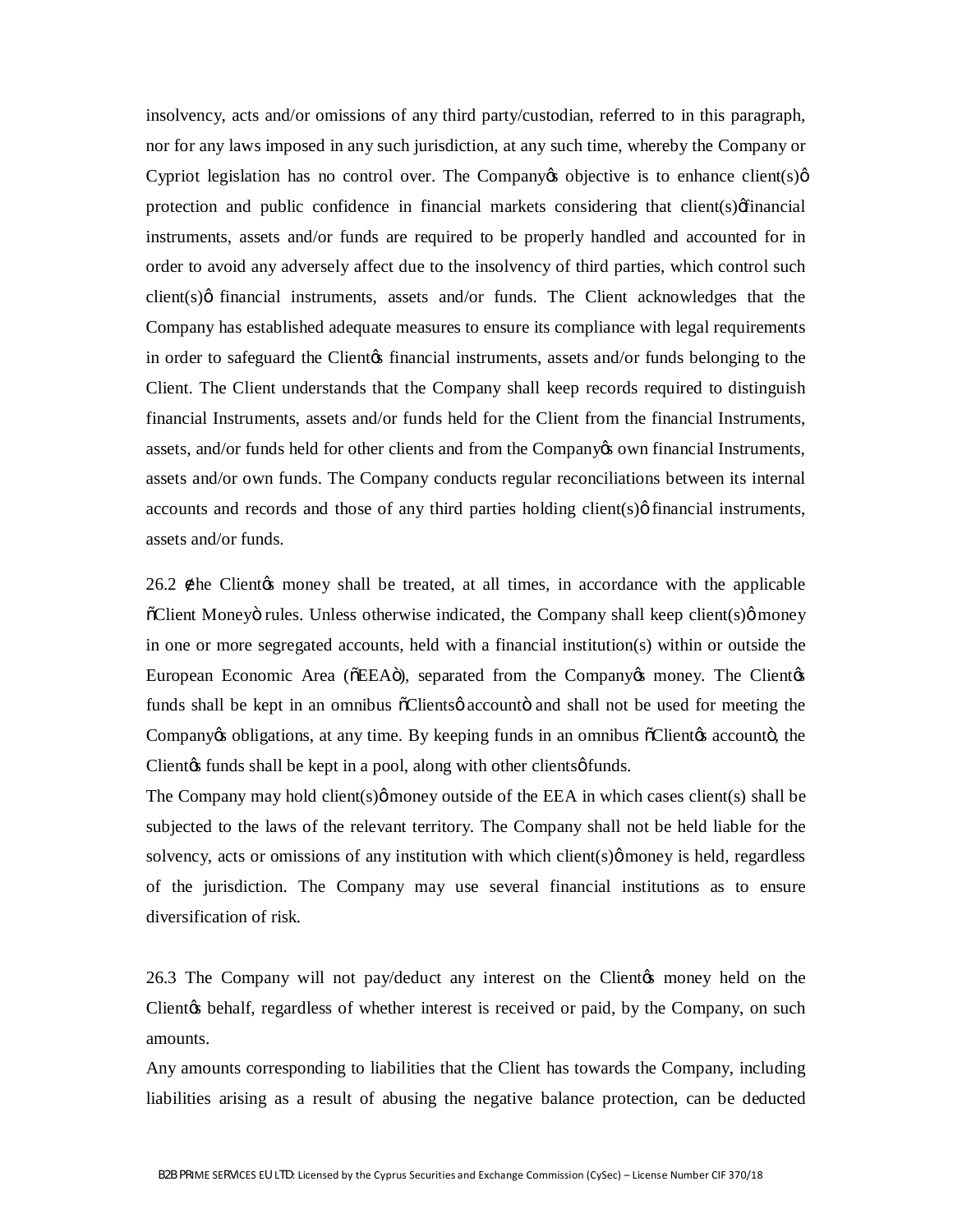directly from the equity of any of the  $account(s)$  held under the Client $\alpha$  name with the Company.

26.4 The Client has the ability to request withdrawal of any amount, equal or below the free margin, subject to restriction(s) or limitation(s) related to such withdrawal request. The Company reserves the right to reject a withdrawal request in instances where the Client of equity is below the required threshold or in cases where the Company has reasonable grounds to believe that the said instruction is placed with aim to abuse the Negative Balance Protection Policy or any other rules that may be in contradiction to the best trading practice. Withdrawal shall be affected during the relevant department to working hours however it is not guaranteed that the transaction(s) shall be executed instantly. The Company will make all reasonable efforts to ensure completion of withdrawal(s) in a timely manner, however, cannot

guarantee how long the process will take.

26.5 Any money transferred by the Client, shall be deposited into the Client(s) $\varphi$  account(s), net of any transfer fees or other charges imposed by the financial institution(s), or any intermediary involved in the process of transferring the money.

The Company shall deposit money into the Client  $\alpha$  account  $(s)$  only upon being satisfied that the money was transferred using the approved transfer method and from the approved account(s).

26.6 The Company reserves the right to request additional information and/or documentation, at any time, in order to be satisfied that transfer(s), affected for the Client  $\alpha$  account(s), fulfil the Company's policies and/or regulatory obligations. In cases of any delays in provision of requested information, such delays may result in delays with processing any requests, both, incoming and outgoing, and/or any of requests/transfer(s) may be rejected/returned, subjected to the relevant transfer charges, if applicable. The Client is allowed to transfer funds to/from the Client(s) $\phi$  account(s), only using the approved payment method/account. In cases of deviation from this rule, the Company reserves the right to delay accepting money and/or return the money to the sender.

26.7 The Company reserves the right to set-off any liability of the Client, under the Agreement, however, in cases where such liabilities are expressed in different currencies, the Company may convert the relevant amount into required currency, at the market rate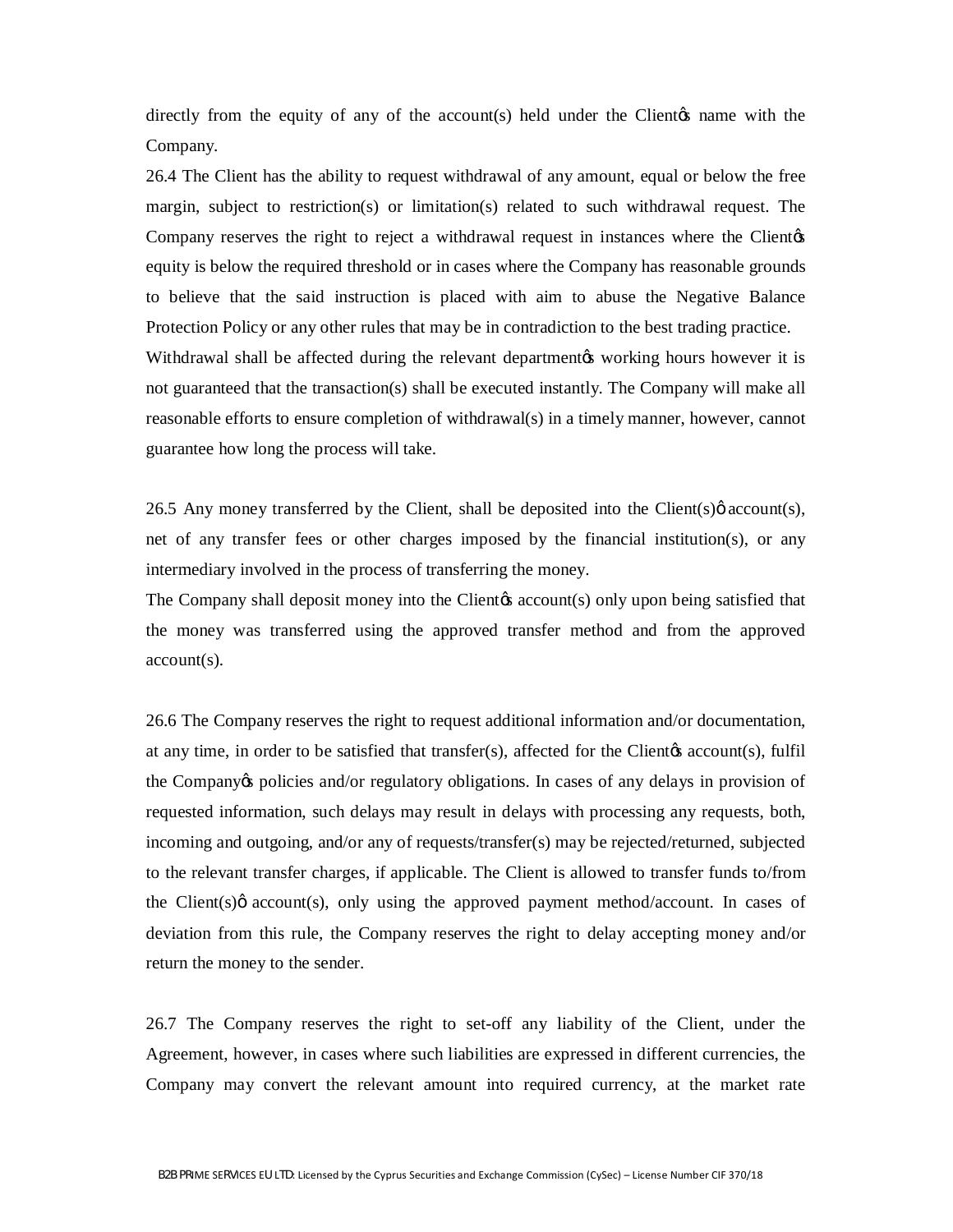prevailing at the time of execution of transaction(s). The Company reserves the right to netoff any amount due by the Client, by deducting it from the Client $\alpha$  account(s).

26.8 The Company is a member of the Investors Compensation Fund ( $\delta$ ICF $\ddot{\text{o}}$ ) in Cyprus, whereby covered clients are entitled to make a claim, in accordance with the relevant legislation, in the event of the Company insolvency. The Client understands that the ICF is responsible for overall assurance of market integrity and investor protection in Cyprus. Client(s) categorized as  $\delta$ Retail clients is shall be entitled to compensation from the ICF.

26.9 The Client understands and agrees that the Company exercises due skill, care and diligence in the selection, appointment and to perform periodic review of the payment service providers, utilizing the services provided by licensed/regulated payment service providers in order to best safeguard the clients of financial instruments, assets and/or funds. Names of such payment service providers are provided to the Client prior to any transaction(s) is executed by the Client, for transparency purposes.

# **27. SAFEGUARDING OF PERSONAL INFORMATION**

27.1 The Client acknowledges that the Company endeavors to safeguard and to keep the Client<sub>/S</sub> personal and financial information ( $\delta$ Client<sub>/S</sub> information<sup>o</sup>), obtained for the purpose of entering into and signing the Agreement, secure at all times. The Client further consents and acknowledges that the Company may use service provider(s) and/or custodian(s) solely in the event of executing acts, pursuant to and originating from the Agreement, and that the Client<sub>/8</sub> information shall be subjected to confidentiality between such parties. The Client furthermore indemnifies and holds the Company harmless from and against any and all liabilities, losses, costs, or expenses related to the Client<sub>hes</sub> information, in cases where service provider(s) and/or custodian(s) are used, during the execution of obligations towards the Company and the Client. The personal information may be as well disclosed to the Company os affiliates or, if so required, to local or foreign regulatory authorities, fraud and prevention agencies and other organizations involved in crime, fraud and money laundering prevention, financial institutions for execution of the Agreement or for assessment and statistical analysis of the Company t business, without a prior notice to the Client.

27.2 The Company, directly or thought affiliates, may use this information to keep the Client informed about other products, services and offers (including those supplied by third parties)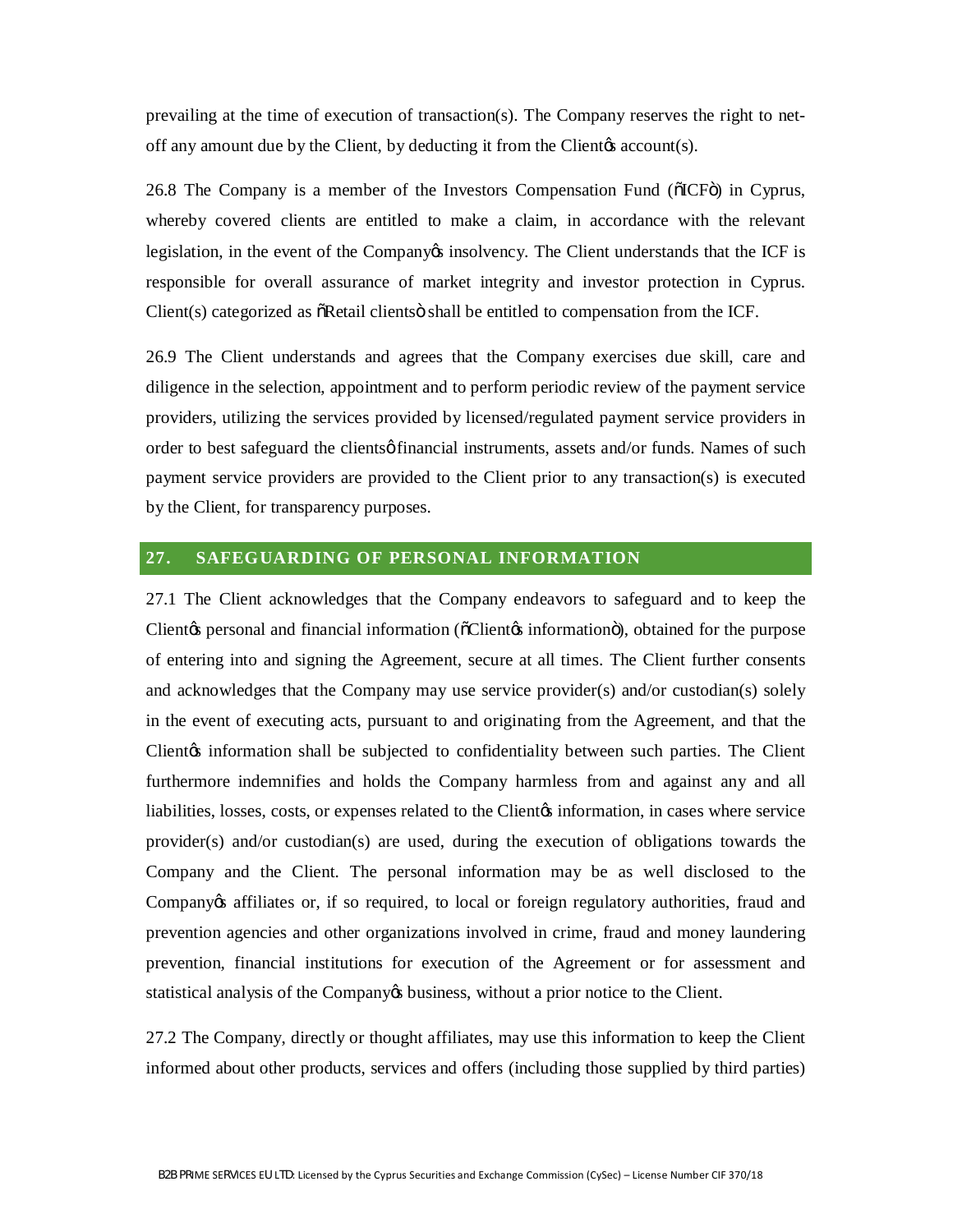for which the Company thinks that may be of interest to the Client, using the range of methods, including but not limited to post, facsimile, electronic mail, telephone, SMS etc.

# **28. CONFIDENTIALITY AND DATA PROTECTION**

28.1 The Company acknowledges that confidential information regarding the Client's personal details is of valuable, special and unique asset and as such belongs to the Client and that such information will not be used to advance the interests of any person(s) other than the Client.

28.2 The Company shall be defined as the controller of client(s) $\phi$  personal data and shall be entitled to process such personal data during and upon ceasing the business relationship with client(s), as per the Regulation (EU) 2016/679 of the European Parliament and of the Council.

28.3 By entering into the Agreement, the Client agrees and acknowledges that the Company shall process the Client<sub>/S</sub> personal data, including personal data provided during the process of registering and/or during the course of business relationship.

28.4 The Company shall process the Client the personal data for the purposes of (i) providing services, (ii) providing information about the Company and its services, (iii) maintaining IT systems, including administrative and client management systems, (iv) complying with any requirement of law and/or regulation and/or of any competent authority or professional body (where applicable) of which we are a member and/or other legislative requirements.

The Company shall process the Client the personal information on the lawful basis considering that the Client has given consent (where applicable); (ii) the processing is necessary for the performance of the agreement between the parties; (iii) the processing is necessary for compliance with a legislative obligations to which the Company is subjected to; and (iv) the processing is necessary for the purposes of the legitimate interests pursued by the Company.

28.5 The Client reserves the right to request erasure of personal data or restriction on processing of the same, concerning the Client, at any time, by notifying the Company in writing, as well as the right to data portability. However, such request can be met by the Company only in cases where the legislative provisions permits the Company for such.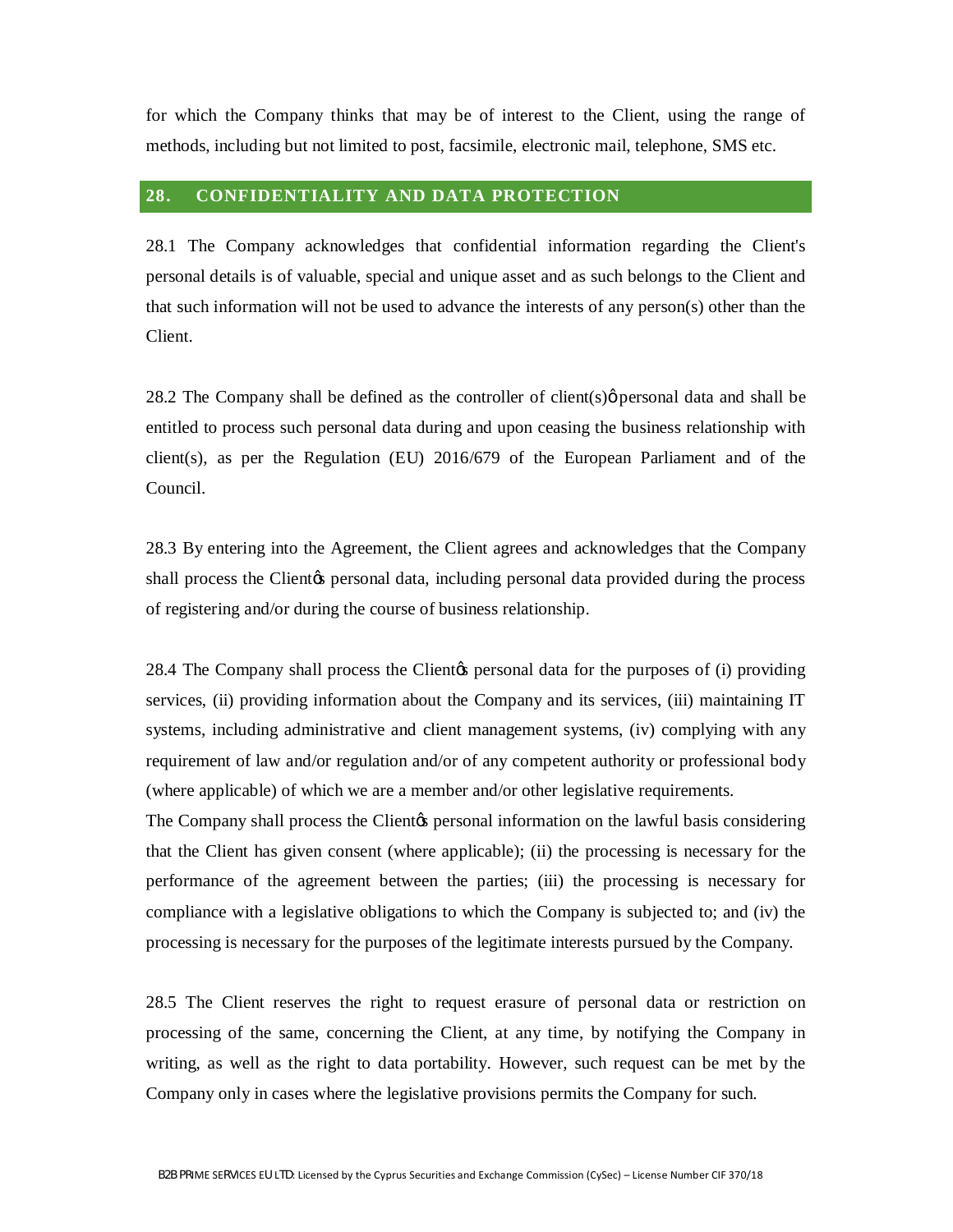28.6 The Client acknowledges that the Company shall store the Client the personal data (including records of transactions), during the time that the Clientos account(s) is active, or as required under applicable legislation.

28.7 The Company may disclose the Client the personal data to related companies of the group of companies, marketing companies, business partners, service providers and financial institutions, such as payment services providers, banks and third-party introducers (if relevant).

28.8 The Company shall ensure that appropriate technical and organizational measures are introduced as to ensure that adequate level of security, appropriate to the applicable risk, are applied.

28.9 The Company shall not be held liable for the transmission of data, by the Client, via the internet and/or other networks which does not always ensure appropriate security of personal data.

28.10 The Client's consent will not be required in the event where disclosure of confidential information is required by any governmental authority or by any law or regulation(s) requesting such disclosure. Furthermore, the Client's personal information may be submitted to cooperate with regulatory authorities and/or entities, to comply with any legal official request, and, as necessary, to protect any of the Company os legal obligations and/or rights. The Company will protect the Client's rights regarding the privacy, confidentiality and anonymity of any information provided to the Company and all data, so provided, will be processed fairly and legally and will be collected for specified and legitimate purposes. Additionally, the Client consents that personal information may be given by the Company to relevant institutions and third parties, should such be required, in order to perform the activities during the business relationship.

28.11 The Client understands and agrees that the Competent Authorities are empowered to exercise their functions and powers either, a) directly, b) in collaboration with other authorities or with market undertakings, c) under the competent authority own responsibility by delegation to such authorities or to market undertakings or by d) the application to the competent judicial authorities, and that the Competent Authority is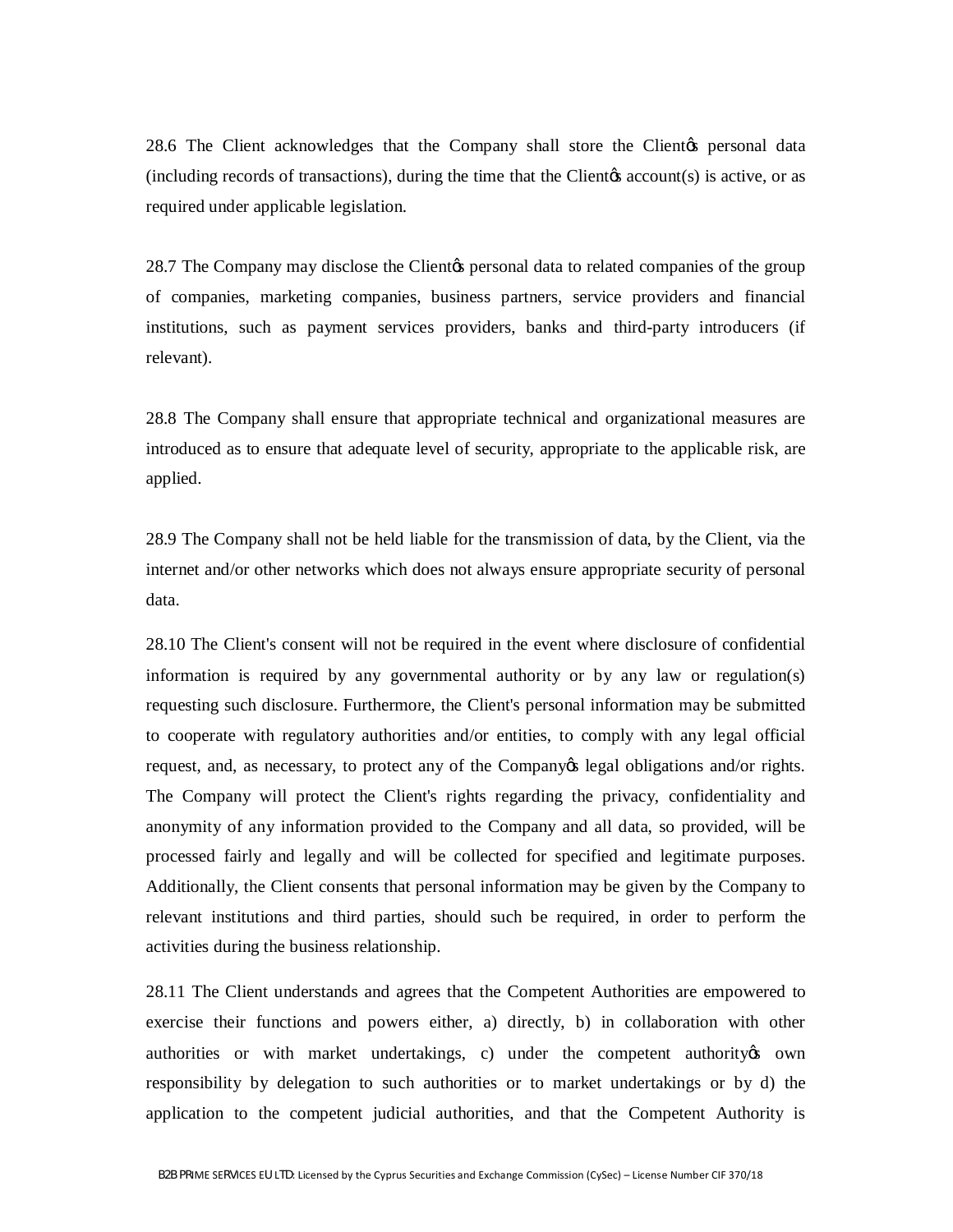empowered with supervisory and investigatory powers in order to fulfill their duties. The 28.12 Client furthermore agrees that the Company (through an appointed person), by making the information available to the Competent Authority, arising from the Agreement, shall not be considered to be infringing any restriction on disclosure of information imposed by contract or by any legislative, regulatory or administrative provision, and shall not involve the appointed person in liability, of any kind, related to such notification.

28.13 In the event that a transfer of personal data is made to countries located outside of the EEA, the Company shall do it outmost as to arrange that such third-parties (i) are in a country which provides an adequate level of protection for personal data or (ii) are under appropriate safeguarding processes pursuant to the provisions of applicable data protection.

In cases where, in the course of the business relationship, there is a change in the Clientos personal data, it is the Client ts responsibility to ensure that the Company is provided with updated information, as soon as possible.

28.14 Further details of the way that the personal data is processed is defined in the Company<sub>&</sub> Privacy Policy.

#### **29. PRINTED MEDIA STORAGE**

The Company may reduce documentation relating to the Client's account(s), including but not limited to the documents provided by the Client when opening account(s) with the Company, by utilizing a media storage device(s), which shall serve as a complete, true and genuine record of the Client's account(s) documents and signatures.

#### **30. RECORDING OF COMMUNICATION**

The Company is required to keep records of all services and activities provided and transactions undertaken. Therefore, the Company keeps records of all communication made with client(s), in a durable medium, both incoming and outgoing telephone conversations, along with other electronic communications relating to any transactions requested/concluded, when providing services to client(s) related to reception, transmission and execution of clients orders. The Company may also record other communications, including email or other electronic communication, even in cases where such communication does not result in the conclusion of transactions related to the services provided by the Company. The Company reserves the right to use records of such communication, if and when deemed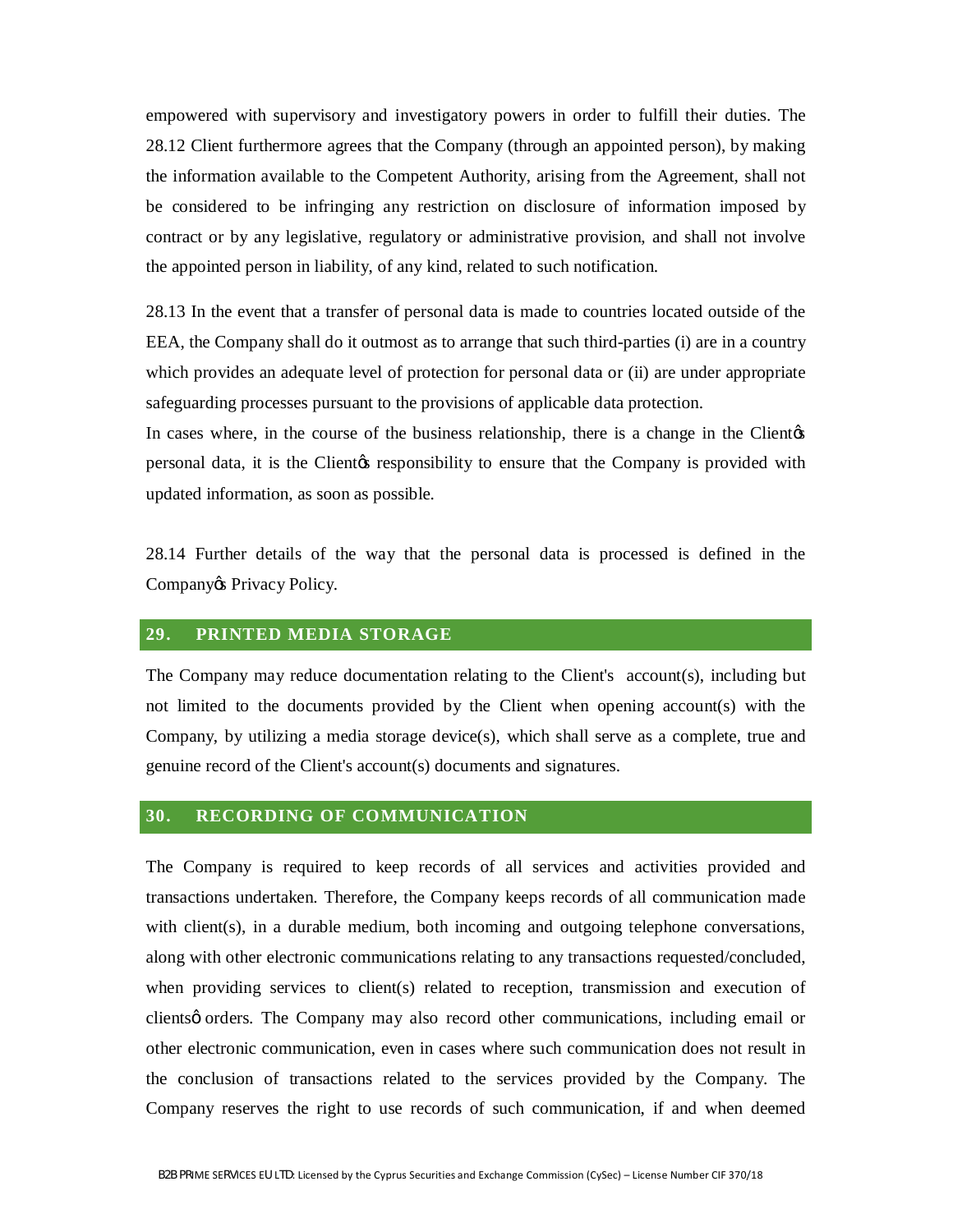necessary by the Company. Records of the communication shall be kept for the period required by the legislation. The Client agrees that such recording(s) remains the property of the Company and may be used as a proof of evidence, legal and/or moral obligation(s) and further waives all rights to object to the admissibility of recordings in any legal matters and/or proceedings, at any given time or within any jurisdiction, or as the Company otherwise deems appropriate.

The Client agrees and consents to use only the Company of ficial communication channels.

## **31. CONFLICT OF INTEREST**

31. 1 The Company will act on behalf of the Client or provide the Client with access to the execution venues of other market participants. As such, conflict of interest may arise when the Company's interests compete, interfere or appear to compete or interfere with the Client's interests, under the Agreement, in which cases the Company shall do it outmost to mitigate them. Moreover, the Company may provide other service(s) to third parties whose interests may be in conflict with the Client's interests. The Company shall take all reasonable steps to identify and manage any potential and/or actual conflicts of interest between:

a) the Company and any affiliate and/or third-party;

b) the Company and the Client;

c) the Client and any other client.

31.2 The Company, its associates and the employees of any of them, may take positions opposite to the Client or may be conflicting with the Client ie to acquire the same or a similar position. The Company will not deliberately favor any person, over the Client, however, should such occur, the Company will not be responsible for any loss which may result from such action.

31.3 The Company is selecting and regularly reviewing its execution venues and relevant service/liquidity providers in order to ensure that the quality of the execution of client(s) $\varphi$ orders is in accordance with its  $\delta$ Best execution policy as to manage the potential conflict of interest. The selection of the service/liquidity providers is based on the requirements to deliver the best possible results for clients.

31.4 Further information can be found in  $\tilde{\text{o}}$ Conflicts of Interest Policyo, available on the Company & Website.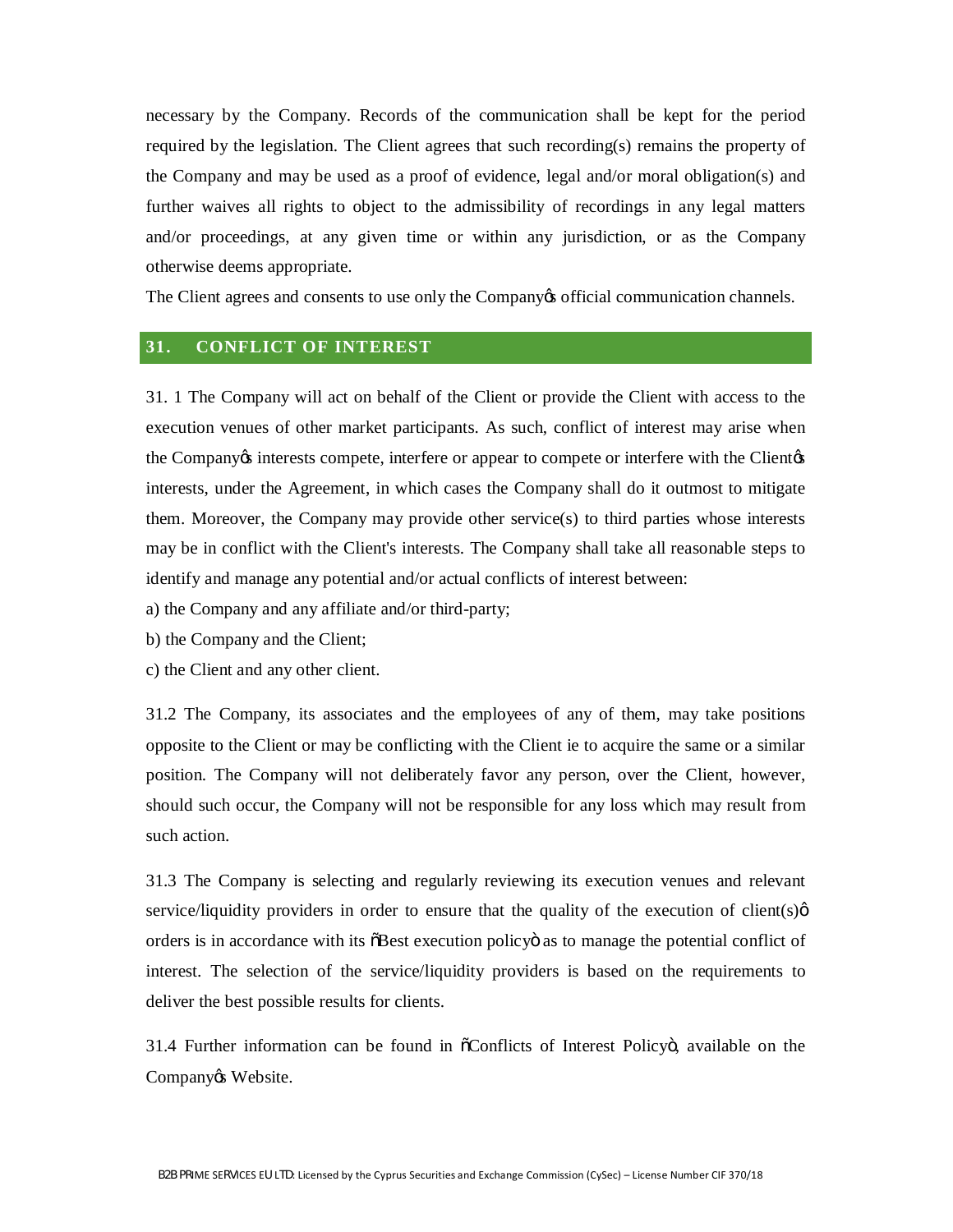## **32. RISK OF LOSS**

32.1 All transactions effected by the Client, for the Client's account(s), are at the Client's sole risk and the Client shall be solely liable under all circumstances, at any given time. By executing the Agreement, the Client warrants that the Client is willing and financially able to sustain any such losses.

32.2 The Company shall not be responsible for any delays that may occur in transmission, delivery or execution of the Clientos order/request(s), due to malfunctions of communications facilities or other causes not controlled by the Company, due to force majeure, malfunctions of communications facilities or other causes. The Company shall not be liable to the Client for the loss of any money which may be direct or indirect result of the bankruptcy, insolvency, liquidation, receivership, custodianship or assignment for the benefit of creditors of any bank, clearing broker, exchange, clearing organization or similar entity. The Client understands that most of the electronic trading facilities are supported by computer-based component systems for the order-routing, execution, matching, registration and/or clearing of trades. Facilities and systems may be vulnerable to temporary disruption or failure. The Client the ability to recover certain losses may be subject to limits on liability imposed by the relevant system provider, the market, the clearing house, and/or member firm(s).

33.3 The Client understands and acknowledges the risk of loss when trading in financial instrument(s), which can be substantial. Trading in financial instrument(s), specifically CFD(s), involves a high degree of risk, including but not limited to market and counterparty risks, and are not suitable for all clients, considering that the amount the Client may lose could be greater than the initial investment.

33.4 The Client understands and accepts that transactions in different jurisdictions may expose the Client to additional risk. The Client understands and agrees to, before trading, enquire and get familiar with any rules relevant to the particular transaction(s).

33.5 The Client acknowledges and confirms that the Client is fully aware of all risks that may arise in the event of adverse movement(s) of a currency and/or a pair of currencies. The Client agrees and acknowledge the high risk(s) involved in trading in financial instrument(s), whereby the Client can sustain losses and/or damage(s) to some, or all of the money invested.

33.6 The Client hereby agrees that transaction(s) performed within the Client(s) account(s) may result in negative balance. The higher leverage levels provide the ability of carrying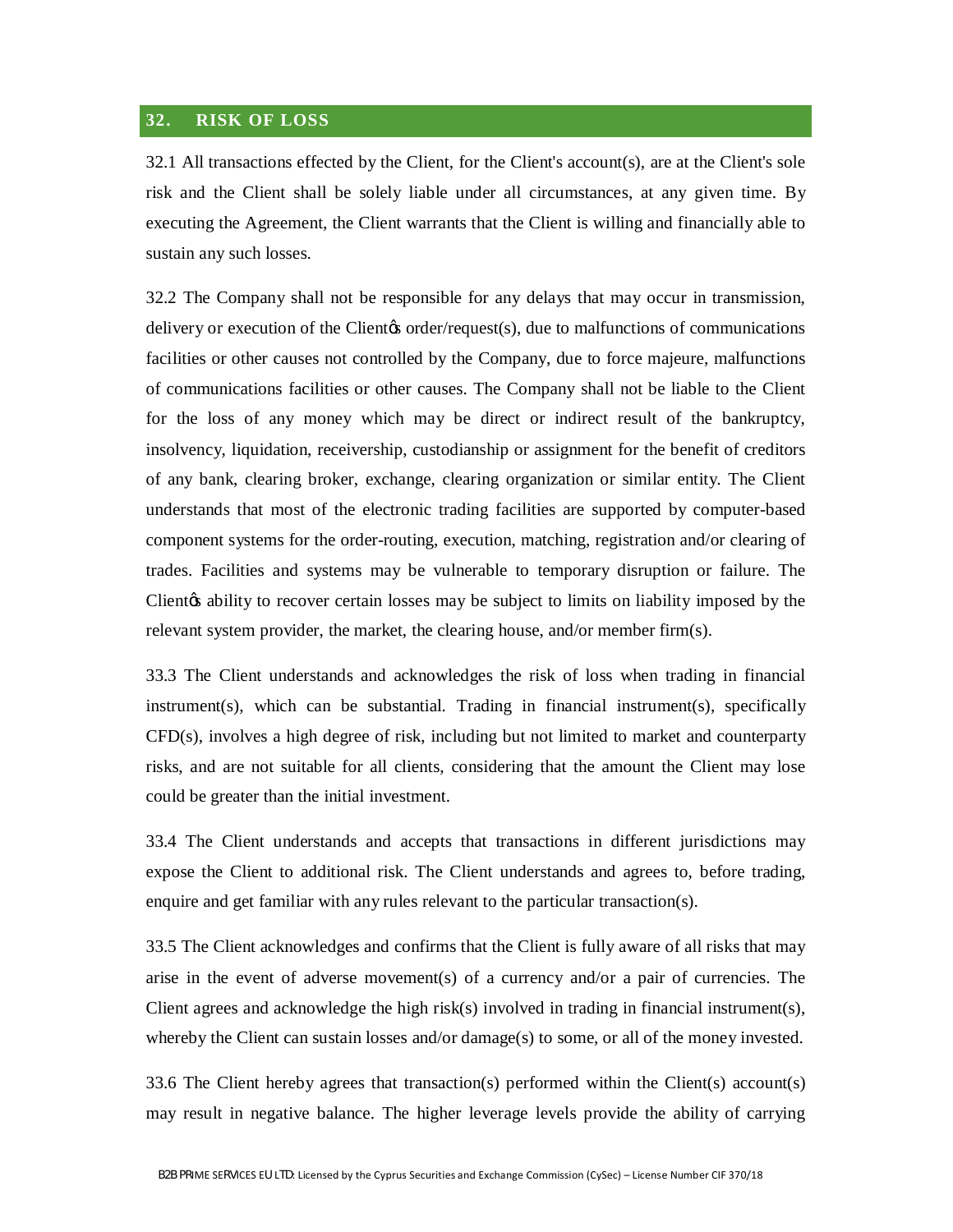higher number of transaction(s) by account(s) therefore resulting in increased risk and possible automatic closure of position(s).

33.7 The Company has set the default leverage in order to provide the Retail clients with a higher protection and reduce the possibility of account(s) resulting in negative balance. The higher leverage, the higher risk(s) with possibility of higher return(s). The Company shall apply the negative balance protection policy, comprehensive of all accounts held by Retail client(s) with the Company, in cases where such negative balance is due to the stop out. However, should Retail client(s) $\phi$  account(s) be stopped out due to illiquid market(s) or other external factors that are not in the Company os control, the Company reserves the right to review the ground(s) for the negative balance and, should it be proved that the outcome is due to factors that were not in the Company's control, the negative balance protection policy may not be applied and client(s) shall be liable for settlement of the negative balance with the Company.

## **33. CHARGES/COSTS/FEES/COMMISSIONS/EXPENSES**

33.1 Prior to entering into transaction(s), the Client is required to ensure understanding the charges applicable to the Client<sub>(s</sub> account(s), including spread(s), commission(s), roll-overs (SWAPS). It is the Client is responsibility to inquire further in cases where any information provided by the Company may seem incomplete or not clear.

33.2 The Client agrees and confirms to pay:

(a) any fees, charges, commissions, mark-up or mark-down applicable to specific financial instruments(s) and account(s) held by the Client, related to execution of position/transaction(s);

(b) any fees, charges, commission, mark-up or mark-down applicable to specific account(s), held by the Client, if introduced via an introducer;

 $(c)$  such applicable charge/cost(s) related to  $\tilde{\text{or}}$  orolling over  $\tilde{\text{o}}$  of a contract on specific financial instrument(s);

(d) such charge/cost(s) related to carrying open position/transaction(s) on specific financial instrument(s);

(e) such charge/cost(s) related to inactive account(s);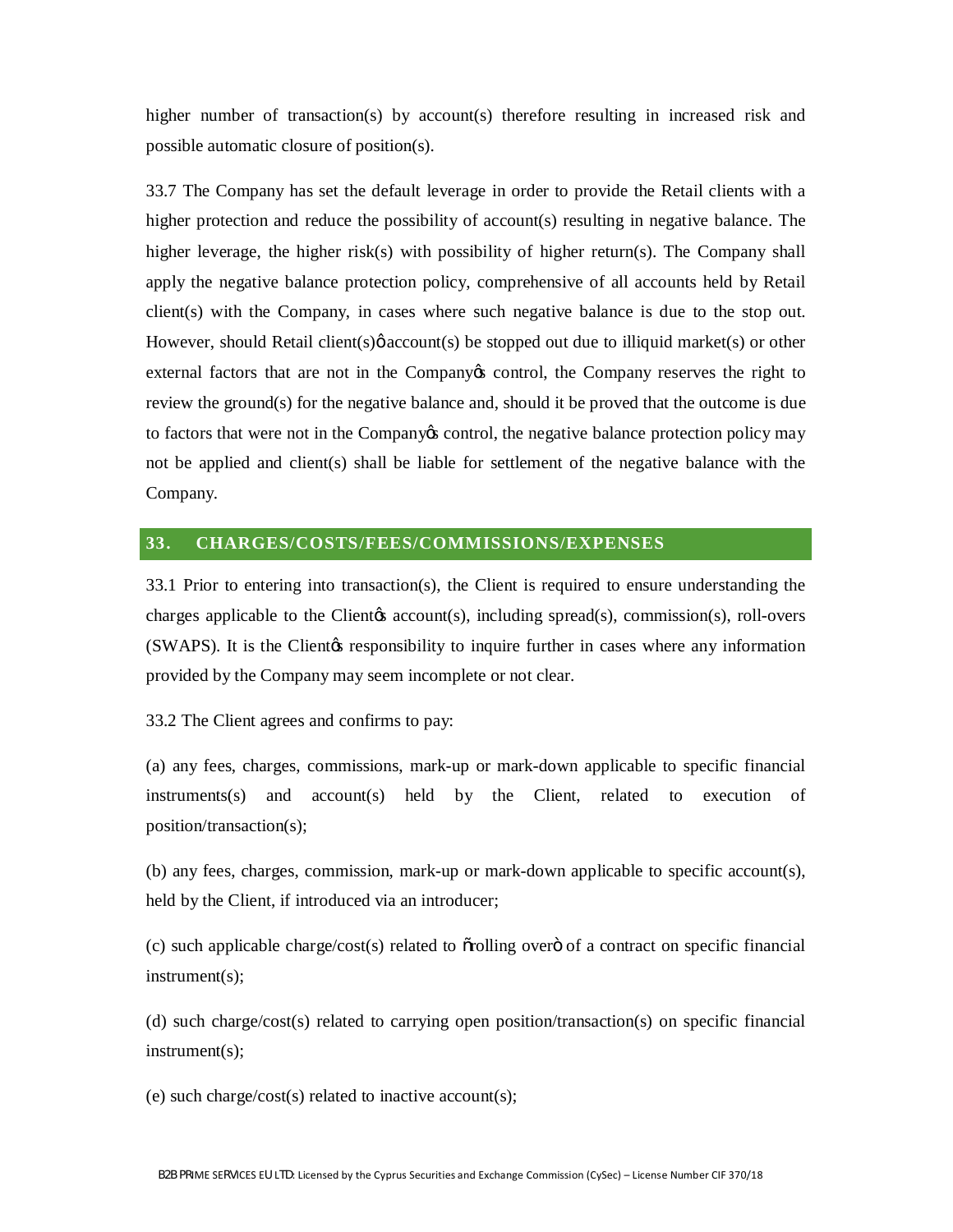(f) such transfer-related fees, including but not limited to charge/cost(s) applied on deposits/withdrawals, returned withdrawals, issuing and returns of issued cheques, etc.;

(g) spread, mark-up or mark-down from prices obtained by the Company or expected to be received by the Company, from its service/liquidity provider(s) or when covering its transaction(s) with another counterparty(s);

(h) currency conversion related to transaction/trading costs, commissions (if any) and profits/losses occurred from trading activities;

(i) currency conversion related to amounts calculated and/or received in currencies different from the basic currency used by the Client $\alpha$  account(s);

(j) such charge/cost(s) required by regulatory body and/or legal requirement(s);

 $(k)$  such other costs or taxes that may be applicable in relation to the Client $\alpha$  transactions;

(l) transaction fees, in some cases

(l) such relevant amount(s) related to subscription(s) of the Client to an exchange(s) (if applied).

33.3 The Client further acknowledges that, unless otherwise stated, prices offered to the Client through trading platform(s) are exclusive of taxes and costs that may be applied to the services which are not offered or paid through the Company; there are no specific costs applied by the Company, to the Client  $\alpha$  account(s), for using trading platform(s); charge/cost(s) may be applied to specific types of account(s) and/or financial instrument(s), which are notified to the Client prior to the implementation of such charge/cost(s); in cases where the notification of specific charge/cost(s) is not provided to the Client, for whatsoever reason, the Client should inquire and obtain the reasonable explanation for such charge/cost(s); fees, charges, commissions are applied separately from the price offered to the Client; spreads on financial instruments, roll over charges, commission(s) are as disclosed through trading platform(s).

33.4 The Client acknowledges and confirms acceptance of the Fees and Commissions of Appendix 1 of this agreement.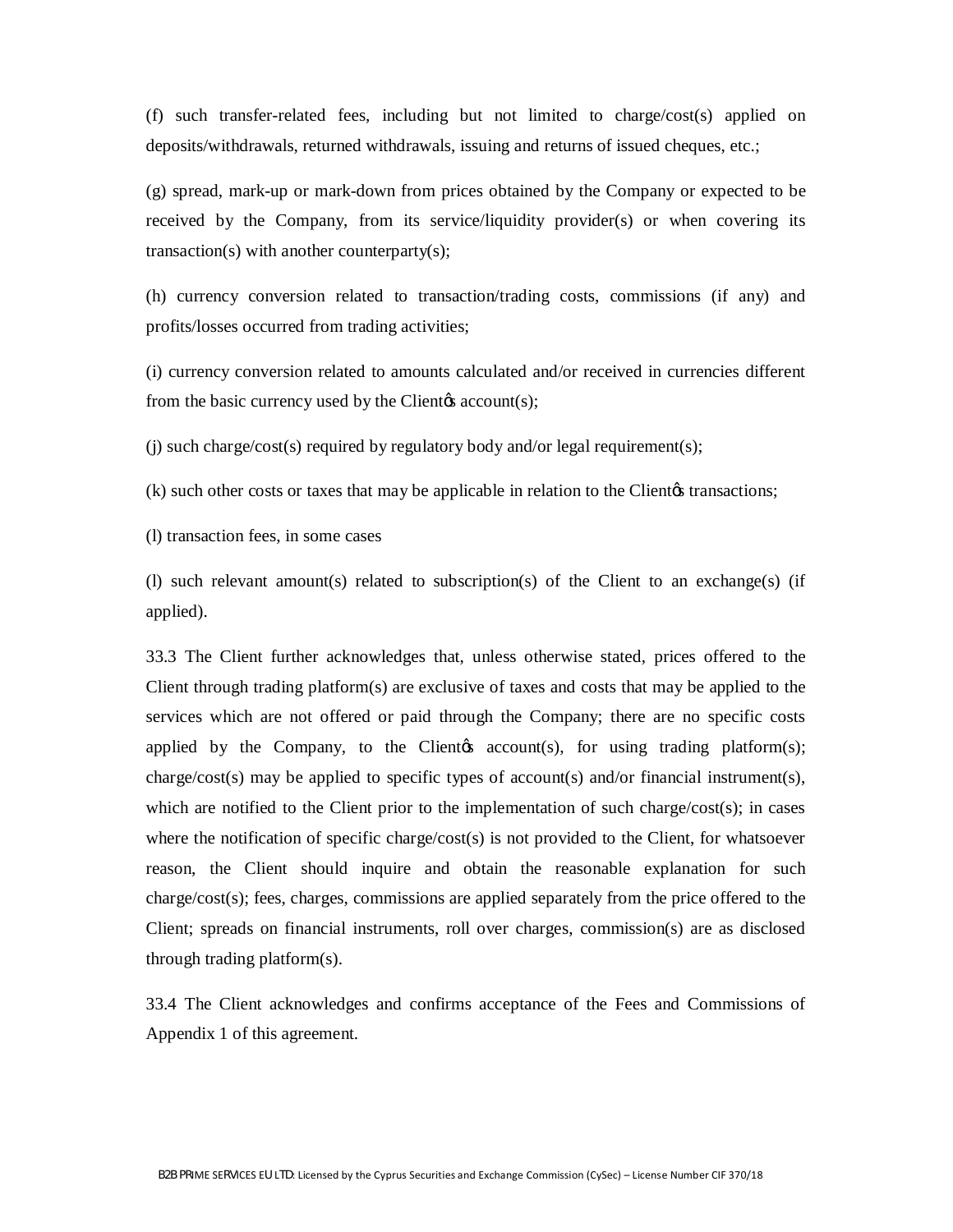## **34. TAX**

Transaction(s) in financial instrument(s) may be subject to tax depending on the relevant jurisdiction where the Client resides. It is recommended that an independent tax advice is obtained, in cases where the Client is unsure whether tax is applicable in the specific jurisdiction, for the financial instrument(s) offered for trading by the Company. In cases where the Company becomes required to withhold amount(s), representing tax for the financial instrument(s) offered for trading, as required by the legislation applicable to the Company, the Company may withhold such amount(s), by debiting the Client(s) $\phi$  account(s) held with the Company.

#### **35. INDEMNITY**

35.1 The Client hereby agrees to indemnify the Company and hold the Company harmless from any liability, cost and/or expense(s) (including attorneys' fees and expenses and any fines and/or penalties imposed by any governmental agency, contract market, exchange, clearing organization or other regulatory or self-regulatory body or institution) which the Company may incur or be subjected to, with respect to the Client's account(s) or any transaction or position therein.

35.2 Without limiting the generality of the foregoing, the Client agrees to reimburse the Company, on demand, for any cost of collection incurred by the Company, in collecting any sums owing by the Client, under the Agreement, and any cost incurred by the Company, including legal action/proceeding(s), in defending against any claims asserted by the Client.

35.2 The Company does not warrant that any software downloaded onto the Client of devise(s) will operate without interruption or be error free nor implicitly guarantee any level of service.

## **36. TRANSFERS**

36.1 Transfer(s) made by the Client can be received through different payment methods and in different currencies. Net amount received by the Company, in currency(s), other than designated  $account(s)$   $\phi$  currency(s), shall be subject to foreign currency exchange and shall be borne by the Client, along with all other costs that may be related to relevant transfer(s).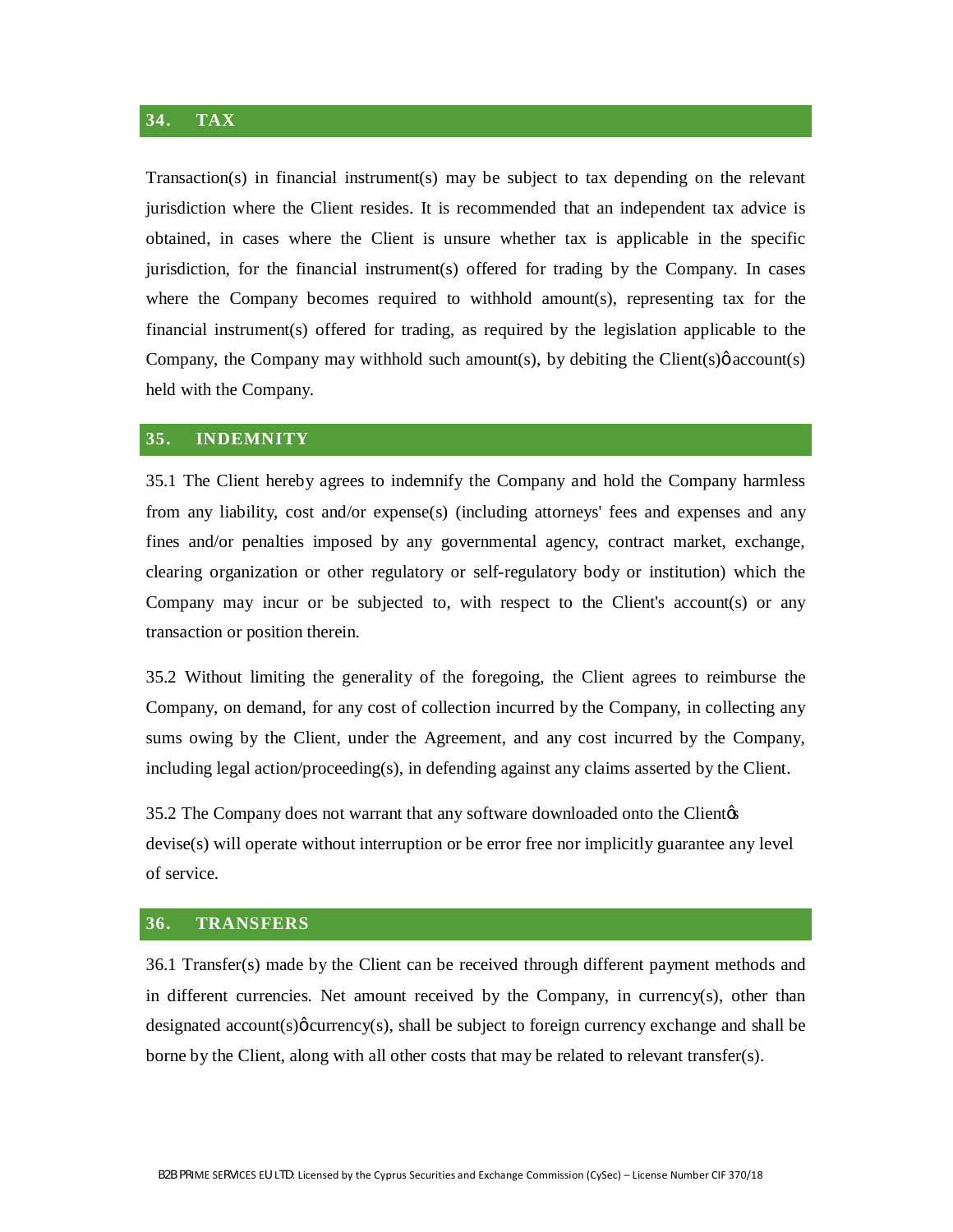36.2 Amount(s) requested by the Client, to be withdrawn from account(s), in currency other than designated  $account(s) \phi current$ , shall be subjected to foreign exchange as well.

36.3 Any request made by the Client to withdraw funds from account(s) held with the Company shall be executed, by the Company, upon the Company's receipt and confirmation of such request(s). Transfer(s) can be requested by using only the authorized communication channels.

 $36.4$  All transfer(s) costs shall be borne by the Client. Transfer(s) shall be executed only upon the Company is satisfied with the details related to such transfer(s); in cases where additional information/justification/clarification is required, in regard to transfer(s), such shall remain pending. The Company reserves the right to return the funds to the sender, should the originator of the funds not meet the Company is requirements.

36.5 The Company shall not be held liable in cases where transfer(s) are aimed to support the Clientos account(s), which is on margin call, in cases where the respective transfer(s) has not been received/confirmed by the Company.

36.6 Only amounts that are in excess of the required margin requirement can be withdrawn from the Client ts account (s). The withdrawal (s) are affected only upon receipt and approval of such request(s) by the Company. The Client further acknowledges and agrees that the Company reserves the right to withhold or reject (partially or in whole) the Client equest for withdrawal in cases where:

- $\bullet$  the requested amount(s) would affect the ability of the Client to carry open position(s) in account(s);
- the requested amount would be required to meet the Client for current or future obligation(s) for carrying open position(s);
- $\bullet$  the requested amount would be affected by other account(s) held in the Client  $\circ$  name;
- there is a dispute between the Company and the Client related to transaction(s) performed within account(s) held in the name of the Client or account(s) linked to the Client;
- there is reasonable doubt regarding the request(s) for withdrawal(s) received by the Company;
- $\bullet$  there is reasonable doubt regarding the activities within the Client  $\alpha$  account(s);
- the beneficiary is a third party;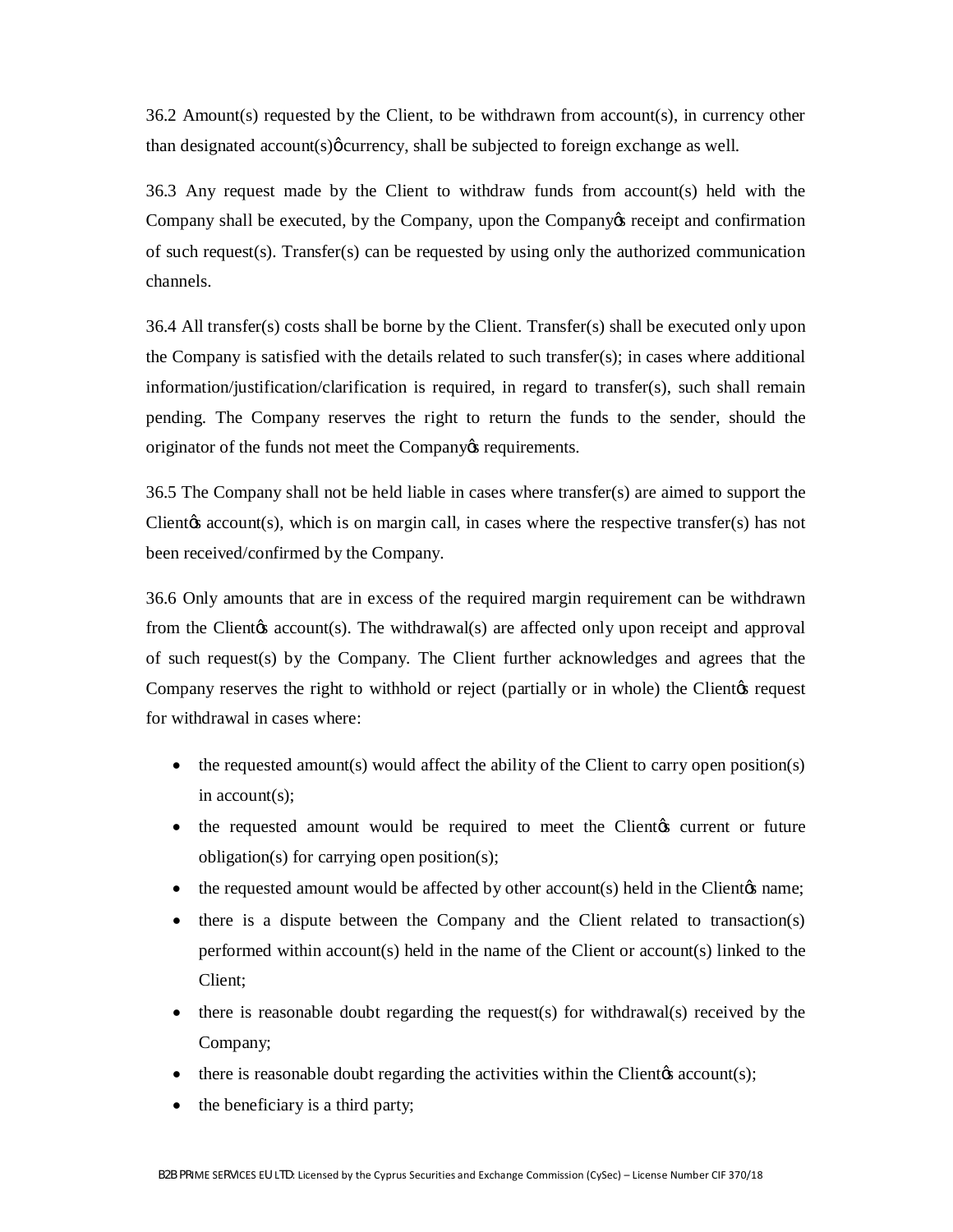- the request for withdrawal is in currency(s) other than the designated account(s) currency;
- · the withdrawal request is not acknowledged/confirmed by the Company as authorized payment method.

## **37. COMPLAINTS**

 $37.1$  The Client has ability to inquire about the transaction(s) performed within the Client $\alpha$ account(s), using the approved communication methods. In cases where the answer(s) obtained by the Client are not satisfactory, the Client has the ability to file a formal complaint, within on business day, following the day of the occurrence.

37.2 The Company shall acknowledge the receipt of the complaint, within five days, from the date of submission/receipt of the complaint by the Company. The Company shall examine the complaint and provide the Client with the reference number and further provide the Client with the estimate time required to examine the complaint. The conclusion of the outcome should not exceed two months from the date when the complaint was received. Should the complaint not be resolved within the prescribed period, the Client shall be informed, however the period should not exceed the total of three months from the date of receipt of the Complaint. In cases where the Client is not satisfied with the outcome in regard to the Complaint, the Client should contact the Financial Ombudsman and/or the CySEC regarding the specific Complaint, using the unique reference number provided by the Company. The Client should file a Complaint by completing the Company & Complaint Form ( $\delta$ the Form $\ddot{\mathrm{o}}$ ), available on the Company ts website, and submitting the same. The Client is required to confirm the submission of the written complaint.

#### **38. AUTHORITY TO EFFECT TRANSFER**

The Company is authorized to effect, at any time and without prior notice to the Client, transfer(s) between the Client<sub>/S</sub> account(s), held by the Company, including funds and/or open positions in financial instrument(s), as, in the Company's sole judgment, may be required for margin in any such account(s) or to reduce and/or satisfy any shortage of funds and/or excess of open positions. Within a reasonable time, upon execution of relevant transfer(s), the Company shall confirm same in writing to the Client however the Client has the ability of monitoring the relevant activities through trading platform(s).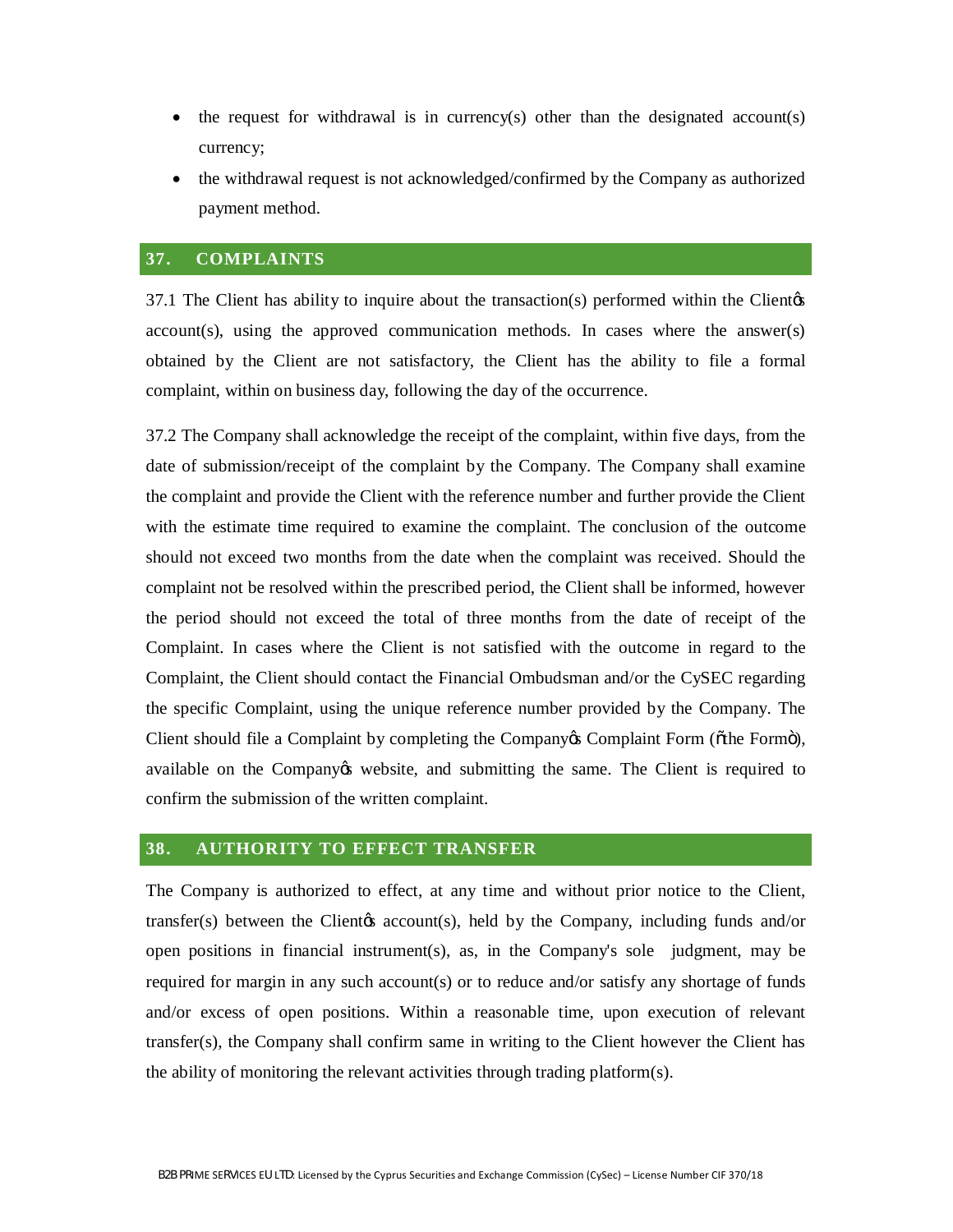## **39. REPRESENTATIONS**

39.1 The Client represents that all information provided by the Client is true and accurate and reflects the Client<sub>/8</sub> personal circumstances and that false or misleading information has not been provided as well as any documentation provided is valid and authentic. The Client represents and warrants not to be persuaded to enter into the Agreement and, (i) (if an individual) is of the age of maturity, of sound mind, and authorized to open/maintain account(s) with the Company and enter into the Agreement, to effect transaction(s) in financial instruments; (ii) (if an entity) the Client is legally incorporated and validly existing and empowered to enter into the Agreement, and that, by effecting transaction(s) in financial instruments, the Client shall not be in breach with own constitutional documents or any law from the jurisdiction where the entity was incorporated or operating; (iii) the statements and financial information contained on the Client's Account Application submitted is true and correct, that, in cases where any information previously provided becomes invalid, the Client shall immediately notify the Company about such change(s) and (iv) no individual or entity has any interest in or control over the account(s) to which the Agreement pertains, except as disclosed within the Agreement.

39.2 The Client further warrants to be aware of all requirements and implications related to the execution of the Agreement, and fully comply with applicable requirements, including but not limited to any restrictions and/or reporting requirements set by regulatorily requirement of the relevant jurisdiction(s), both the Company and the Client whereby the Company shall not be liable for any such requirements imposed by the Client to local authorities.

39.3 The Client represents and warrant to have been provided with a warning and understand that trading in financial instruments offered by the Company, specifically in complex leveraged products, involves a significant risk of loss, and that due to the speculative nature of trading the Client should not invest more than the Client can afford to lose.

The Client further warrant and covenant that the money/funds transferred to the Company shall belong to the Client and are free of any lien, charge, pledge or other constrains and that money/funds are not the direct or indirect proceeds of any illegal act or omission, nor are they product of any criminal activity which constitutes a predicate offence under the applicable money laundering rules and regulations.

39.4 In cases where the Company, believes that any information provided is incorrect and/or any document is incorrect or invalid, the Company shall request alternative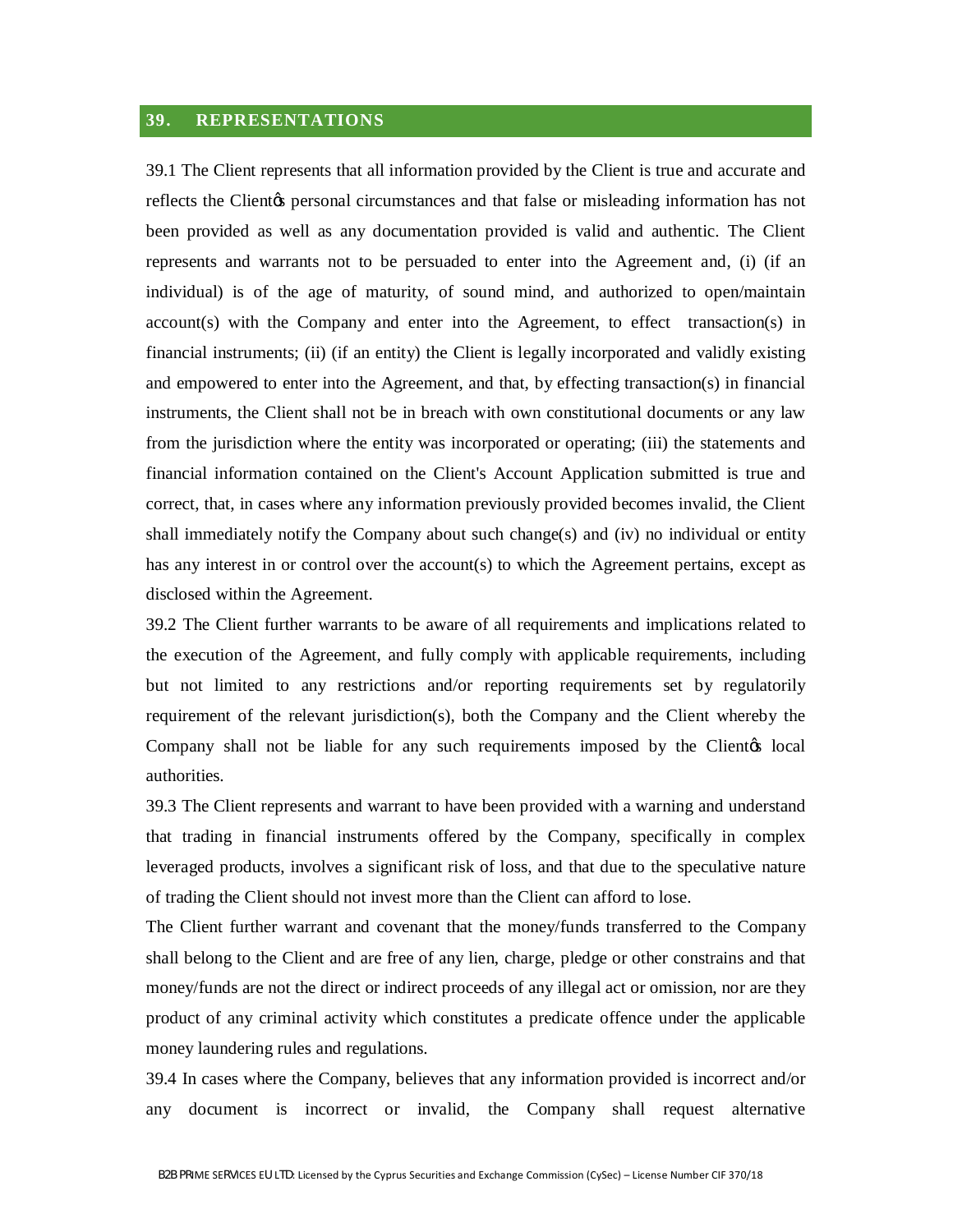information/documentation. Failure by the Client to provide requested information/documentation may lead the Company to taking action deem necessary.

# **40. BINDING EFFECT OF AGREEMENT; AMENDMENTS; TERMINATION**

40.1 The parties shall enter into the Agreement in good faith. The Agreement shall be binding upon and inure to the benefit of the Company, its successors and assigns, the Clientos heirs, executors, administrators, legatees, successors, personal representatives and assigns. The Client acknowledges and accepts to be bound by the provisions of the Agreement and any amendment or variation thereof.

40.2 The Agreement shall commence once the Company is satisfied with the information provided by the Client and upon the Client of acceptance of the terms and conditions of the Agreement. The Client reserves the right to cancel the Agreement, by giving the Company the notice, prior to the activation of the Clientos account(s) whereby the Company shall return any funds, if transferred by the Client, respectively.

40.3 The Client understands that the terms and conditions of the Agreement may be varied or amended from time to time, as case may be and notice of such amendment shall be provided to the Client by the Company, either by posting such change on the Company ten subsite or by sending a notification to the Client whereby such amendment/variation will be applicable with immediate effect or as otherwise stated. The Client acknowledges and agrees that the first transaction in any of the Clientos account(s) initiated by the Client, following a change to the Client<sub>/S</sub> personal details and respectively the terms and conditions of the Agreement, or solely the terms and conditions of the Agreement, shall constitute the Client es acceptance of the change as of the effective date of the amendment or variation, and such initiation and the subsequent execution of such transaction by the Company shall constitute reciprocal good consideration for the variance or amendment.

40.4 In the event of the incapacity/death of the Client, the Company will freeze the Client<sub>h</sub>'s account(s), upon receipt of legal notification of the incapacity/death of the Client. The Client acknowledges that in the event of incapacity/death, legal notification such as letters of administration/ executorship sand/or grant of probate and/or any other legal document, shall be provided to the Company, by respective relevant person(s) over the Client, in order for the Company to be in a position to accept any instructions or take any action, over any account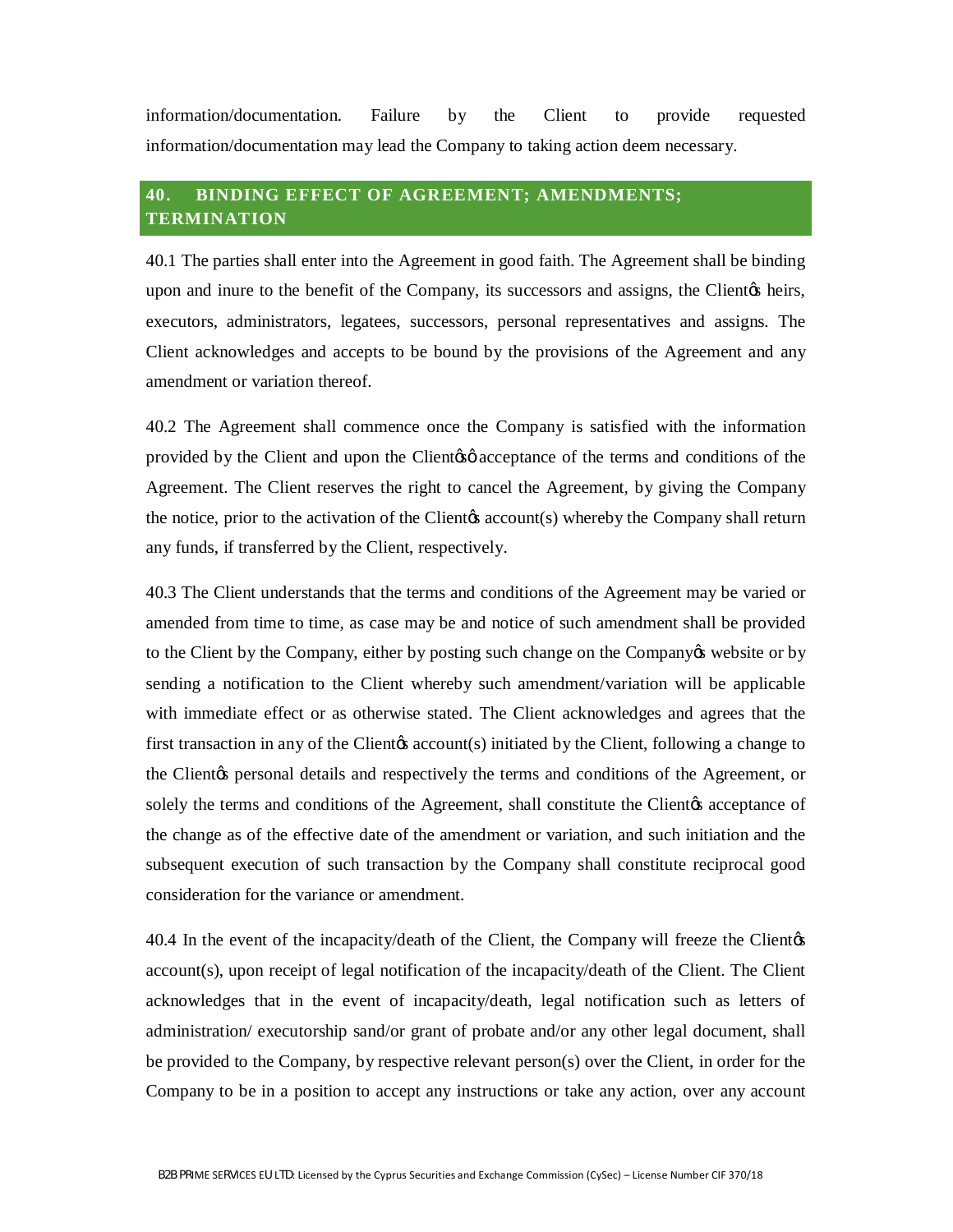held in the Client $\alpha$  name. The Client acknowledges that the Company will not be held responsible for any kind of losses or any charge/cost(s) in the Client  $\alpha$  account  $(s)$  during the period between the Client<sub>/b</sub> incapacity/death and receipt by the Company of any legal notice to that effect.

40.5 The Company may terminate the Agreement, and respectively close all open positions in the Client $\alpha$  account(s), at any time, by means of written notice to that effect if:

- the Client is in a breach of any part of the Agreement;
- the Company has reasonable grounds to believe that the Client has not acted in good faith, including, but not limited to abusing 'Negative Balance Protection' policy or hedging exposure using multiple accounts;
- the Company reasonably suspects that the information provided by the Client is false;
- the Client did not provide updated personal information;
- $\bullet$  the Company reasonably suspects that the Clientos account(s) is used for illegal purpose(s);
- the Company reasonably believes that the Client has changed physical location without notifying the Company of such change;
- the Client has behaved in an abusive or threatening manner towards the Company  $\alpha$ employees;
- the Company reasonably believes that the activities of the Client *(s)* are no longer in accordance or are considered to be in a breach with the terms of the Agreement;
- the Company reasonably determines that the Client is no longer eligible to perform the activities in account(s);
- a petition of bankruptcy/liquidation is presented to the Company against the Client;
- $\bullet$  the Client  $\alpha$ s account  $(s)$  did not record any activities within the predefined period;
- $\bullet$  legislative requirement(s);
- the Client is in a breach of any applicable laws, including, but not limited to any applicable Anti-money laundering laws and regulations;
- any other legal valid reason to take such action.

40.6 The Client may terminate the Agreement, at any time and for any reason, by actual delivery of notice, confirmed by an employee of the Company, provided however that no termination will affect any existing liabilities or indebtedness to the Company or any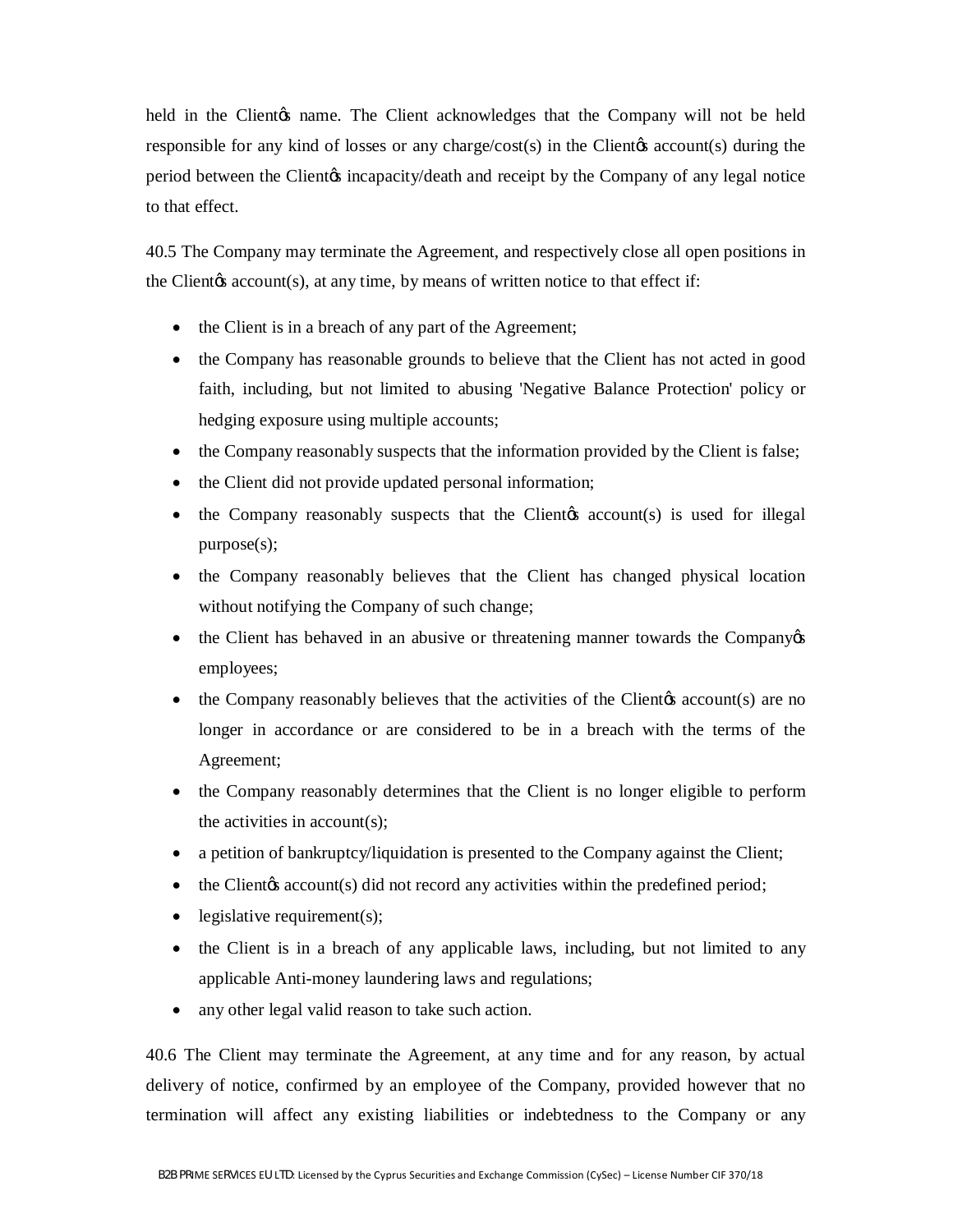liabilities or indebtedness that may arise subsequent to such termination in respect of any act or omission that took place prior to such termination, provided that there are no open positions on the Client  $\alpha$  account(s), nor any other outstanding obligations.

40.7 Termination of the Agreement shall not imply that any of the parties, responsibilities cease to exist.

40.8 In the event of termination of the Agreement, the Company will return net amount held by the Clientos account(s) ie after deduction of any amounts due, charge/cost(s) and fees or any other deductions required by the law or in accordance with the Agreement.

#### **41. PROVISION OF INFORMATION**

41.1 There may be instances where the information provided to the Client is through thirdparty(s), and the Client hereby acknowledges that the Company does not have control over the content, quality or security of the information contained and therefore we cannot be held responsible for any losses that may arise from the Client<sub>h</sub> access and/or use of the same.

41.2 The Company takes reasonable precaution in trying to ensure that any information and/or content, including third-party features on the Company twebsite, the trading platform(s) and e-mail communications is accurate and complete. However, some information may be provided  $\div$ as is $\phi$  and on an  $\div$ f available $\phi$  basis and therefore the Company cannot and shall not give any warranties or representations (either expressed or implied), relating to the said features and any third-party information.

Information related to the financial instrument(s), provided by the Company, can be obtained through the Company $\alpha$  website, trading platform(s) r directly from the Company, and it is the Client the responsibility to ensure being updated, at all times, regarding the financial instrument(s) $\phi$  specifications, trading conditions, charges or any other function that may be related to trading with such financial instrument(s). The Company reserves the right to add or remove financial instrument(s), should such be required.

## **42. INTRODUCERS/REPRESENTATIVES**

42.1 The Client, in cases where introduced through introducer/representative(s), hereby acknowledges and confirms that the Company shall not be held responsible for the conduct and/or representations of the introducer/representative(s) or its associated person(s). The Client furthermore confirms and acknowledges that introducer/representative(s)may act only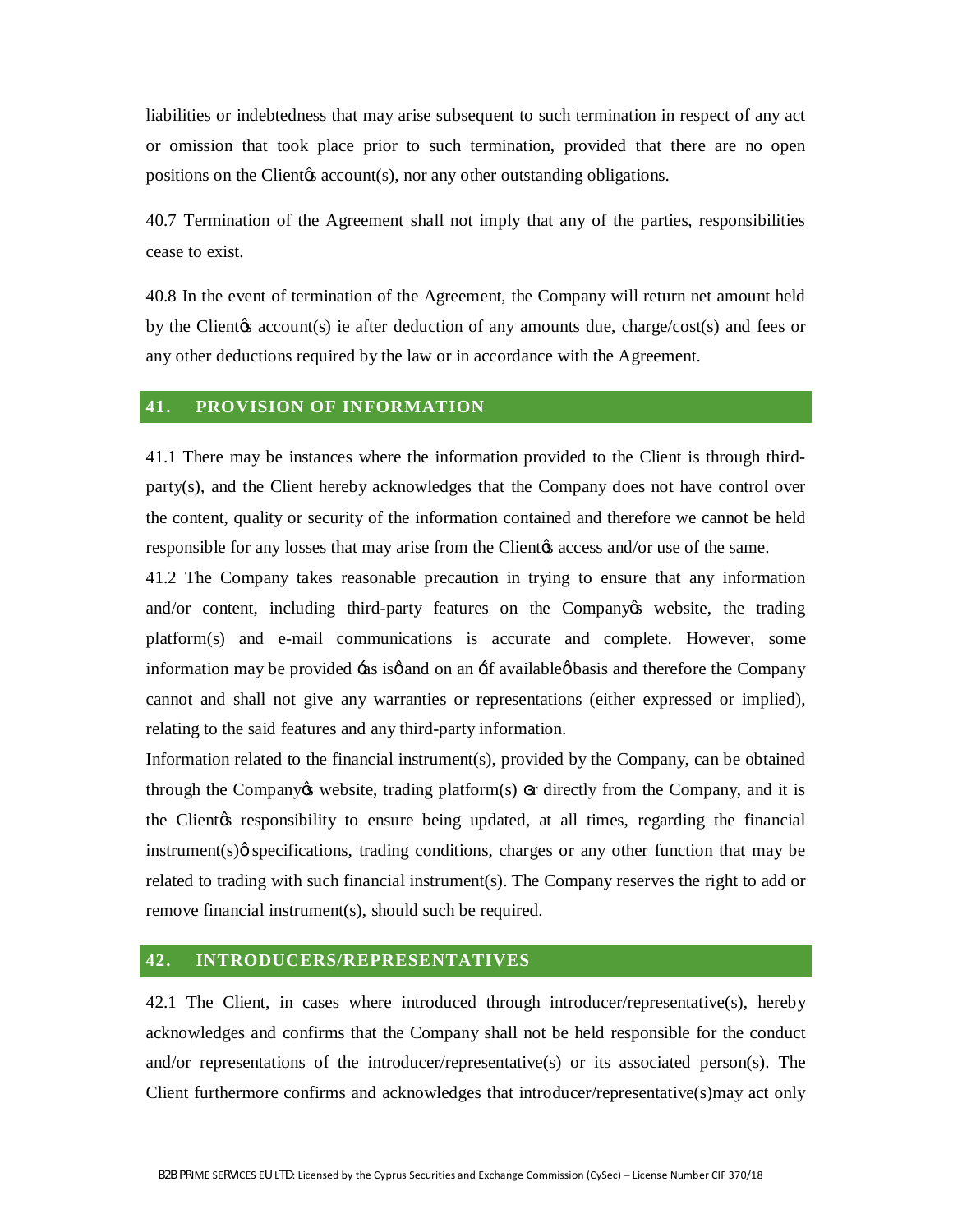independently or as Agent(s) of the Client and that introducer/representative(s) is not authorized to make representations concerning the Company or its services nor is authorized to act on behalf of the Company. The Client agrees to waive any claims that the Client may have against the Company, and to indemnify and hold the Company harmless for any action(s) and/or omission(s) of the introduce/representative(s) or associated person(s).

42.2 The Company shall not be held responsible for any agreement(s) that may have been made between the Client and the Client introducer/representative(s).

42.3 The Company reserves the right to provide to the Client introducer/representative $(s)$ and associated person(s) information related to the transaction(s) within the Client $\phi$ account(s). The Client acknowledges, agrees and confirms that additional costs, including but not limited to increased spread, commission, fees mark up, mark down etc., and may be applicable in cases where the Client is introduced to the Company through introducer/representative(s).

#### **43. LIABILITIES**

43.1 The Client shall be liable for the own costs and/or expenses, unless directed otherwise by any court of law and/or regulatory body. The Client furthermore confirms and agrees that all information provided to the Company, for purposes of opening/maintaining account(s), is true and correct, including the information related to the knowledge and experience, financial, relevant to product and/or service, as the case may be, provided by the Company.

43.2 In the absence of any negligence or fraud from the Company, the use of the Company's services by the Client, including trading platform(s), is entirely at the own risk of the Client. Neither party shall be liable for any losses, which may arise as a result of unforeseeable events, at the time when the Agreement was made effective, nor shall any party be liable for any losses that were not caused by any breach of the terms contained herein.

43.3 The Company shall not be held liable for any taxation assessed upon or payable directly or indirectly by the Client or for any loss or expense suffered by the Client in connection with any such assessment. In cases where the Company, at any time, is assessed for taxation in respect of or in connection with the Clientos assets, income, activities or residence, including without limitation any claim for recovery of monies paid to or for the Client, in excess of the amounts which should properly have been paid, the Client undertakes to indemnify the Company in respect of the relevant taxation, together with all expenses, including but not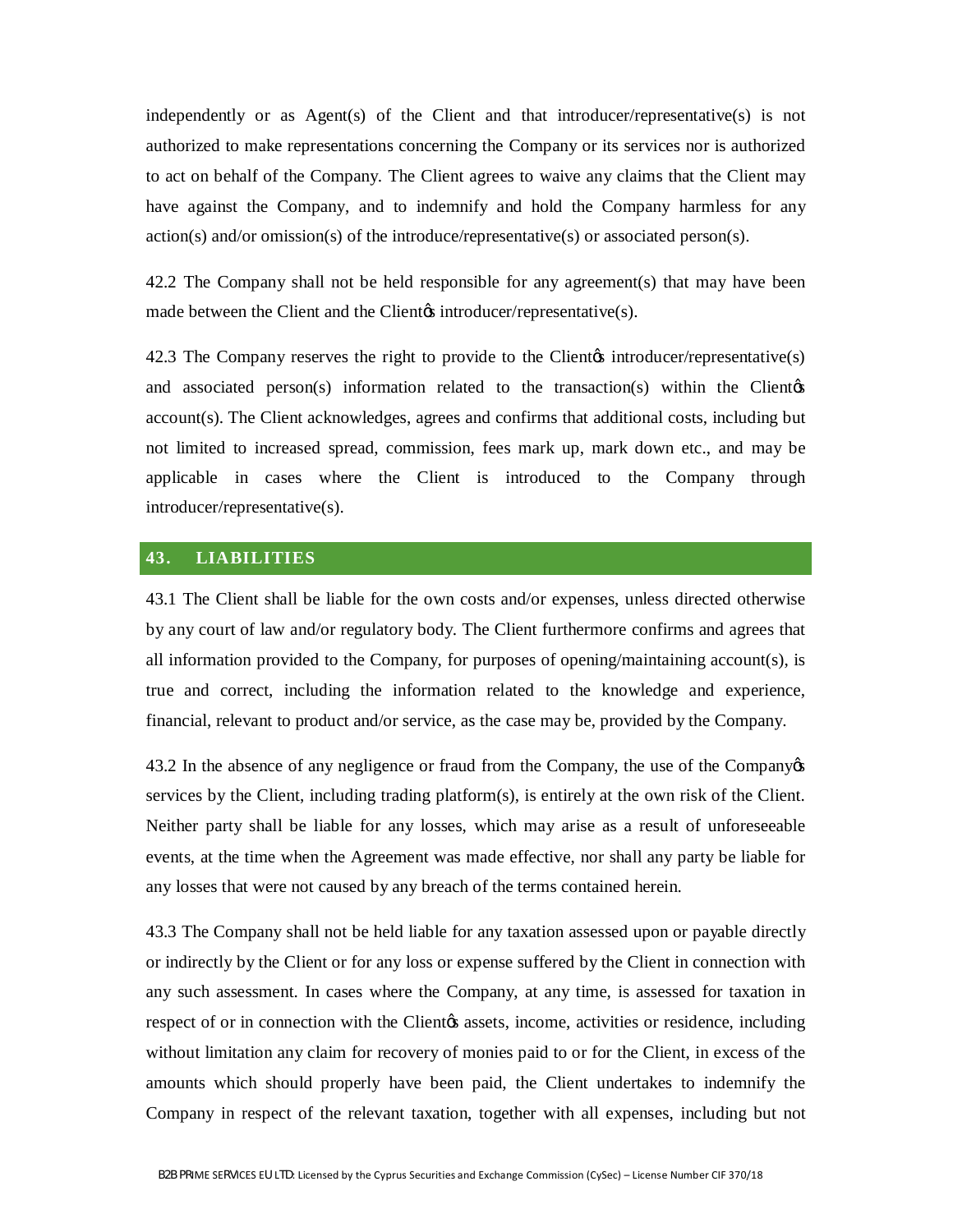limited to any legal fees. The Client is solely responsible for the management of affairs for tax purposes, and the Company accepts no responsibility for any tax consequences. In addition, the Company shall not be held liable for any loss or expense suffered by the Client in connection with the terms and conditions, including but not limited to the insolvency or other default of any counterparty or custodian, unless such loss or expense arises from the Company te negligence, willful default or fraud. Without prejudice to the foregoing, the Client accepts to reimburse the Company of any cost, loss, liability or expense whatsoever which may be suffered or incurred by the Company, whether directly or indirectly, in connection with or as a result of the Client to perform or delay in performing any obligations stemming from the Agreement. The Company gives no warranty as to the profitability of any financial instrument for the Client to be in a position to secure a level of income or capital gain. The Company will not be held responsible for any loss or loss of opportunity, in cases where the value of the financial instruments, assets and/or funds could have been increased, nor for any decline in the value of such, nor for any loss arising from errors of fact or judgment or any action taken or omitted to be taken, however arising and whether direct, indirect, financial or consequential loss howsoever causes, except to the extent that any such error, act or omission is caused by the Company ten engligence, willful default or fraud.

43.4 The Company will exercise all reasonable endeavors, prior to contracting third parties, in order to be able to provide the services under the Agreement. The Company is not in a position to control the activities of such third parties, therefore, the Company shall exercise all efforts to minimize any losses that the Client may suffer, as a result of an act and/or omission of the third parties. Notwithstanding any other provision in the Agreement, the Company shall not be liable for any loss or damage caused by the Company (including employees) in cases of: i) negligence, fraud, breach of the Agreement, breach of any law and/or any other act and/or omission by the Client; ii) unavailability of trading platform(s) or other systems, unless due to wrongdoing by the Company; iii) the Client inability to access trading platform(s) or any other system, or any delay that the Client may suffer while attempting to contact the Company, unless due to wrongdoing by the Company; iv) the Company taking measures as to ensure compliance with any applicable legislation; v) any other event and/or circumstance, which is outside the Company's control. The Company shall not be liable for any failure to access the trading platform(s) and/or other systems.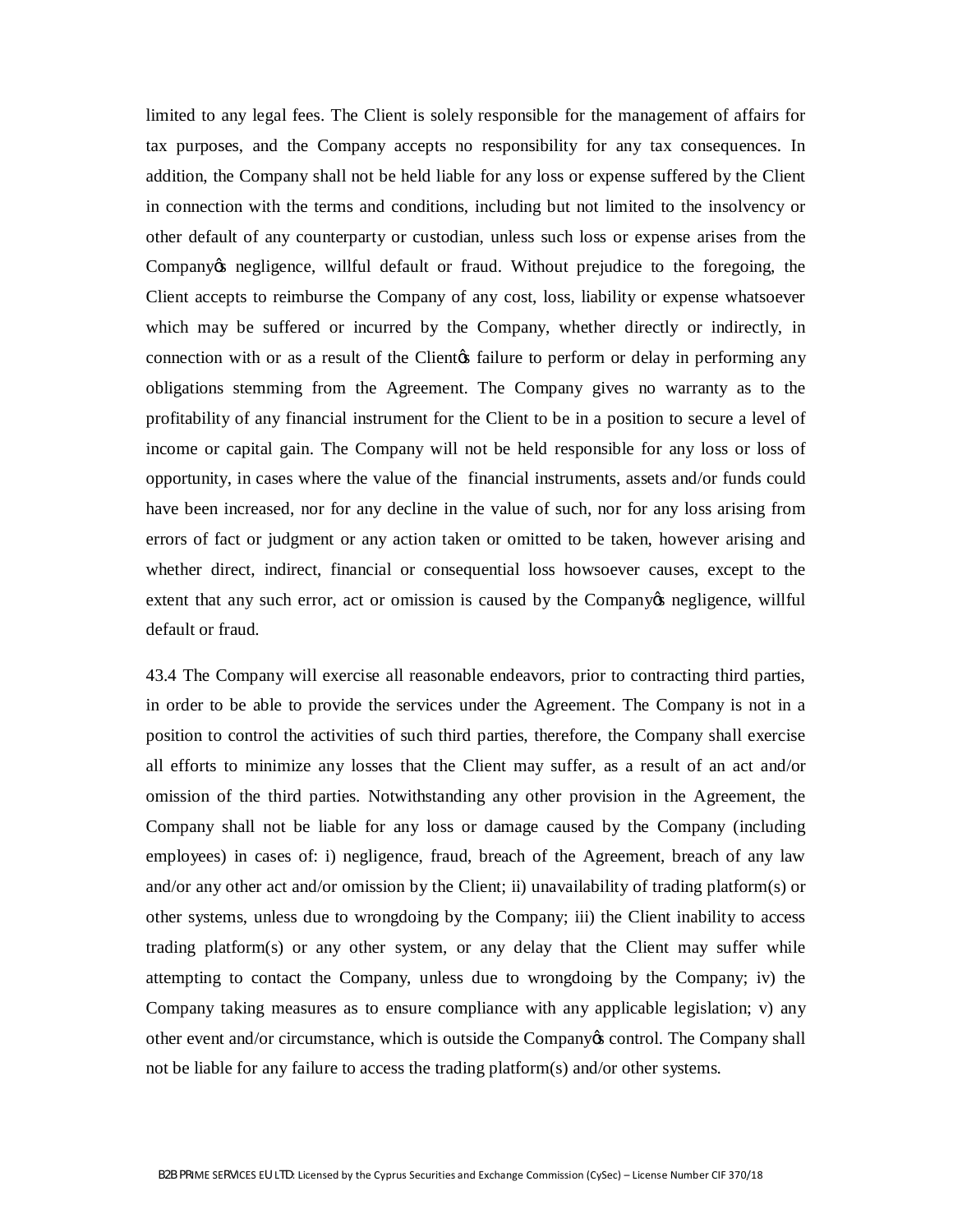The Company shall not be held responsible for any delays, delivery failures, or any loss or damage which results from the transmission of information over any network, including but not limited to the internet.

43.5 The Company provides an execution only services and therefore shall not be held responsible for any losses that the Client may incur as a result of these circumstances or in cases where the Client entrusts third party(s) and/or followed any instruction, indication or advice from third party(s), including trading signals and/or copy trading strategies, which may result in any loss.

43.6 In cases where the Client choses to use trading algorithms, including expert advisors or trailing stops, the Company shall not be held responsible for any losses which may be incurred by pursuant to its use. However, should the Company become aware that the Client utilize the relevant trading algorithms in bad faith or contrary to the terms contained herein, the Company reserves the right to terminate the Agreement.

#### **44. JOINT ACCOUNTS**

In cases of Joint Accounts, the Client(s) will have equal power and authority, and be able to singly and/or jointly including but not limited to: (i) request information about account(s) so held, ii) request and execute transactions for account(s) so held, iii) receive correspondence and documents in respect to account(s) so held, iv) transfer, receive or withdraw funds from account(s) so held, v) request the change of information related to account(s) so held. Notwithstanding the foregoing, the Company reserves the right to require joint action related to account(s). Joint Account holders shall be jointly and severally liable for their respective obligations and liabilities arising under the Agreement and account(s) held with the Company, provided that no claim of a double recovery will be made by either party, in respect of any claim against such Joint Account Holders. The Company may take action against, or release or compromise the liability of, any Joint Account Holder, or grant time or other indulgence, without affecting the liability of any other Joint Account Holder. The Company may, in its sole and absolute discretion, require that, prior to execution of an or an instruction/order(s) for transaction or any other activity related to account(s) held jointly between two or more persons, request or demand that that such an instruction/order(s) is requested or demanded by all account(s) holders.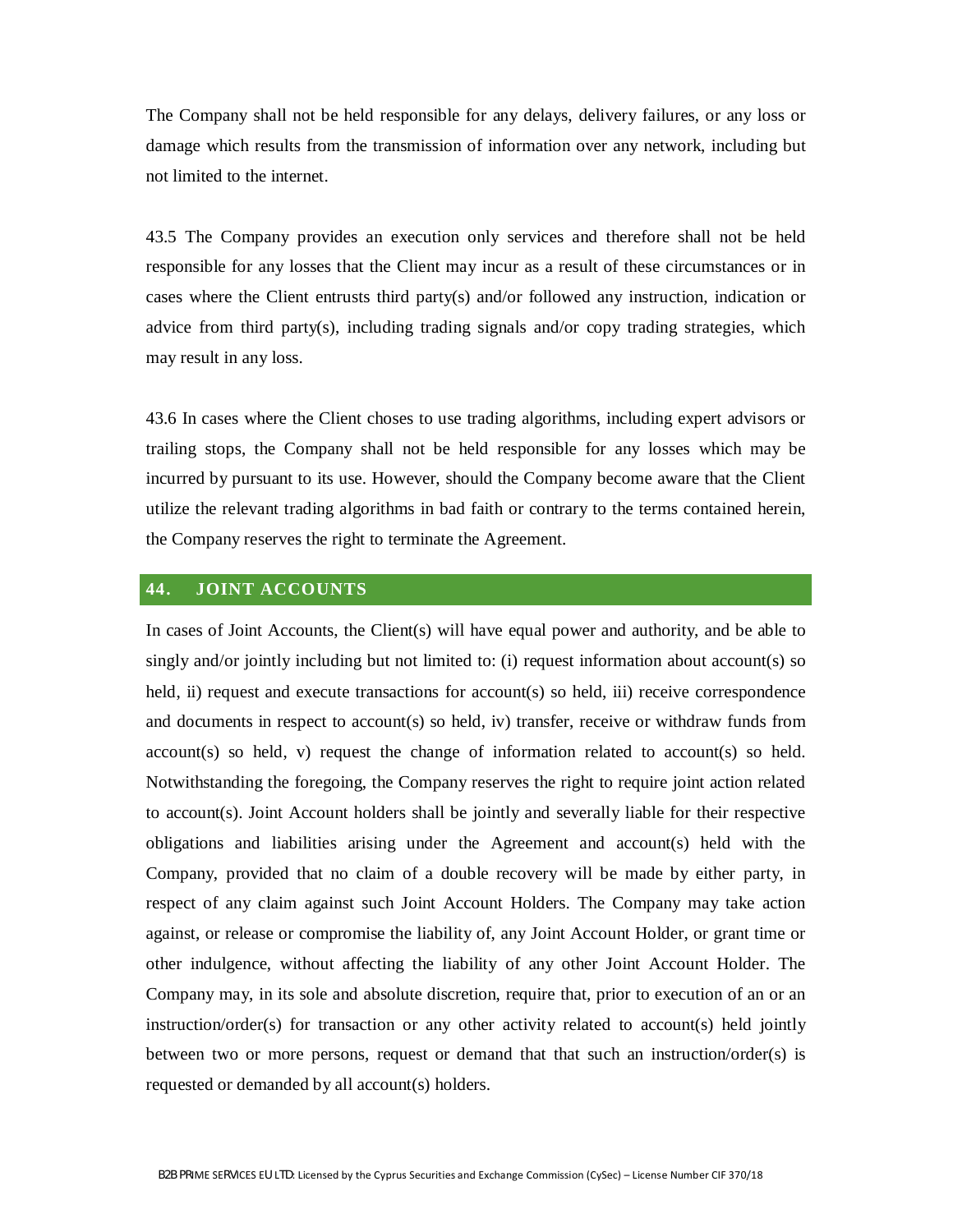## **45. MULTIPLE ACCOUNTS**

The Client agrees that the Company may, from time to time, change the account number assigned to any account, held by the Client, covered by the Agreement, and that the Agreement shall remain in full force and effect. The Client further agrees that any account, if closed and reopened, as well as any additional account opened in the Client's name with the Company, shall be covered by the Agreement with the exception of any account that would be opened by signing a new Agreement.

#### **46. INACTIVE/DORMANT ACCOUNTS**

46.1 The Client acknowledges and confirms that account(s), held with the Company, without any trading activity for a period of twelve (12) months, are considered to be inactive accounts.

46.2 The Client further acknowledges and confirms that inactive accounts will not have access to trading and will be subjected to relevant charge/cost(s) due to the maintenance/administration of such inactive accounts.

46.3 The charges applied to the inactive accounts are based on the Company's "Inactive/Dormant accounts policy" The Client further agrees that, in order to resume trading, additional conditions, set by the Company, should be met. The Client acknowledges and agrees that in cases where the balance/equity of inactive account(s) reaches zero, such account(s) shall be considered Dormant and shall be removed from the system(s) accordingly.

## **47. FORCE MAJEURE EVENTS**

47.1 This section refers to events, which may occur from time to time, and which may prevent the Company from performing any or all obligations under the Agreement.

47.2 The Company may, in its reasonable opinion, determine when emergency or an exceptional market condition exists (a **"Force Majeure Event"**). For the avoidance of doubt, a Force Majeure Event is an event outside the Company is control that, whilst it is reasonably likely to occur, or may be imminent, the Company could not expect or be prepared for not could be prevented. A Force Majeure Event shall include, but is not limited to, the following: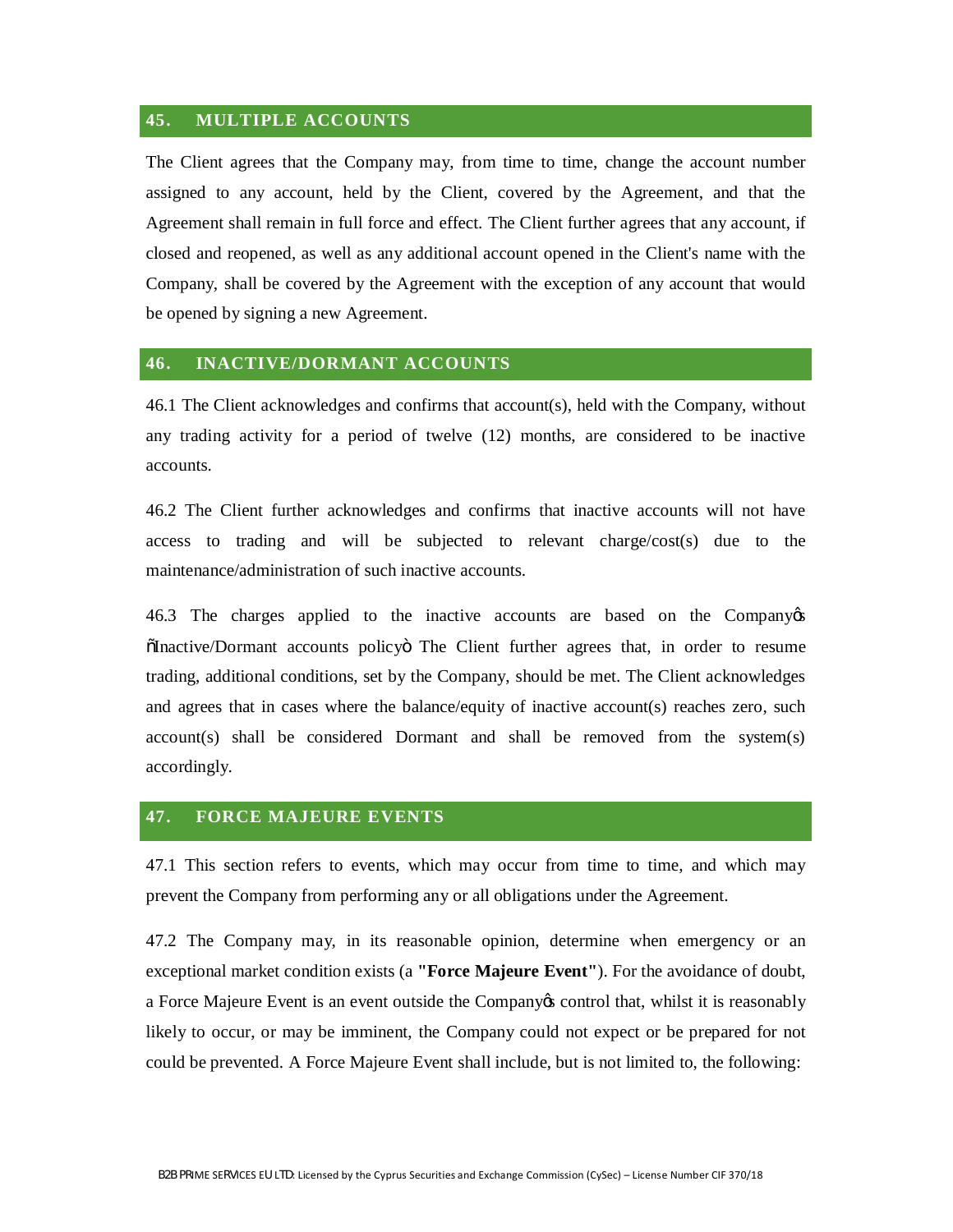- (i) any natural, technological, political, governmental, social, economic, act of god, pandemic, civil emergency, act of terror, interruption or failure of utility service (including without limitation any strike, riot or commotion, interruption or power supply or electronic or communication equipment failure) which, in the Company to opinion, prevents maintaining an orderly market in financial instruments offered by the Company;
- (ii) the suspension or closure of any market or the abandonment or failure of any event which would affect the prices or quotes of the financial instrument(s), or the imposition of limits or special or unusual terms on the trading in any such market or in any such event;
- (iii) non-performance by a third party, destruction caused by man or any similar event which is outside the Company *is* reasonable control;
- (iv) instances of illegitimate actions, errors, failures, disruptions in systems, technological or other infrastructure (irrespective of whether it belongs to the Company or a third party);
- (v) changes in the applicable legislation, any action of an official body or any other change in legal and/or regulatory obligations as a result of unforeseen events;
- (vi) an act or omission by any financial or other institution for the Company was unable to predict and/or prevent;
- (vii) any event that prevents the trading platform(s) or the systems from operating on an orderly or normal basis;
- (viii) abnormal market conditions, such as significant volatility or instability in the markets, or the industry as a whole, preventing the Company from providing services in an orderly manner, including any instances where the Company is unable to receive data and/or we receive incorrect data from service providers;
- (ix) any other event and/or circumstance which cannot be foreseen, within reason.

47.3 In cases where the Company determines that a Force Majeure Event exists, without prejudice to any other rights, the Company may, in its absolute discretion, with or without notice, at any time, take one or more of the following steps:

- increase the Client *c*s account (s) margin requirements;
- change spread;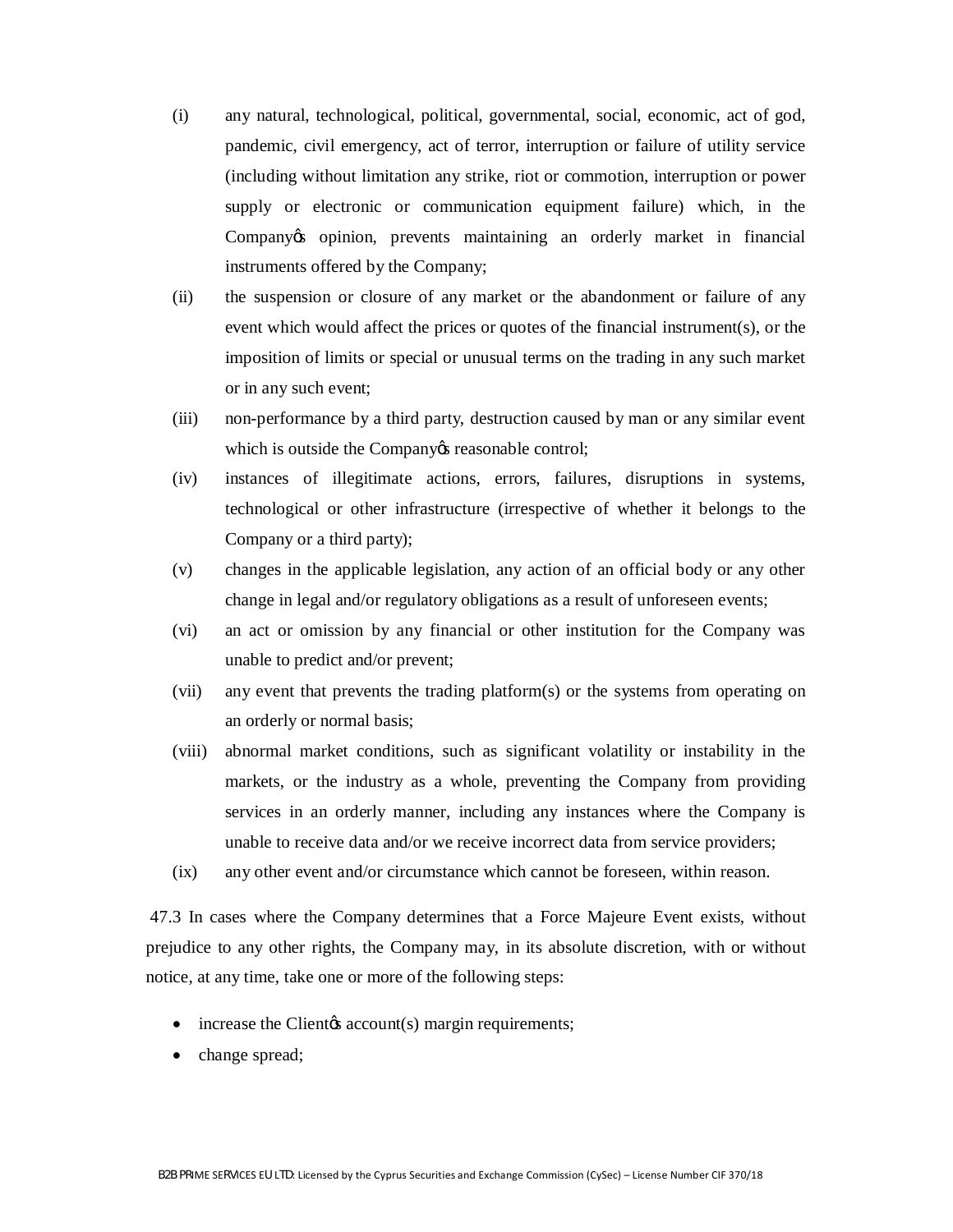- impose limitation, temporarily suspend or remove access to relevant financial instruments;
- close any or all of the Client<sub>(s</sub> account(s) open position/transaction(s) in financial instruments at such closing level as the Company reasonably believe to be appropriate;
- · suspend or modify the application of all or any of the terms of the Agreement to the extent that the Force Majeure Event makes it impossible or impracticable for the Company to comply with the term or terms in question;
- alter the time for trading of a particular financial instrument;
- suspend, limit or restrict the provision of services;
- cease trading;
- prevent the Client from accessing trading platform $(s)$  $\phi$
- allow õclose-onlyö functionality;
- delay or reject request(s) for transfer of funds;

47.4 The Company shall exercise all necessary endeavors to resume the orderly provision of services, as soon as reasonably possible. In cases where the provision of service would not be possible, in the near future, the Company shall inform the Client accordingly.

#### **48. GOVERNING LAW**

The Agreement shall be governed by the laws of the Republic of Cyprus. In the event of a dispute, the Company shall do it outmost to resolve any disagreements quickly and efficiently as possible. No action, regardless of form, arising out of transactions under the Agreement may be brought by the Client after six months have elapsed from the day that the cause of action arose, considering that all other efforts in order to solve the disagreement were made by the Company.

## **49. GENERAL PROVISIONS**

## **50. ENTIRE AGREEMENT**

All services provided by the Company are subject to the terms and conditions stated within the Agreement. In cases of any changes, in order to avoid any misunderstanding, such should be put in writing.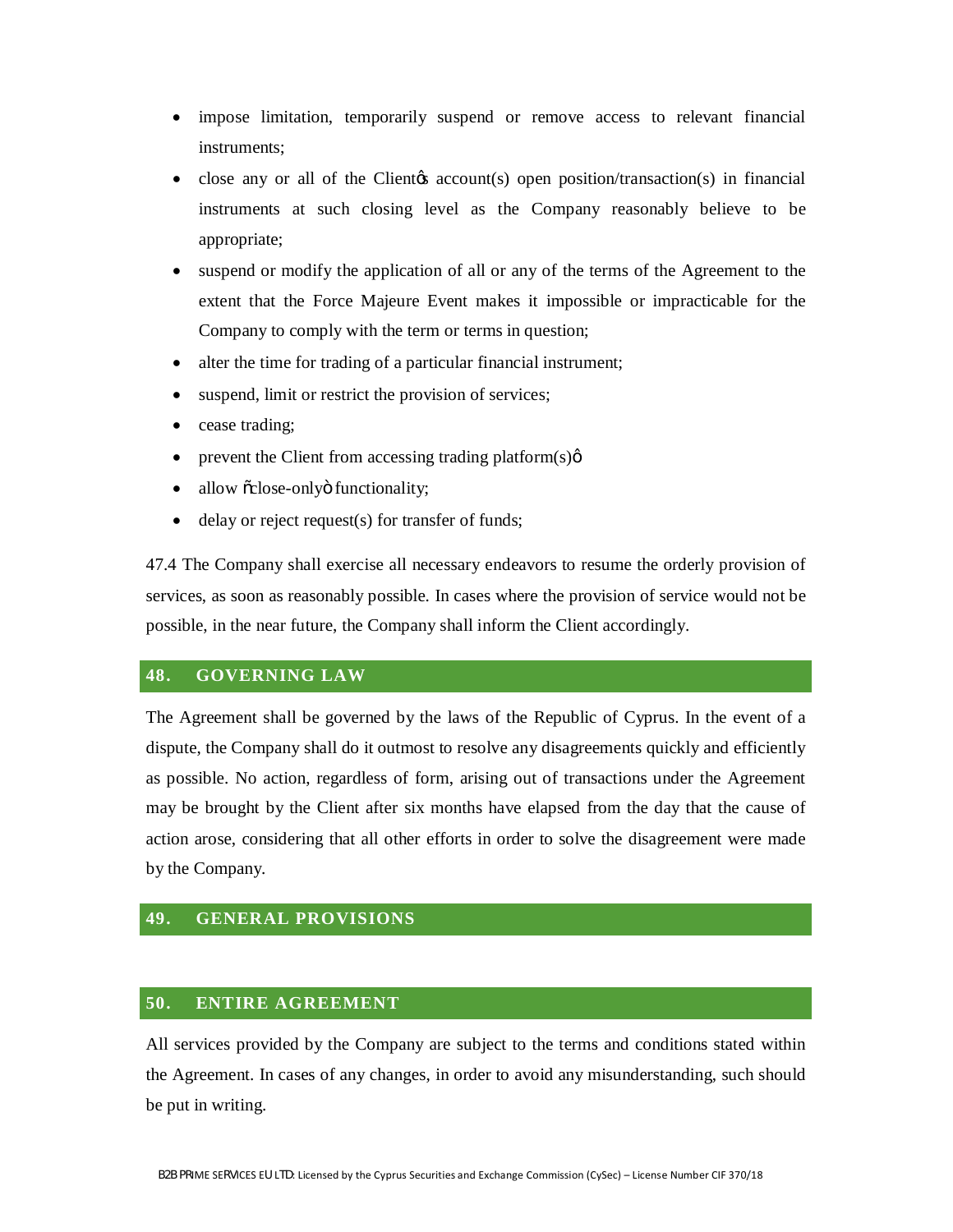#### **51. INTELECTUAL PROPERTY**

By becoming a client of the Company, the Client does not obtain any rights in any intellectual property belonging to the Company. The Company<sub>*i*</sub> website, trading platform(s), other systems, data, information, documentation and/or creation of such shall be protected in accordance with the applicable laws and the Client shall have no right, neither at the time of entering into the Agreement, nor at any point of time in the future. All rights whether expressed or implied, and whether existing now or in the future are reserved. The Client shall not cause or permit any actions to be caused, which might endanger or damage any intellectual property belonging to the Company and/or do any other act which would be damaging and or defamatory against the Company, including copy, reproduce, duplicate, translate, assume ownership or otherwise of any rights belonging to the Company.

#### **52. ASSIGNMENT**

The Agreement is not assignable by the Client. The Company may assign the Client's account provided that the Company is able to transfer of assign any rights and obligations under the Agreement, without reducing any guarantees over the Client, by notifying the Client of the name of the intended assignee and the date of the assignment, as provided in the applicable legislation. Unless the Client objects to the assignment in writing, prior to the scheduled date for assignment, this will indicate the Clientos implicit acceptance and the assignment will be binding on the Client.

#### **53. CLIENT ACKNOWLEDGMENTS AND SIGNATURE**

The Client hereby declares that the Client fully understands the consents of the Agreement and agrees to all of the terms and conditions of the Agreement. The Client acknowledges that trading in financial instrument(s) is speculative, involves a high degree of risk and is appropriate only for those who can assume risk of loss in excess of their margin deposits.

## **54. SEVERANCE**

If, for any reason, part of the Agreement and/or any part of a specific clause is deemed to be unenforceable by a court of a competent jurisdiction then such part shall be severed from the rest of the Agreement or the term, and the remainder of the Agreement shall remain unaffected and enforceable.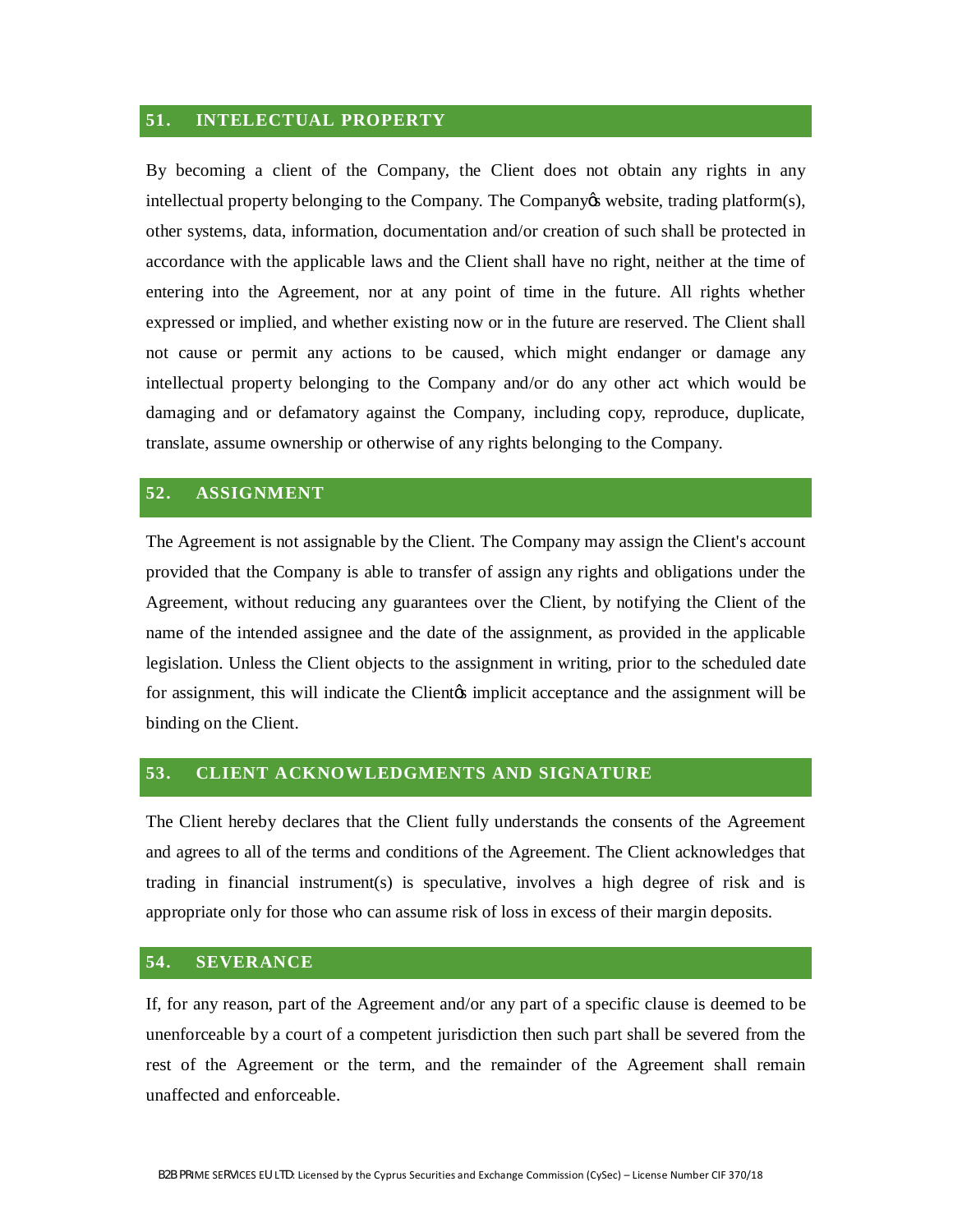# **55. HEADINGS**

55.1 The headings of each provision are for descriptive purposes only and shall not be deemed to modify or qualify any of the rights or obligations set forth in each provision.

55.2 Any  $\delta$ sub-sections $\ddot{\text{o}}$ ,  $\ddot{\text{o}}$ clauses $\ddot{\text{o}}$ ,  $\ddot{\text{o}}$ titles $\ddot{\text{o}}$  have been inserted for convenience purposes only and shall not affect the construction of the Agreement.

# **56. ELECTRONIC SIGNATURE**

56.1 The Client consents and agrees that the acceptance of the terms and conditions of the Agreement, along with any other related documents, through the systems provided by the Company may require electronic signature, falls under the Electronic Signature Law, and electronic acceptance, constitutes the Client<sub>'s</sub> signature and acceptance of the Agreement or other terms and conditions, and is legally binding and enforceable, and will be admissible as evidence in any legal proceedings in any country. The electronic signature/electronic acceptance will not be denied legal effectiveness and admissibility as evidence in legal proceedings solely on the grounds that it is in electronic form, or not based on a qualified certificate, or not based upon a qualified certificate issued by an accredited certification service provider or not created by a secure signature creation device. At the Company  $\alpha$  sole discretion, documents signed and transmitted online may be accepted as original documents and are considered to have the same binding effect as an original signature on an original document. The Client consents to receive the information, agreements and/or any other document electronically, and agreements whereby the terms and conditions are accepted/signed electronically will be seen as electronic contracts which have been freely entered into.

56.2 The Client consents to receive the information and agreements or any other document electronically, and agreements, if electronically signed, will be seen as electronic contracts which have been freely entered into.

# **57. MOBILE TRADING**

57.1 The Client may be provided with access to electronically monitor activity(s), place order(s) and/or execute transaction(s) for the Client  $\alpha$  account(s), though the Client  $\alpha$ s mobile devise(s). The Client acknowledges that accessing account(s), using mobile/electronic devise(s), is at the Clientos own risk and that such access will not be error free nor always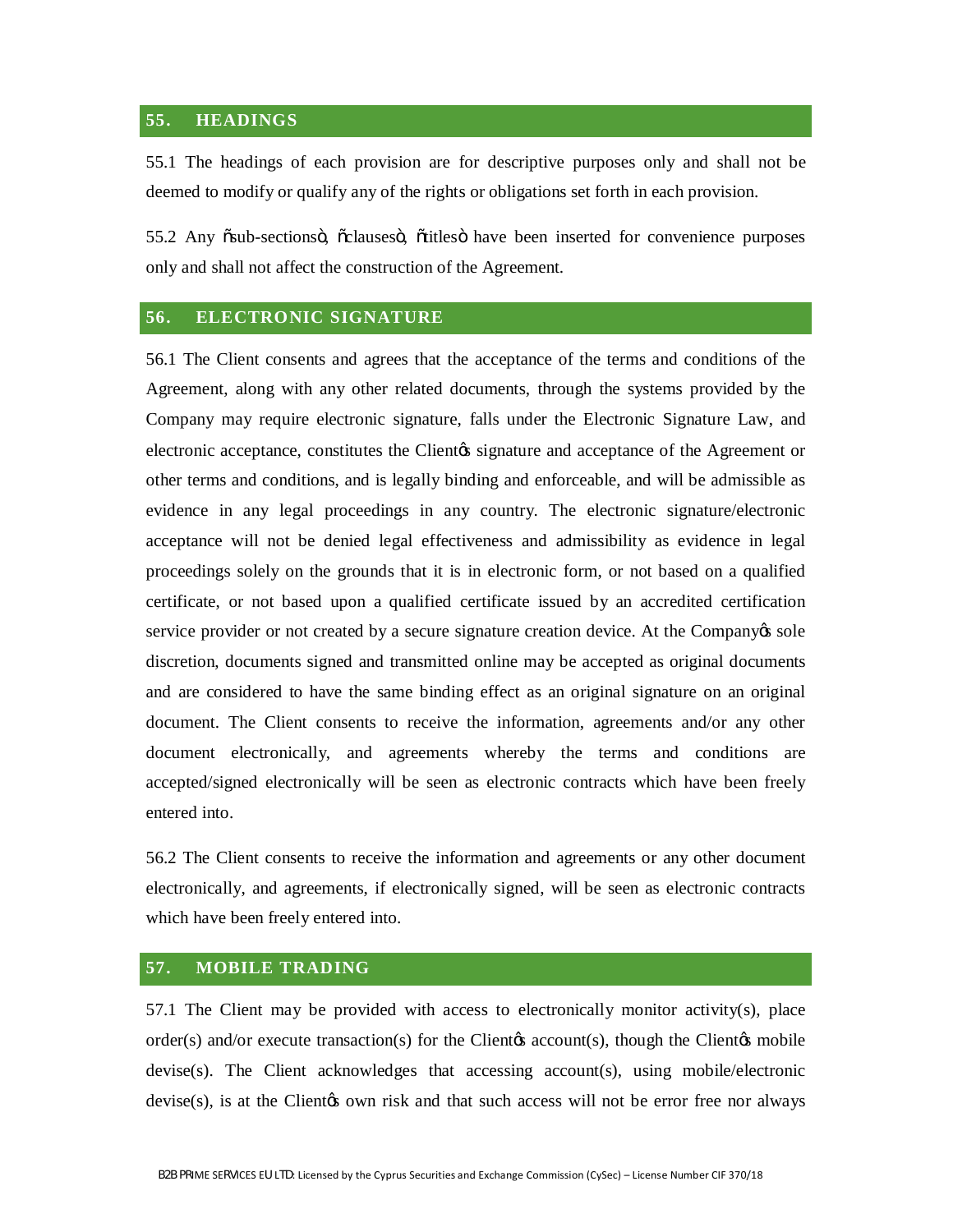operate as expected. Trading using mobile devise(s) ( $\delta$ Mobile trading $\delta$ ) may offer limited functionality and information compared to the functionality and information available by accessing account(s), by using trading platform(s). The Client acknowledges and agrees that Mobile trading is provided without any representations or warranties, to the extent permitted by law, as to the compatibility, security and accuracy of the service. Any material downloaded or otherwise obtained through the use of the mobile devises is at the Client  $\alpha$ own discretion and risk. Mobile Trading is not directed at or intended to be used by the Client in any jurisdiction or country where such use and/or distribution would be contrary to local law and/or regulation. It is the Client tesponsibility to ensure that Mobile trading would not be in a breach with any local law or regulation to which the Client is a subject to. The Client agrees that Mobile Trading shall not lead, in any way, to the encouragement, procurement or carrying out of any criminal or unlawful activities. Furthermore, the Client agrees that the use of Mobile Trading will not cause damage to the Company es servers, systems or equipment or those of third parties, nor access or attempt to access any users' data or to penetrate or attempt to penetrate Mobile Trading security measures.

57.2 The Client hereby accepts any and all risks, including but not limited to, failure or damage to hardware, software, and communication lines of systems while using Mobile Trading. The Client further acknowledges full liability for any losses, costs, or expenses which may arise directly or indirectly from the Client and use of, or reliance on, the Information provided by the Mobile Trading.

57.3 The Company does not guarantee the accuracy, suitability, reliability, completeness, or performance of the Mobile Trading which may be adversely affected by factors such as the limitations of the Client<sub>/8</sub> mobile device(s), network performance and other factors which are beyond the Company's control and may fail to operate satisfactorily. The Company shall not be liable for any downtime or any outages, on any mobile device network, or in cases where the Client is not in an area of mobile coverage, at any given time or place. The Company shall not be liable for any loss or damage that may result due to any delay, defect or failure of the whole or any part of Mobile Trading, provided that the occurrence of the delay, defect or failure was beyond the Company & reasonable control.

57.4 The Client acknowledges that Mobile Trading may be subjected to charges in cases where the access is obtained in some jurisdictions, by relevant service provider(s).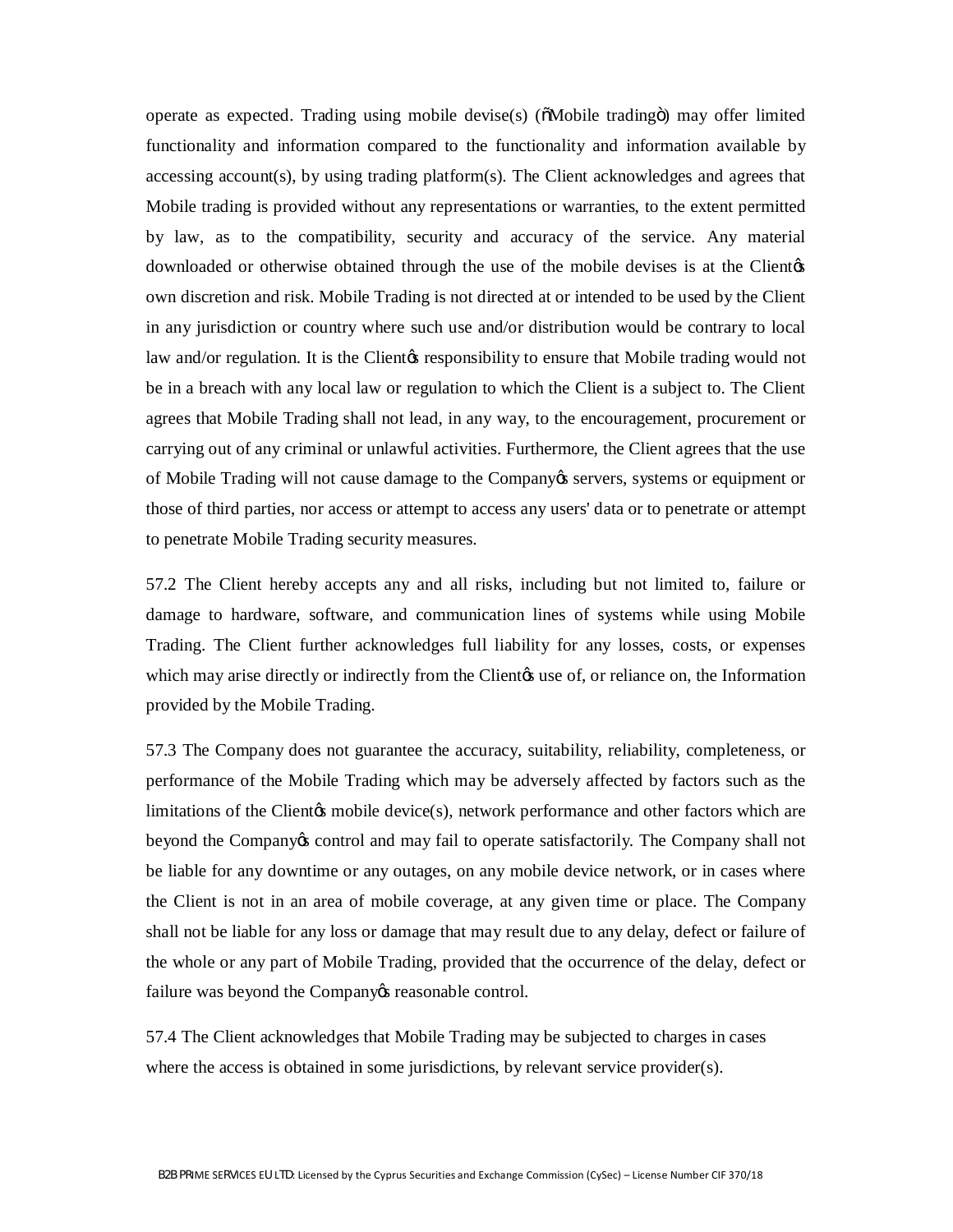#### **58. RISK DISCLOSURE STATEMENT**

58.1 This is brief statement and does not disclose all risks and other significant aspects related to trading in financial instrument(s), offered by the Company. In light of the risks, the Client should undertake such transactions only if the Client understands the nature of the relevant financial instrument(s) and the extent of the Clientos exposure to risk. Trading in financial instrument(s) is not suitable for many members of the public. The Client should carefully consider whether trading is appropriate for the Client in the light of the Client $\alpha$ experience, objectives, financial resources and other relevant circumstances.

58.2 The placing of certain types of order/request(s) (e.g., "stop-loss" order/request(s), or "stop-limit" order/request(s), where permitted), which are intended to limit losses of open position/transaction(s) to certain amounts, may not be effective at times, due to specific market conditions which would may make it impossible to execute such order/request(s). The Client should get familiar with the execution venues related to specific types of order/request(s).

58.3 Off-exchange transaction(s) is less regulated or subject to a separate regulatory regime due to the fact that there is no exchange or central clearinghouse to support the transaction(s).

58.4 Foreign exchange can be highly volatile, and transactions therein carry a substantial risk of loss. Relatively small market movement can, in addition to achieving substantial gains, where the market is in the Client<sub>/b</sub> favor, result in substantial loss, which may exceed the Client to original investment, if the market movement is against the Client. The Client ts risk exposure increases if the Client transaction(s) is denominated in different currency from the basic currency of the Client(s) $\phi$  account(s).

59.5 CFDs can only be settled in cash while investing in CFDs carries the same risk as investing in futures or options and Client should be aware of such. The Client understands that CFDs are derivative products, and thus the Client will not be entitled to own any underlying instrument and shall not expect for a physical delivery of any underlying asset to occur.

59.6 The Client should ensure to read and be familiar with the terms and conditions for trading with the specific financial instrument(s).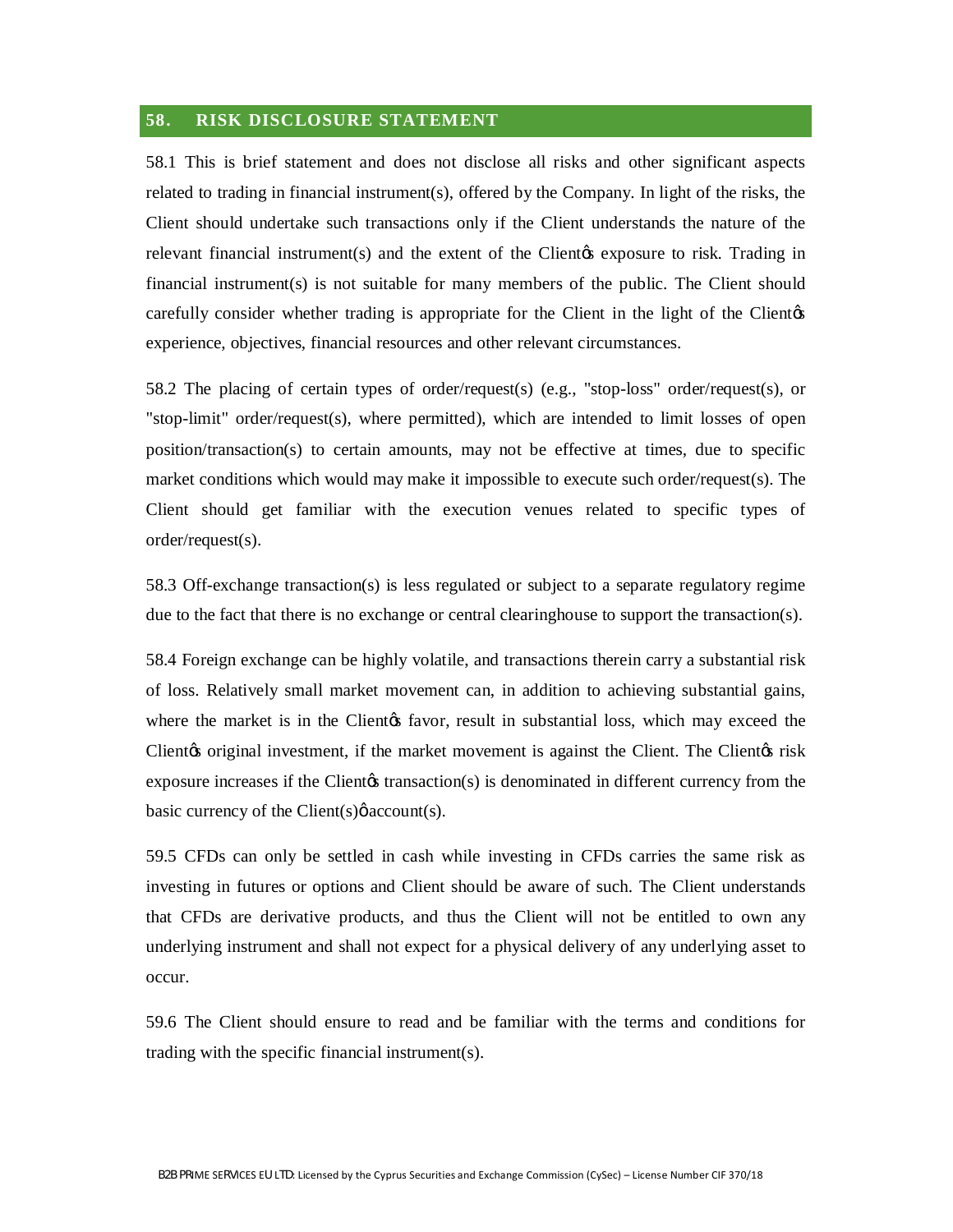59.7 Suspension or restriction of trading and pricing relationships Market conditions (e.g. liquidity) and/or the operation of the rules of certain markets (e.g. the suspension of trading of any financial instrument, trading hours, dealing hours etc.) may increase the risk of loss by making it difficult or impossible to effect transactions or liquidate/offset open position/transaction(s).

59.8 The Client should get familiarized with the protections of the Client of money or other property deposited by the Client for trading in financial instruments, particularly in the event of a firm insolvency or bankruptcy. The extent to which the Client may recover the Client $\alpha$ money or other property may be governed by specific legislation or local rules. In some jurisdictions property which had been specifically identifiable as the Client to own property will be appropriated in the same manner as cash for purposes of distribution in the event of a shortfall.

59.9 Before the Client begins trading, the Client should obtain a clear explanation of all commission, fees and other charge/cost(s) for which the Client will be liable. These charge/ $cost(s)$  will affect the Client $\alpha$  net profit (if any) or increase the Client $\alpha$  loss.

59.10 Where permitted, placing a stop-loss order/request(s) will not necessarily limit the Client<sub>(s)</sub> losses to the intended amounts, for market conditions may make it impossible to execute such order/request(s) at the stipulated price.

59.11 Transactions in financial instrument(s), on specific markets, may expose the Client to additional risk. Such markets may be subject to regulation which may offer different or diminished investor protection.

59.12 The profit or loss for transactions in foreign currency denominated contracts will be affected by fluctuations in currency rates, when there is a need to convert the profit/loss of transaction(s) from the currency denomination of transaction(s) into base currency of the  $Client(s)$   $\phi$  account(s).

59.13 Most open-outcry and electronic trading facilities are supported by computer-based component systems for the order/request(s), routing, execution, matching, registration or clearing of transactions. As with all facilities and systems, they are vulnerable to temporary disruption or failure. The Client may ascertain losses and the ability to recover certain losses may be subject to limits on liability imposed by the system provider, the market, the clearing house and/or member firms.